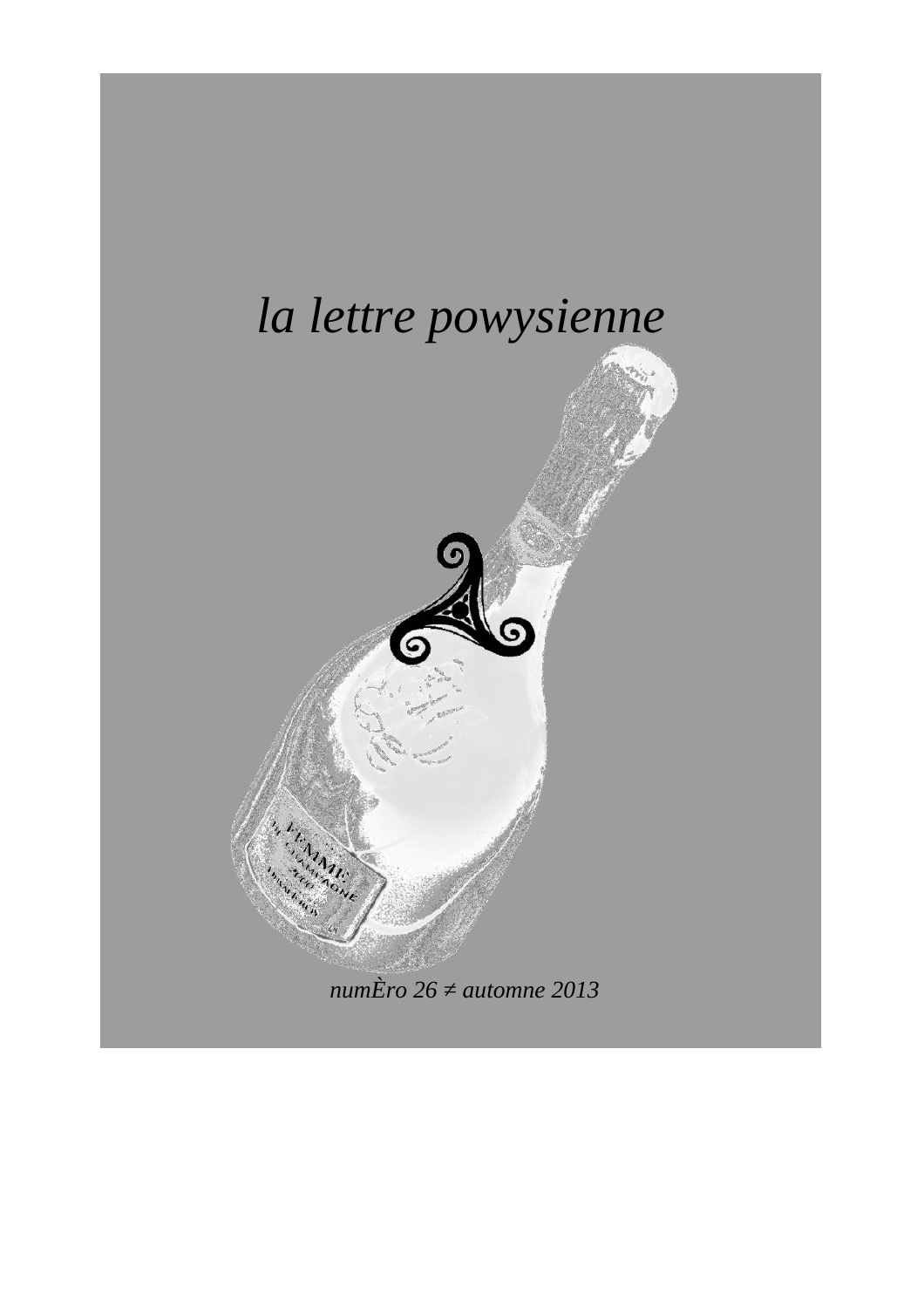## **Sommaire**

| Editorial                   |                                                                                                                                                                                                                                                                                                                                                                                                                                                                                                                                                                                                                                                                                                                                                                                                                                                                                                                                                                                                                                                                                                                                                                                                                                                                                                          |  |  |                      |           |  |  |                      | p. 1      |
|-----------------------------|----------------------------------------------------------------------------------------------------------------------------------------------------------------------------------------------------------------------------------------------------------------------------------------------------------------------------------------------------------------------------------------------------------------------------------------------------------------------------------------------------------------------------------------------------------------------------------------------------------------------------------------------------------------------------------------------------------------------------------------------------------------------------------------------------------------------------------------------------------------------------------------------------------------------------------------------------------------------------------------------------------------------------------------------------------------------------------------------------------------------------------------------------------------------------------------------------------------------------------------------------------------------------------------------------------|--|--|----------------------|-----------|--|--|----------------------|-----------|
|                             |                                                                                                                                                                                                                                                                                                                                                                                                                                                                                                                                                                                                                                                                                                                                                                                                                                                                                                                                                                                                                                                                                                                                                                                                                                                                                                          |  |  |                      |           |  |  |                      |           |
| JCP et la magie, W.J. Keith |                                                                                                                                                                                                                                                                                                                                                                                                                                                                                                                                                                                                                                                                                                                                                                                                                                                                                                                                                                                                                                                                                                                                                                                                                                                                                                          |  |  |                      |           |  |  |                      |           |
|                             |                                                                                                                                                                                                                                                                                                                                                                                                                                                                                                                                                                                                                                                                                                                                                                                                                                                                                                                                                                                                                                                                                                                                                                                                                                                                                                          |  |  |                      |           |  |  |                      |           |
|                             |                                                                                                                                                                                                                                                                                                                                                                                                                                                                                                                                                                                                                                                                                                                                                                                                                                                                                                                                                                                                                                                                                                                                                                                                                                                                                                          |  |  |                      |           |  |  |                      |           |
|                             |                                                                                                                                                                                                                                                                                                                                                                                                                                                                                                                                                                                                                                                                                                                                                                                                                                                                                                                                                                                                                                                                                                                                                                                                                                                                                                          |  |  |                      |           |  |  |                      |           |
|                             |                                                                                                                                                                                                                                                                                                                                                                                                                                                                                                                                                                                                                                                                                                                                                                                                                                                                                                                                                                                                                                                                                                                                                                                                                                                                                                          |  |  |                      |           |  |  |                      |           |
|                             |                                                                                                                                                                                                                                                                                                                                                                                                                                                                                                                                                                                                                                                                                                                                                                                                                                                                                                                                                                                                                                                                                                                                                                                                                                                                                                          |  |  |                      |           |  |  |                      |           |
|                             |                                                                                                                                                                                                                                                                                                                                                                                                                                                                                                                                                                                                                                                                                                                                                                                                                                                                                                                                                                                                                                                                                                                                                                                                                                                                                                          |  |  | $\ddot{\phantom{a}}$ |           |  |  |                      | $\bullet$ |
|                             |                                                                                                                                                                                                                                                                                                                                                                                                                                                                                                                                                                                                                                                                                                                                                                                                                                                                                                                                                                                                                                                                                                                                                                                                                                                                                                          |  |  |                      |           |  |  | $\ddot{\phantom{0}}$ | $\bullet$ |
|                             |                                                                                                                                                                                                                                                                                                                                                                                                                                                                                                                                                                                                                                                                                                                                                                                                                                                                                                                                                                                                                                                                                                                                                                                                                                                                                                          |  |  |                      |           |  |  |                      | $\bullet$ |
|                             |                                                                                                                                                                                                                                                                                                                                                                                                                                                                                                                                                                                                                                                                                                                                                                                                                                                                                                                                                                                                                                                                                                                                                                                                                                                                                                          |  |  | $\bullet$            | $\bullet$ |  |  |                      | $\bullet$ |
| PIle-MIle.                  |                                                                                                                                                                                                                                                                                                                                                                                                                                                                                                                                                                                                                                                                                                                                                                                                                                                                                                                                                                                                                                                                                                                                                                                                                                                                                                          |  |  | $\ddot{\phantom{a}}$ |           |  |  |                      | $\bullet$ |
|                             |                                                                                                                                                                                                                                                                                                                                                                                                                                                                                                                                                                                                                                                                                                                                                                                                                                                                                                                                                                                                                                                                                                                                                                                                                                                                                                          |  |  |                      |           |  |  |                      |           |
|                             | the contract of the contract of the contract of the contract of the contract of<br>$\cdot$ $\cdot$ $\cdot$ $\cdot$ $\cdot$<br>p. 2<br>p. 3<br>the contract of the contract of the contract of the contract of the contract of<br>Inspiration Beyond Words: The Powys-Duncan Affair, D. Stimpson<br>p. 8<br>L Inspiration au-del‡ des mots: L affaire Powys-Duncan, D. Stimpson.<br>p. 9<br>Reading The Mystic Leeway, Odile Stuart.<br>p.20<br>En lisant The Mystic Leeway, Odile Stuart<br>p.21<br><b>Contract Contract Contract</b><br>The Hunch-Back, Frances Gregg .<br>p.28<br>$\bullet$ .<br><br><br><br><br><br><br><br><br><br><br><br><br><br>$\bullet$<br>Le Bossu, Frances Gregg (Chapter 1997)<br>p.29<br>$\mathbf{r}$ and $\mathbf{r}$ and $\mathbf{r}$ and $\mathbf{r}$<br>The Mystic Leeway, Jacqueline Peltier<br>p.32<br>$\bullet$ . The second contract of the $\bullet$<br>La DÉrive Mystique, Jacqueline Peltier<br>p.33<br><b>Contract Contract</b><br>$P$ Ile-MIle (English) $\qquad \qquad$ .<br>p.50<br>$\bullet$<br>$\bullet$<br>$\mathcal{L}^{\text{max}}$ , and $\mathcal{L}^{\text{max}}$ , and $\mathcal{L}^{\text{max}}$<br>p.51<br>and the contract of the contract of<br>$\bullet$ . The set of $\mathcal{O}(\mathbb{R}^d)$<br>p.52<br>aSea Rose, Hilda Doolittle (H.D.) |  |  |                      |           |  |  |                      |           |

Traductions et photographies de J. Peltier sauf indication contraire

Translations and photographs by J. Peltier unless otherwise indicated

Site Internet de *la lettre powysienne*:

**www.powys-lannion.net/Powys/LettrePowysienne/PowysLettre.htm**

Index of *la lettre powysienne*, n 1 26:

**www.powys-lannion.net/Powys/LettrePowysienne/PowysLettreIndex.pdf**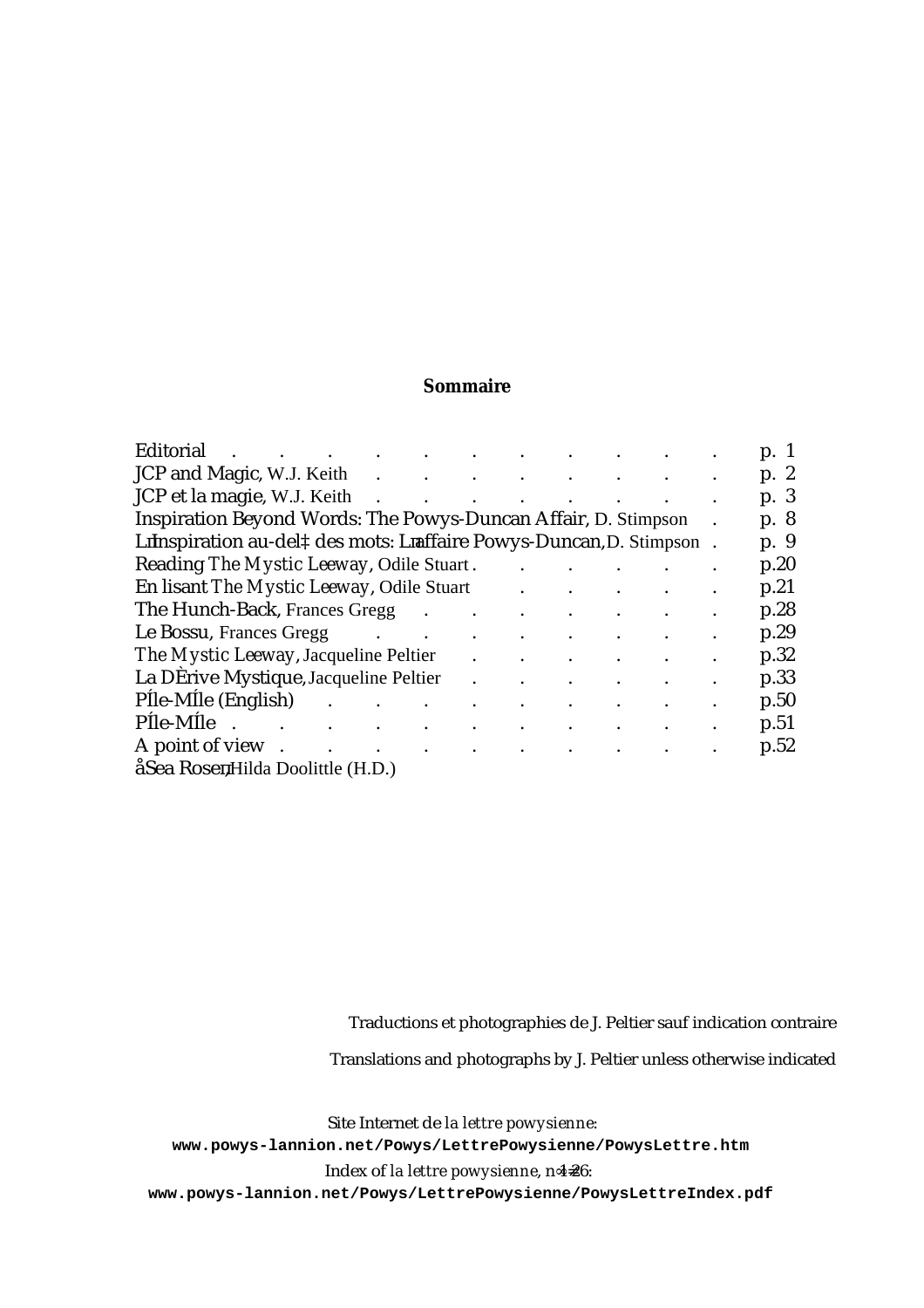### ††ã†1†ã††

## **Editorial**

According to W.J. Keith, JCP s aim as magician was to exert a control over destiny, his own and that of others. But had he thought of woman s magic? JCP often stressed the importance for a woman of enjoying her identity as a woman to the extremest limit, as he writes in *The Art of Happiness*: her life is *her* life... He then says: Every woman ought to be a bride of the universe in that same mystic sense with which nuns†ã†who with all they renounce never renounce their essential femininity†ã†are brides of the Mystery behind the universe. Two extraordinary women used that prerogative to the full, Isadora Duncan and Frances Gregg. Both exerted a decisive influence. Frances, the super unfeminine Feminine, as he calls her, and the dancer Isadora. David Stimpson demonstrates the profound and enriching experience Isadora brought JCP in her unique dancing performance for his eyes only, an act which was to have important consequences. In *After My Fashion* Elise Angel is clearly a faithful evocation of Isadora, including her love for champagne<sup>1</sup> ! As for Frances, we see how, throughout her correspondence with Jack, she remained ever present to the end, and how strong were the links between them. But in *The Mystic Leeway*, the book he suggested she write, she showed her fierce independence and originality. In 1937 he was to write to her: Just a line to convey to you a little *authentic magic* of protective thought, Frances, for I do think of you so *vividly* sometimes & the last time your image rushed into my mind it came & went so *tall* & *free* & *beautiful*!≤ It was no jest and Frances knew he *indeed was* a Magician.

Selon W.J. Keith, le but de JCP comme magicien Ètait d exercer un pouvoir sur le destin, le sien et celui des autres. Mais songea-t-il ‡ la magie de la femme? JCP a souvent soulignÈ l importance pour une femme  $\alpha$  de jouir  $\ddagger$  fond de son identitÈ de femme, car comme il l Ècrit dans *L Art du Bonheur*: sa vie est *sa vie ‡ elle*... Et il continue: Chaque femme devrait Ítre l Èpouse de l univers dans le mÍme sens mystique que la religieuse†ã†qui, si elle renonce ‡ tout, ne renonce pas ‡ son essence fÈminine†ã†est l Èpouse du MystËre cachÈ derriËre l univers. Deux femmes extraordinaires ont pleinement utilisÈ cette prÈrogative, Isadora Duncan et Frances Gregg. Elles eurent sur JCP une influence dÈcisive. Frances, Femme super non-fÈminine, comme il l appelle, et la danseuse Isadora Duncan. David Stimpson montre ‡ quel point Isadora apporta ‡ JCP une expÈrience profonde et enrichissante en se livrant  $\ddagger$  la danse qu elle exÈcuta pour lui seul, acte qui aura des consÈquences importantes. Dans *Comme je l entends*, Elise Angel, symbole de l amour gÈnÈreux est une Èvocation fidËle d Isadora, jusqu‡ inclure son go<sup>°</sup>t pour le champagne<sup>2</sup> ! Quant ‡ Frances, nous voyons combien, ‡ travers leur correspondance, elle demeura ‡ jamais prÈsente, et comme ils Ètaient liÈs. Mais elle montre clairement sa farouche indÈpendance dans *The Mystic Leeway* (La DÈrive Mystique), le livre qu il lui suggÈra d Ècrire. En 1937 il lui Ècrirait: Rien qu une ligne pour t apporter un peu de la *magie authentique* de ma pensÈe protectrice, Frances, car je pense ‡ toi si *vivement* parfois et la derniËre fois que ton image s est engouffrEe dans mon esprit, elle est venue si *haute* et *libre* et *belle***!** Ceci dit en toute sincÈritÈ et Frances savait qu il Ètait *vraiment* magicien.

<sup>1</sup> After My Fashion, Pan Books Ltd, 1980, p.182.

<sup>&</sup>lt;sup>2</sup> *Comme je l entends*, Seuil, 1989, p.231.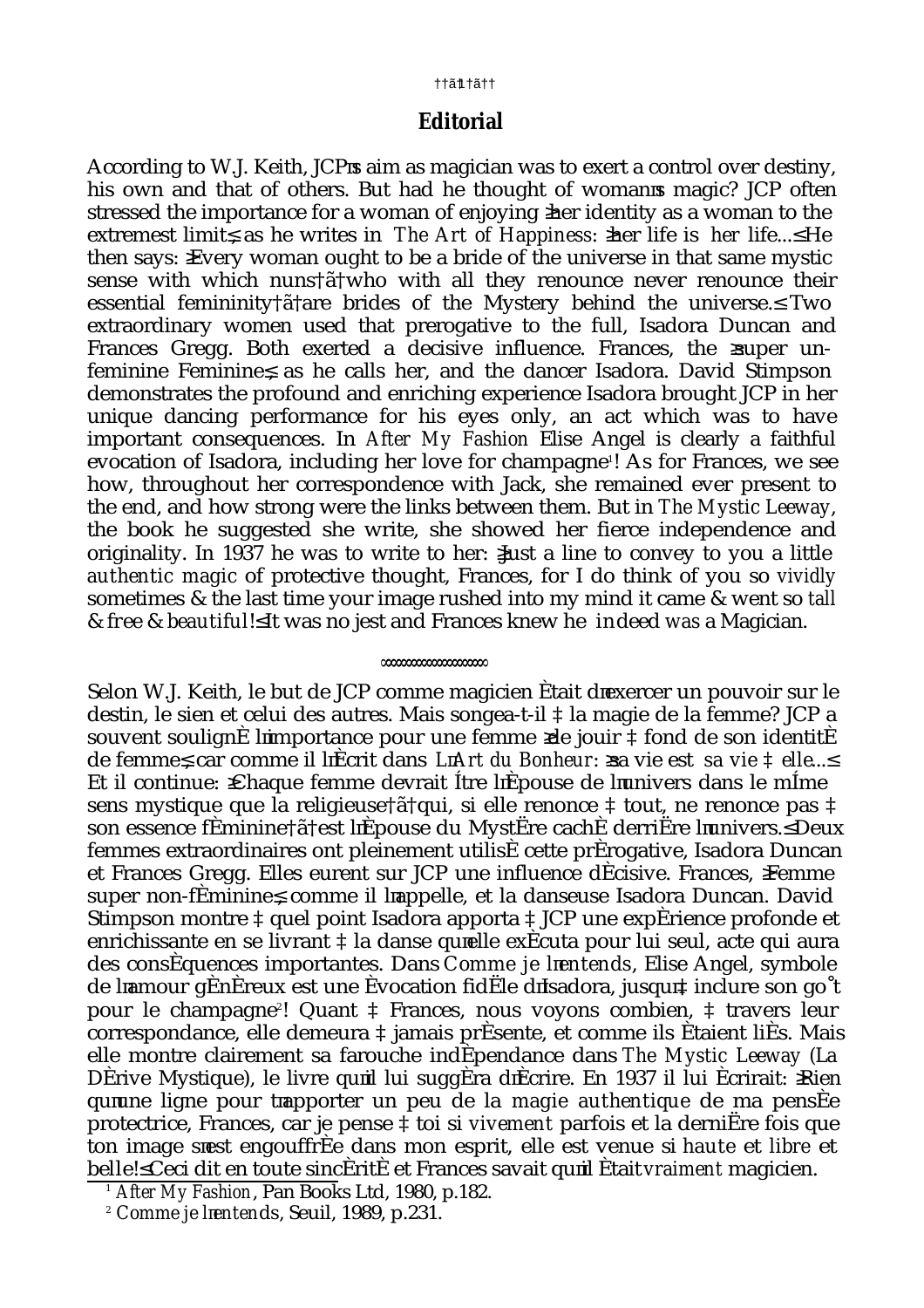### ††ã†2†ã††

# **JCP and Magic**  $(part I<sup>1</sup>)$

WHEN I WROTE *Ultimate Things: Christianity, Myth and the Powyses*, I decided somewhat regretfully to omit any consideration of magic. JCP was, after all, the sole member of the family for whom magic was a predominant concern; its inclusion would have complicated a subject that was over-complicated already. However, JCP s magic demands recognition not only in its own right but because there has been no adequate discussion of it in earlier critical commentary. Even Morine KrissdÛttir *s The Magical Quest of John Cowper Powys* provides little detailed consideration of the topic, since she chooses to concentrate on an arguable assumption about his alchemical expertise.

Moreover, the word *magic* is often employed vaguely and inaccurately as an umbrella-term taking in everything from amateur conjuring to erudite discussions of Hermeticism and Kabbalism, though most serious scholars agree that its practice involves both control of the natural world and awareness of our own inner capacities. Francis King summed up the matter well in *Ritual Magic in England* when he defined magic<sup>2</sup> as a belief in a system of correspondences between the universe as a whole (the macrocosm) and the individual human being (the microcosm). In addition, many commentators acknowledge the immense importance of childhood experience, notably the anthropologist Joseph Campbell, who emphasized the ≥spontaneous device in childhood†...†by which the world can be transformed from banality to magic in a trice  $^{\,3}.$ 

JCP, though far less succinctly, of course, makes both these points in the opening chapter of *Autobiography*. He records two experiences going back to the first five years of his life at Shirley in Derbyshire. One is the instinctive awareness when he was still a very small child that the rocky valley of the Dove was nothing short of a *Tremendum Mysterium* <sup>4</sup>. The second is the well-known incident when, out on a walk with Littleton and their nursemaid, he announced triumphantly≤ that he was ≥åthe Lord of Hostsπ≤ <sup>5</sup> . He goes on to explain that it was a desire for some obscure magical power that inspired him <sup>6</sup>, a remark that connects with his assertion that the aim of the magician is to exercise a certain supernatural control <sup>7</sup> over his own destiny and that of others. He regards these two experiences as forming the fundamental basis for his later attitudes to life, lamenting that, so tamely and without frantic and habitual struggles to retain it, [we] allow *the ecstasy of the unbounded* to slip away out of our lives <sup>8</sup>. Like Wordsworth in the åImmortality Ode when he regrets that Shades of the prisonhouse begin to close†/†Upon the growing Boy $^{\circ}$ , JCP is convinced that this

 $^1$  Part II will follow in n 27.

<sup>2</sup>†King, Francis. *Ritual Magic in England: 1887 to the Present Day*. London: Spearman, 1970, p.54

<sup>3</sup>†Campbell, Joseph. *Primitive Mythology* (Vol.1 of *The Masks of God*). 1959. New York: Arcana, 1991, p.22

<sup>4</sup> *Autobiography.* 1934. London: Macdonald, 1967, p.1

<sup>5</sup> Ibid., p.12

<sup>6</sup> Ibid., p.29

<sup>7</sup> Ibid., p.7

<sup>8</sup> Ibid., p.2

<sup>9</sup> Wordsworth, William. *The Poems of Wordsworth.* London: OUP, 1926, p.588,V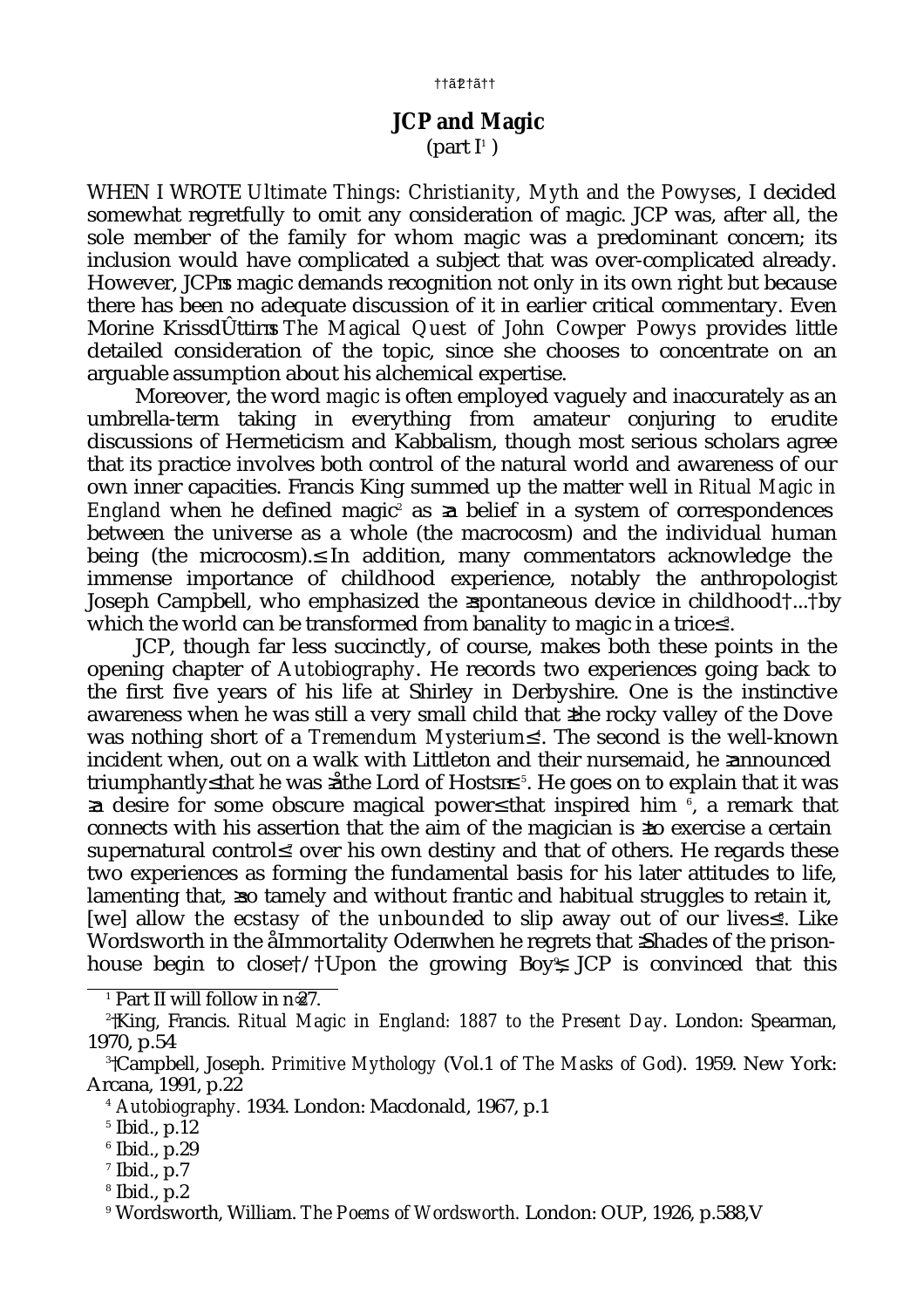### ttä<sub>8</sub>tättt

# **JCP** et la magie

 $(premi \ddot{E}re partie)$ 

QUAND JETAIS en train d Ecrire Ultimate Things: Christianity, Myth and the *Powyses*, j avais dÈcidÈ, quelque peu  $\ddagger$  regret, de ne pas prendre la magie en considEration. JCP Etait, aprEs tout, le seul membre de la famille pour qui la magie Etait une prEoccupation premiEre; en discuter aurait EtE compliquer un sujet qui l Etait dEi<sup>†</sup> suffisamment. Cependant, la magie selon JCP demande ‡ Itre examinÈe non seulement pour elle-mime, mais aussi parce quelle n a pas fait l objet d un dEbat valable dans les commentaires critiques antErieurs. MIme The Magical Quest of John Cowper Powys de Morine Krissd Ûttir ne s Etend guEre sur le sujet de faÁon dÈtaillÈepuisqu elle choisit de se concentrer sur une discutable hypothËse, celle de la maÓtrise alchimique de JCP.

De plus, le mot *magie* est souvent employe de faAon vague et inexacte, comme un terme recouvrant tout, depuis les tours de magie d'amateur jusqu'aux discussions Erudites sur l'HermEtisme et la Kabbale, encore que la plupart des spÈcialistes sÈrieux sont d accord sur le fait que sa pratique comprend ‡ la fois le contrÙle du monde naturel et la conscience de nos propres pouvoirs intÈrieurs. Francis King a parfaitement rEsumE le sujet dans Ritual Magic in England, lorsqu il dÈfinit la magie comme une crovance en un systÈme de correspondances entre l univers dans son ensemble (le macrocosme) et l individu humain (le microcosme). De plus, de nombreux commentateurs reconnaissent l Enorme importance de l'expÈrience enfantine, notamment l'anthropologue Joseph Campbell, qui a mis l accent sur le recours spontanE de l enfance t. gr, ce auquel le monde peut Itre transformE en une fraction de seconde du trivial ‡ la magie.

JCP, quoique bien moins bri Evement, bien s'r, fait Etat de ces deux observations dans le chapitre qui ouvre Autobiographie. Il rapporte deux expÈriences qui remontent aux cinq premiÈres annÈes de sa vie ‡ Shirley dans le Derbyshire. L une est la conscience instinctive qu il avait dÈj‡, tout petit enfant, que la vallEe rocheuse de la Dove n Etait rien de moins qu'un Tremendum Mysterium<sup>2</sup>. La seconde est le c $\tilde{E}$ l $\tilde{E}$ bre incident o<sup>r</sup>, pendant une promenade avec Littleton et leur nurse, il annonÁa triomphalement qu il Ètait le Dieu des ArmEes.<sup>3</sup> Plus loin il explique que c Etait bien le dEsir d accEder ‡ quelque pouvoir magique qui l'inspirait<sup>4</sup>, remarque qui est lifte  $\ddagger$  son affirmation que le but du magicien est d'exercer un pouvoir surnaturel <sup>5</sup> sur sa destinÈe et sur celle des autres. Il considEre que ces deux expEriences forment le socle fondamental de ses attitudes ultErieures dans la vie, regrettant que nous laissions avec une si veule docilitE, au lieu de lutter frEnEtiquement et sans cesse pour la retenir, *l* extase de *l* illimit Eglisser hors de notre vie. Comme Wordsworth dans son aOde: Pressentiments d ImmortalitE quand il regrette que l ombreuse prison commence  $\ddagger$  se fermer<sup>†</sup>/†Sur l enfant qui grandit<sup>7</sup>, JCP est convaincu qu il

 $6$  Ibid., p.12

 $\frac{1}{1}$  La seconde partie sera publi $\tilde{E}$ e dans le n 27.

<sup>&</sup>lt;sup>2</sup> Autobiographie, tr. M. Canavaggia, Gallimard, 1965, p.11

 $3$  Ibid., p.21

 $4$  Ibid., p.36

 $<sup>5</sup>$  Ibid., p.16</sup>

<sup>&</sup>lt;sup>7</sup>†W. Wordsworth, Ballades Lyriques, tr. S. VigÈe et D. Peyrache-Leborgne, JosÈ Corti, 1997, p.324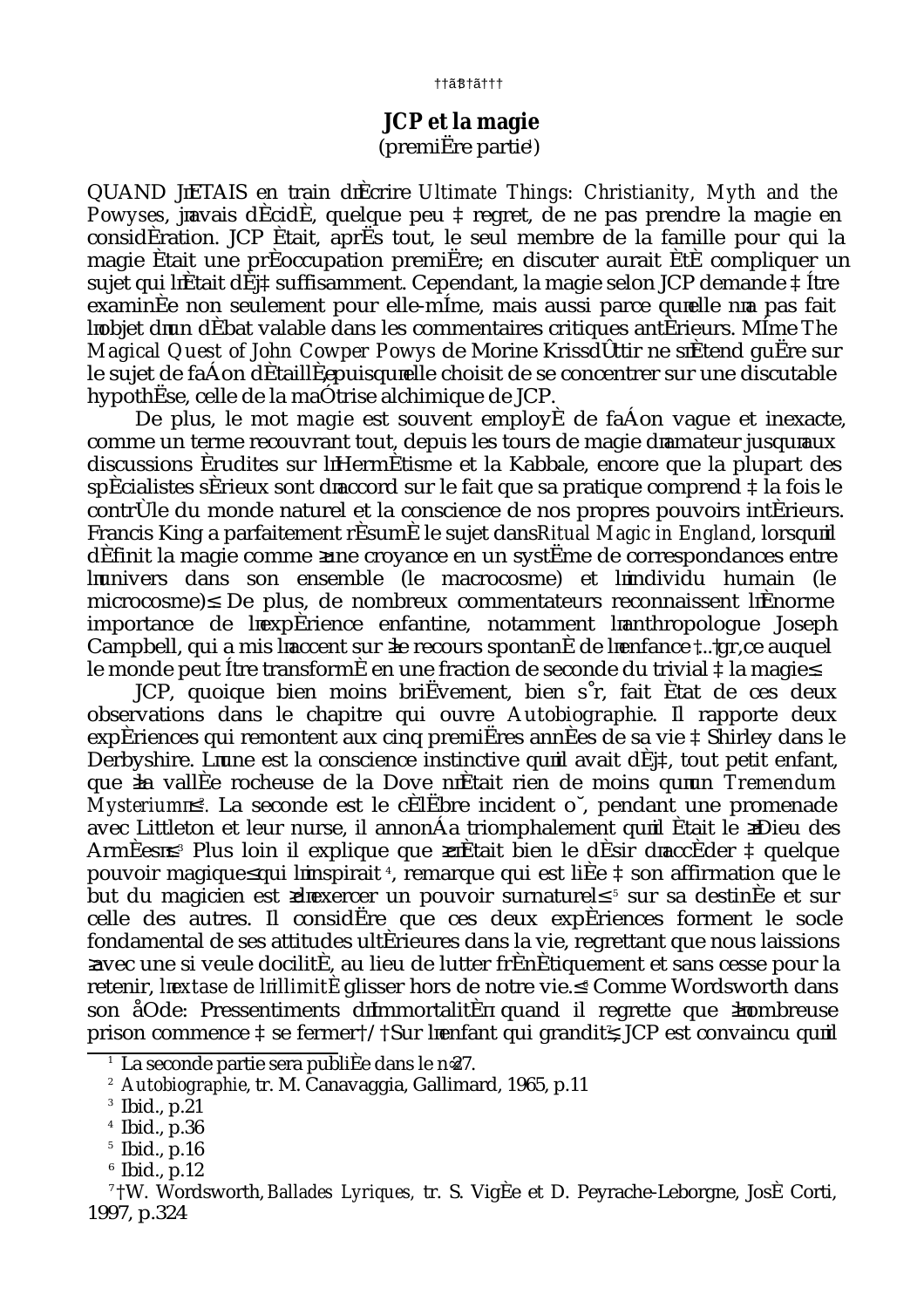awareness occurred while he was still a youth. As a boy with a catapult, butterflynet and fishing-rod, presumably at Montacute, he came to realize that he had already lost the full magic power of that early time. Moreover, it was in that earliest childhood that he recognized how the most thrilling moments of happiness with a child are *secret* and *magical* and come from *a level of reality* which is completely different from the level of reality of grown-up people $^{\text{\tiny{10}}}$ .

These recollections may, of course, be part of the Powysian myth-making that constructs what is subsequently put forward as an accurate historical sequence of events. But a related yet more pressing question is: to what extent did JCP actually believe in such a sequence himself? He is certainly confident that young children are capable of distinguishing between their own wishes and what adults call åreality: what is a magician if not one who converts God s åreality into his own areality?<sup>11</sup> He raises the issue even as he seems to be confused by it. A little later in the book he writes that, although he had been apretending when he declared himself the Lord of Hosts, I am convinced that I *knew*, without question or doubt, that my world†ã†the world in which I was a magician†ã†was a great deal more than mere pretending $^{\text{ }12}.$ 

JCP s realization that he possessed special magical abilities developed gradually. In one experience in the amphitheatre of Verona he reports: I felt, as I have only done once or twice since, that I really *was* endowed with some sort of supernatural power  $13$ . In addition, he admits to being tempted towards black as well as awhite magic. Even as a child he had wanted to call up demons<sup>14</sup>, and in later life came to believe that he possessed the åevil eye. He told Dorothy Richardson: I ve seen so many many many cases of proof that I ve got some devilish power of injuring†ã†even killing†ã†persons upon whom I solemnly do breathe a certain kind of curse <sup>15</sup>. Indeed, it ultimately became a habit with him to pray to his gods anxiously and hurriedly for each new enemy  $16$  in hope of preventing such curses from taking effect. He also admitted that he and his longterm friend Theodore Dreiser were both Magicians who understood black magic but preferred to practise white magic  $\mu$ . We should not, then, be surprised when he refers to the power within us to create *and to destroy* <sup>18</sup> [my emphases].

In addition, JCP was clearly interested in the relations between magic and both religion and science, relations that have changed drastically in the course of history, often in contradictory fashion; this is because *magic, science* and *religion* are all heavily loaded terms that can mean different things in different times and circumstances. Some have argued that the distinctions between magic and religion were virtually non-existent in the ancient world. Magic and religion, for instance, share acceptance of the miraculous. It is true that Roman Catholicism from its beginnings denied any contacts with magic, and even regarded magic as

<sup>10</sup> *Autobiography*, p.28

 $11$  Ibid., p.25

<sup>12</sup> Ibid., p.62

<sup>13</sup> Ibid., p.408

<sup>14</sup> Ibid., p.75

<sup>15</sup> †*The Letters of John Cowper Powys and Dorothy Richardson*, Ed. Janet Fouli. London: Cecil Woolf, 2008, p.70, and cf. *Autobiography*, p.352.

<sup>16</sup> *Autobiography*, p.408-9

<sup>17</sup> Ibid., p.553

<sup>18</sup> Ibid., p.626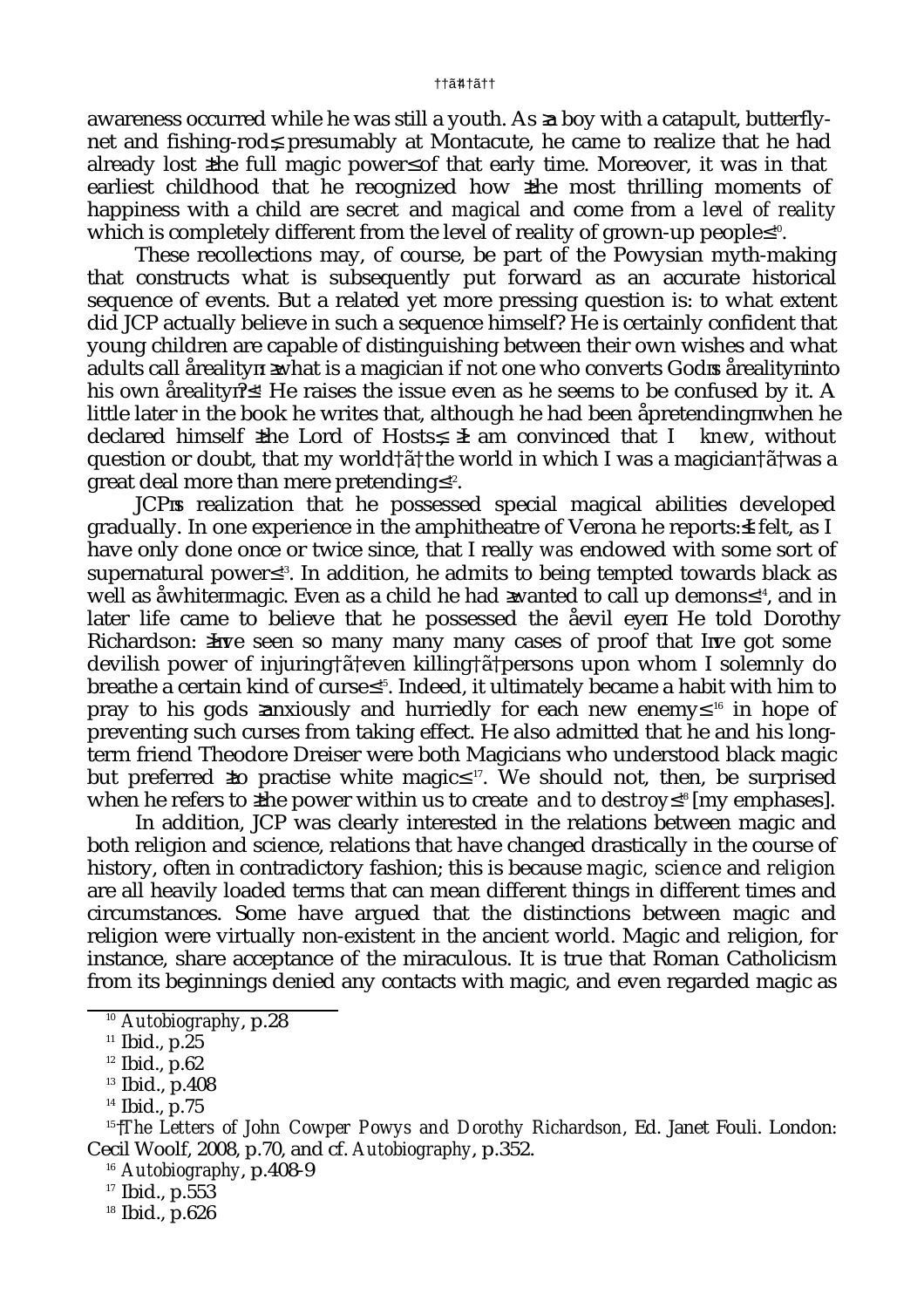#### ttä5tättt

s en rendit compte encore jeune. Comme grand garÁon dÈtenteur d'une fronde, d un filet  $\ddagger$  papillons, sans doute  $\ddagger$  Montacute, il en vint  $\ddagger$  reconna Ótre qu il avait dÈi‡ perdu toute la puissance de la magie des premiËres annÈes. De plus, ce fut durant cette petite enfance qu il reconnut combien les moments de bonheur ont un caractEre *secret* et *magique*, ils proviennent d un *niveau de rEalitE*de tout autre nature que celui des adultes. <sup>8</sup>

Bien s'r ces souvenirs peuvent faire partie de cette crÈation powysienne de mythes construisant ce que l'on prÈsentera par la suite comme une sÈquence exacte d EvEnements rEels. Une question voisine mais plus urgente se pose: dans quelle mesure JCP croyait-il rÈellement lui-mime  $\ddagger$  une telle sÈquence? Bien s'r il est intimement convaincu que les jeunes enfants sont capables de faire la diffÈrence entre leurs propres dÈsirs et ce que les adultes appellent arÈalitÈ : quest-ce qu un magicien sinon celui qui change la rÈalitÈ de Dieu en sa propre rÈalitÈ?<sup>9</sup>. Il pose la question alors mime quelle semble crèter en lui une certaine confusion. Un peu plus loin dans le livre, il Ecrit que bien qu'il faisait semblant quand il se dÈclara Dieu des ArmÈes, Je suis s'i que je *savais*, sans en avoir jamais doutE, que mon univers, cet univers dans lequel j Etais un magicien, Etait plus, beaucoup plus qu un univers pour rire <sup>10</sup>.

Il prit peu ‡ peu conscience de ce qu il possEdait des pouvoirs de magie particuliers. Il rapporte une expÈrience qu il fit dans l amphithÈ, tre de VÈrone: Jeus l impression † a † que je ne devais ressentir aussi vivement qu une ou deux fois depuistã d fitre vraiment dou $\hat{E}$  d un pouvoir surnaturel <sup>11</sup>. De plus il reconnaÓt Ítre tentÈ non seulement par la magie blanche, mais par la magie noire aussi. Enfant dÈj‡ il avait voulu invoquer les dÈmons et plus tard finit par croire qu il possEdait ale mauvais [il . Il Ecrit  $\ddagger$  Dorothy Richardson: J ai vu tant et tant de cas prouvant que je possEde quelque pouvoir dEmoniaque de blessera tet mime de tuer tat des gens sur qui, d'un souffle inconscient, je jette solennellement un genre particulier de sort.<sup>12</sup> De fait, cel<sup>‡</sup> devint pour lui plus tard une habitude d intercEder bien vite auprEs de ses dieux en faveur de tout ennemi nouveau! <sup>13</sup> dans l espoir d emplcher de telles malEdictions de prendre effet. Il reconnut Ègalement que lui et Theodore Dreiser, son ami de longue date. Etaient tous deux Magiciens, connaissaient la magie noire mais prEfEraient pratiquer la magie blanche. <sup>14</sup> Nous ne devrions donc pas Itre surpris qu il Evoque le pouvoir intime de cr $\mathrm{Eer}$  et *de dEtruire* <sup>15</sup> [c est moi qui souligne].

De plus, JCP Etait ‡ l Evidence intEressE par les relations entre magie d une part, religion et science d autre part, relations qui ont changet du tout au tout au cours des temps, souvent de faAon contradictoire, carmagie, science et religion sont des termes lourds de sens pouvant signifier diffErentes choses ‡ diffErentes Epoques et dans diffErentes circonstances. D aucuns ont soutenu qu on ne faisait pour ainsi dire pas de distinction entre magie et religion dans lantiquite. La magie comme la religion admettent par exemple le miraculeux. Il est vrai que d<sup>E</sup>s

- <sup>12</sup> cf. Autobiographie, p.318
- <sup>13</sup> Ibid., p.369

 $15$  Ibid., p.565

<sup>&</sup>lt;sup>8</sup> Autobiographie, p.35

 $9$  Ibid., p.32

 $10$  Ibid., p.64

 $11$  Ibid., p.368

<sup>&</sup>lt;sup>14</sup> Ibid., p.498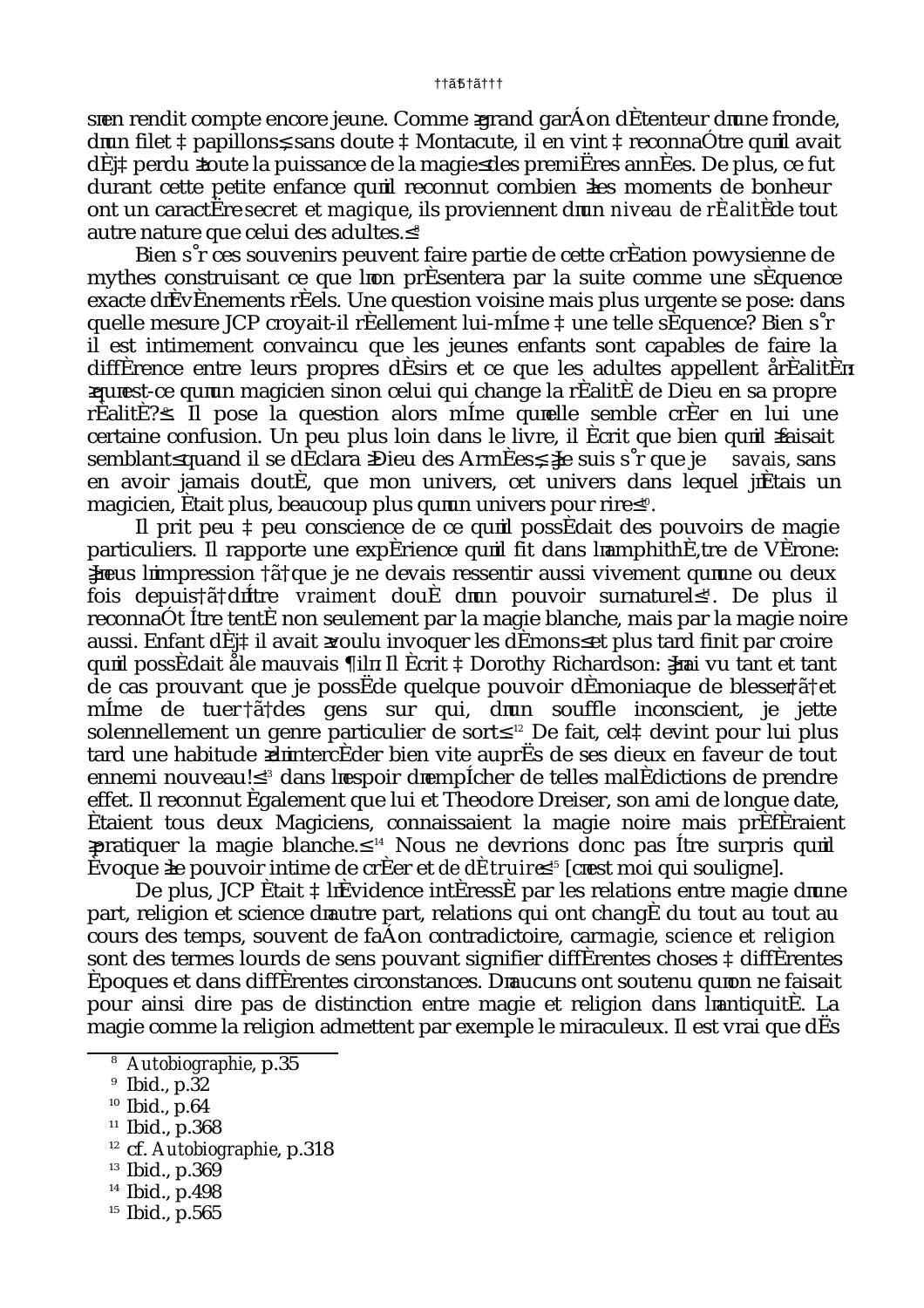heretical, the work of the Devil; yet, as JCP argued on various occasions the transformation during the Mass of consecrated bread and wine into the body and blood of Christ is essentially a magical event.

However, one important difference between religion and magic is discussed by Ronald Hutton in *Pagan Religions*: Religion consists of an offering of prayers, gifts, and honour to divine beings who operate quite independently of the human race and are infinitely more powerful than it. Whether the prayers are answered depends on the will of the god or gods addressed. But magic consists of a control worked by humans over nature by use of spiritual forces so that, if the spell or ritual is performed correctly, success would be assured<sup>19</sup>. That JCP recognized this distinction is evident from a memorable scene in *A Glastonbury Romance*, in the chapter entitled aThe Miracle, where Mr. Geard takes Tittie Petherton to his Saxon arch. There he strips naked, and wades waist-deep into the chalybeate waters of Chalice Well. As Tittie watches, the narrator tells us, he

was not praying. That was the difference between this occasion and the other occasions when his therapeutic powers had been used. He was not praying. He was commanding.<sup>20</sup>



The tarot Magus *from Wikimedia Commons*

When he brings Tittie back to John Crow, Crummie, and Solly Lew who had been standing guard, she is sleeping peacefully. So far as we are told, her cure was permanent.

†††††††Similarly, magic was once regarded as an element in early science. Indeed, astrology was a recognized forerunner of astronomy; thus the wise men out of the east in St. Matthew s Gospel who followed the Star of Bethlehem are recognizably early astronomers as well as åmagi or magicians. Connections between science and magic have persisted down the centuries. For instance, acunning men†ã†and women (i.e., white magicians)†ã†were advocating foxglove for heart problems long before researchers announced the properties of *digitalis*, the Latin name for foxglove, as a scientific remedy. Modern science has revealed similar justifications for other folkmedicine beliefs. Even at the present day, though science has overwhelming *official* approval, the beliefs of the populace, evident in the presence of horoscopes in magazines, charms (such as

representations of St. Christopher displayed in cars), and signs or advertisements for teacup†ã†or Tarot†ã†readings, all prove that magic enjoys widespread interest and acceptance. JCP s insistence that we need a bold return to the *magical* view of life<sup>21</sup> reflects an awareness of these popular and persistent beliefs.

Finally, stress needs to be laid on  $\overline{JCP}$  s continuing conviction that the living

<sup>&</sup>lt;sup>19</sup> Hutton, Ronald. *The Pagan Religions of the Ancient British Isles: Their Nature and Legacy*. Oxford: Blackwell, 2001, p.289-90

<sup>20</sup> †*A Glastonbury Romance*. 1932. London: The Bodley Head, 1933, p.737. Also London: Macdonald, 1955, p.707

<sup>21</sup> *Autobiography*, p.626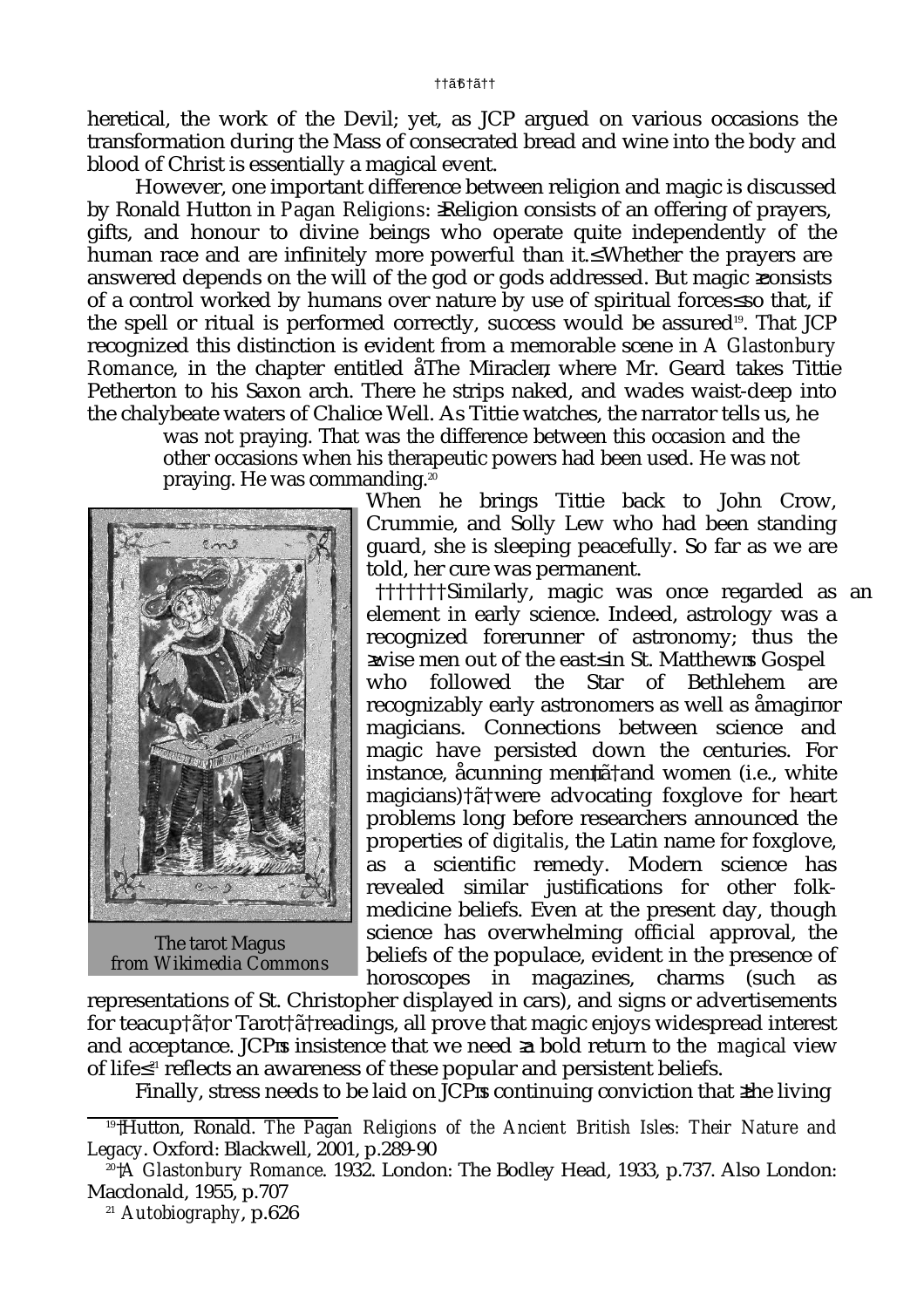### ttä**v**tättt

le dÈbut l'Eglise catholique nia tout lien avec la magie, et considÈrait mÍme la magie comme hErEtique, l Juvre du diable; pourtant, comme JCP l a maintes fois affirmE, la transformation pendant la messe du pain consacrE et du vin en corps et sang du Christ est par essence un ÈvÈnement magique.

Cependant, selon Ronald Hutton dans Pagan Religions, il y a une diffErence importante entre la religion et la magie: La religion consiste  $\ddagger$  offrir des pri Eres. des offrandes et  $\ddagger$  honorer des Ítres divins qui agissent tout  $\ddagger$  fait indEpendamment de la race humaine et sont infiniment plus puissants quelle. Le fait que les priEres soient ou non exaucEes dEpend de la volontE du dieu ou des dieux invoquEs. Mais la magie consiste pour les humains ‡ exercer un contrUle sur la nature en utilisant des forces spirituelles, de telle faAon que si l incantation ou le rituel est mis en *fluvre* correctement, sa rEussite serait assurÈe. Que JCP reconnaÓt cette distinction est visible dans la scËne mÈmorable du chapitre aLe Miracle des Enchantements de Glastonbury, lorsque Mr. Geard amËne Tittie Petherton ‡ son arche saxonne. L‡, il se met nu et avance jusqu‡ la taille dans les eaux ferrugineuses de la source du Calice. Tandis que Tittie regarde la scÊne il nous est dit:

Mr. Geard n Ètait pas en train de prier. L‡ Ètait toute la diffÈrence entre ces circonstances et les circonstances antErieures o il avait eu recours  $\ddagger$ ses pouvoirs de thErapeute. Il n Etait pas en train de prier. Il donnait des  $\overline{\text{ordres}}$ <sup>16</sup>

Quand il ramËne Tittie ‡ John Crow, Crummy et Solly Lew, qui avaient montÈ la garde, elle est paisiblement endormie. Pour autant que nous le sachions, il semble bien qu elle soit dÈfinitivement guÈrie.

De mime, il fut un temps o la magie Etait considÈrÈe comme faisant partie de la science  $\ddagger$  ses dEbuts. L astrologie Etait reconnue en effet comme un des prÈcurseurs de l'astronomie; ainsi les Mages d'Orient dans l'Evangile de St Mathieu, qui suivirent l'Etoile de BethlEem, sont visiblement parmi les premiers astronomes, tout en Ètant des amagi, des magiciens. Des liens entre science et magie ont perdurÈ au long des siEcles. Ainsi, ales devins guErisseurs, hommes et femmes, qui pratiquaient la magie blanche avaient prÈconisÈ la digitale pour des problEmes cardiagues, bien longtemps avant que les chercheurs proclament les propriÈtÈs du*digitalis*, nom latin de la digitale, comme mÈdicament scientifique. La science moderne a rÈvÈlÈ de semblables confirmations pour d autres remÊdes de bonne femme. Mime de nos jours, bien que la science reÁoive une Ecrasante consEcration *officielle*, on constate que les gens s intEressent  $\ddagger$  la magie et l acceptent, comme le prouvent les horoscopes dans les magazines, les amulettes (telles les mEdailles de St Christophe dans les voitures), et les publicitEs pour la divination par les tarots ou l interprEtation du marc de cafE. L insistance de JCP  $\ddagger$ soutenir que nous avons besoin de revenir audacieusement  $\ddagger$  une vue *magique* de la vie <sup>17</sup> reflÈte la conscience qu'il a de ces croyances populaires qui continuent  $\ddagger$  exister.

Enfin, il nous faut mettre l accent sur la conviction inEbranlable de JCP de l existence d une source vive  $\dagger$ ...  $\phi$ n nous [d un] myst $\ddot{E}$ re magique <sup>18</sup>. De telles affirmations figurent tout au long d Autobiographie ainsi que dans d'autres textes. C est ainsi que nous trouvons le commentaire: l un des plus profonds

<sup>&</sup>lt;sup>16</sup> Les Enchantements de Glastonbury, tr. J. Queval, Gallimard, Biblos, 1991, p.906

<sup>&</sup>lt;sup>17</sup> Autobiographie, p.565

<sup>&</sup>lt;sup>18</sup> Ibid., p.326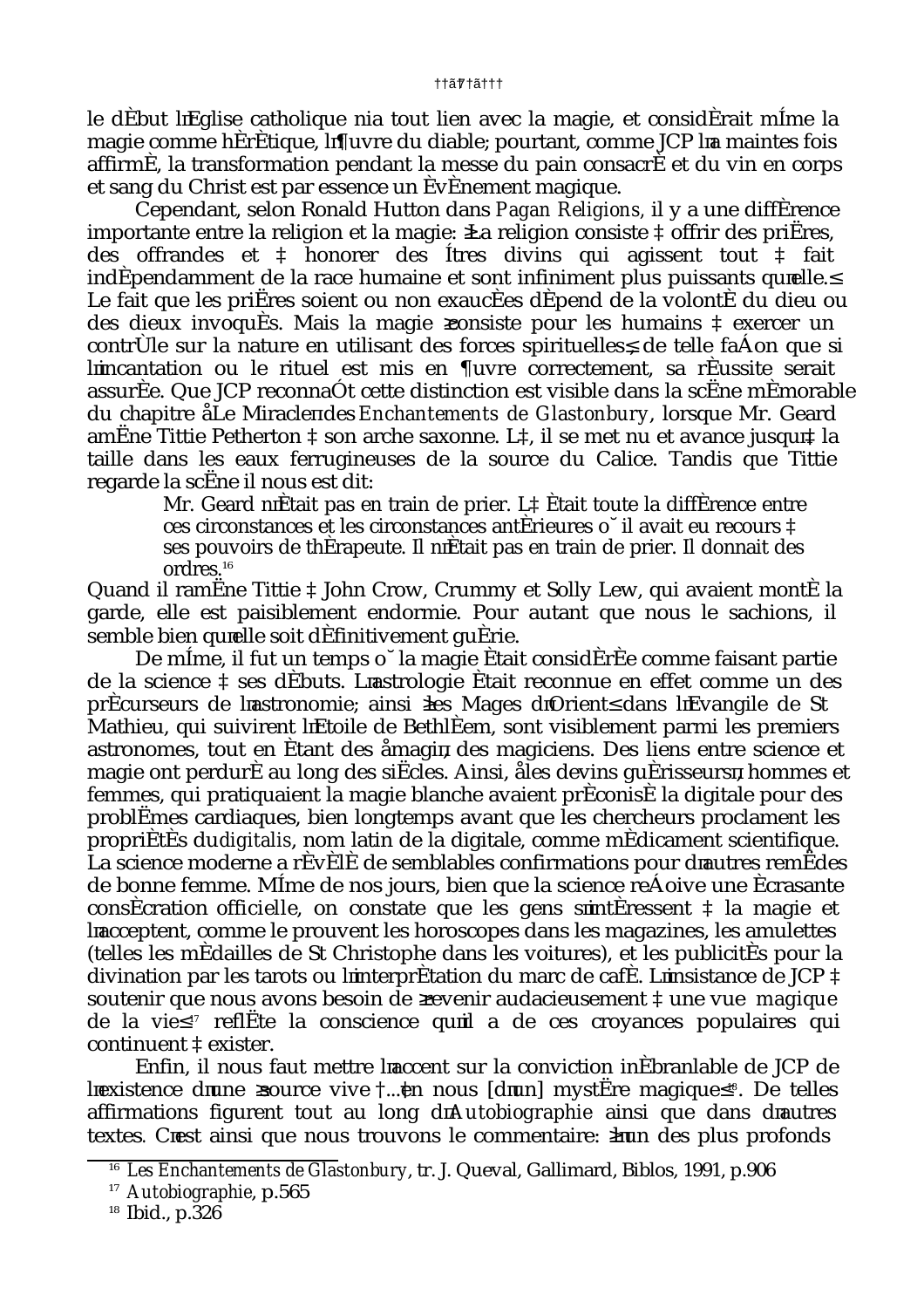well-spring of mysterious magic exists within us  $22$ . Such assertions are to be found throughout *Autobiography* and elsewhere. Thus we find him commenting on one of the profoundest of philosophical mysteries†...†the power of the individual mind to create its own world  $^{23}$ . Perhaps the most extreme of these statements reads as follows: We are ourselves the gods who create the value of our life<sup> $24$ </sup>. A pluralist to the last, JCP normally refers to the gods, yet his concern for the power residing within the human being may well owe something, perhaps much, to the emphasis on *athe Christ in us* which so impressed JCP in the arguments of St. Paul<sup>25</sup>. However, JCP was also aware of Carl Jung s belief that the Mythic Unconscious implies the idea that divinity is not external to humanity but lies within<sup>26</sup>. Similarly, his interest in astral projection depends upon the precept Believe thyself to be in a place, and thou art there  $^{27}$ . Moreover, we may be equally conscious of the number of times the words *power* and *control* have occurred in this article*.* From the start we saw how he desired ≥some obscure magical power≤ <sup>28</sup> and as we shall soon see how *Wood and Stone* is built upon the basic clash between Power and Sacrifice. The complications and perhaps inconsistencies are many, but of one thing we can be certain: magic was central to JCP throughout both his life and his writing.

### W.J. Keith

# **Inspiration Beyond Words : The Powys-Duncan Affair**

(part  $I<sup>1</sup>$  )

DID JOHN COWPER POWYS the British lecturer in the US and aspiring writer, really have an affair in America with Isadora Duncan, the world-famed barefoot dancer from California? Or was it a friendship between two creative artists, something on the order of his life-long relationship with Theodore Dreiser?

Having done a bit of research on these questions, I am inclined to conclude that John and Isadora did have a passionate fling of sorts†ã†not a love affair exactly nor even a friendship in the ordinary sense, but rather an intense, if brief, *affaire d esprit.* In the following gallop through the ups and downs, ecstatic elations, and tragi-comic setbacks of that relationship, I hope to show that the dancer whom John Cowper once called his noble and only true love <sup>2</sup> played a starring role in what I call his alivenment, that period beginning with the end of the Great War, when he began to come alive as the cosmically-charged literary

 $\frac{22}{2}$  Ibid., p.361

<sup>23</sup> Ibid., p.62

<sup>24</sup> Ibid., p.47

<sup>25</sup> See p.209 *The Pleasures of Literature*. 1938. London: Village Press, 1975

<sup>26</sup> †See p.212 Drury, Nevill. *The History of Magic in the Modern Age: A Quest for Personal Transformation*. London: Constable, 2000.

<sup>27</sup> †See p.128 Owen, Alex. *The Place of Enchantment: British Occultism and the Culture of the Modern*. Chicago: University of Chicago Press, 2004.

<sup>28</sup> *Autobiography*, p.29

 $1$  Part II will follow in n 27.

<sup>2</sup> †*Letters of John Cowper Powys to His Brother Llewelyn*, ed. Malcolm Elwin, Vol. I, Village Press, 1975, April 1918.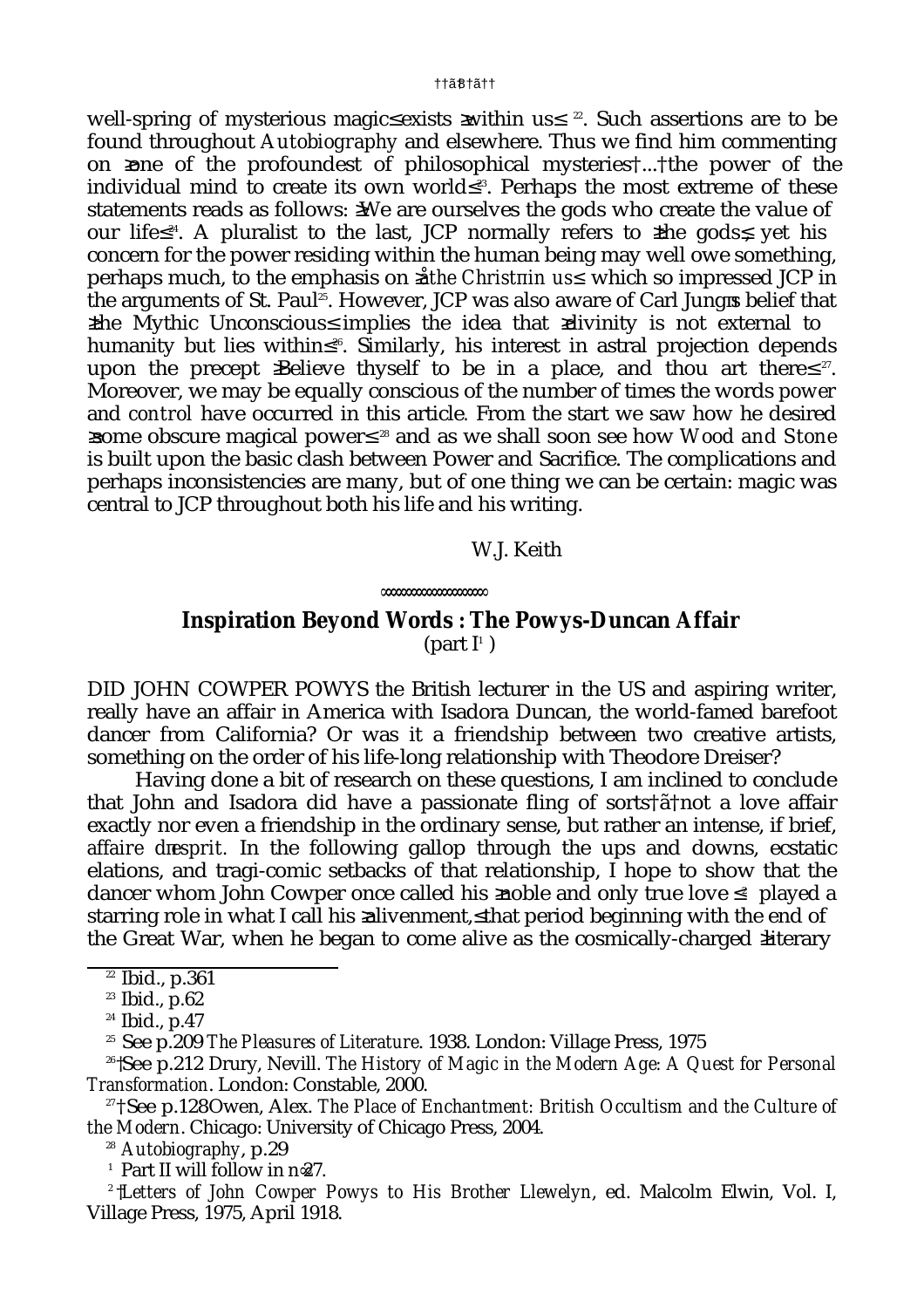myst Eres philosophiques...† [est] le pouvoir que poss Ede l'esprit individuel de crèter son propre monde <sup>19</sup>. La plus oste de ses affirmations est peut-ttre la suivante: Nous sommes nous-mimes les dieux qui crèment la valeur de notre vie <sup>20</sup>. JCP, pluraliste jusqu au bout, se rÈfËre normalement aux dieux et pourtant sa croyance dans le pouvoir qui rÈside en l'ître humain doit peut-Itre quelque chose, doit peut-ftre mime beaucoup,  $\ddagger$  l accent mis sur Christ en nous qui a tant impression E JCP dans l argumentaire de St Paul.<sup>21</sup> Cependant JCP Etait aussi conscient du concept cher  $\ddagger$  Jung selon lequel l Inconscient mythique implique l id E que la divinit E n est pas ext E rieure  $\ddagger$  l humanit E mais rÈside en elle <sup>22</sup>. De mime, son intÈrit pour la projection astrale dÈpend du pr $\hat{E}$ cepte Imagine que tu es dans un endroit, et tu y es  $^{23}$ . De plus, on peut aussi remarquer le nombre de fois o les mots *pouvoir* et *contrUle*ont EtE utilisEs dans cet article. Depuis le dÈbut nous avons vu combien il dÈsirait accÈder ‡ quelque obscur pouvoir magique <sup>24</sup> et, comme nous allons le voir, comment Wood and Stone est construit sur le choc primordial entre Pouvoir et Sacrifice. Les complications et peut-Ítre mĺme les incohÈrences sont nombreuses, mais il y a une chose dont nous pouvons Itre certains: la magie Etait au centre tant de la vie de JCP que de son ¶uvre

### W.J. Keith

## L Inspiration au-del‡ des mots : L affaire Powys-Duncan  $(premi\ddot{E}re partie<sup>i</sup>)$

JOHN COWPER POWYS, confErencier britannique aux Etats-Unis et Ecrivain en devenir, eut-il vraiment en AmErique une liaison avec Isadora Duncan, la danseuse aux pieds nus de Californie, cElEbre dans le monde entier? Ou bien Ètait-ce de l'amitiÈ entre deux artistes crÈatifs, semblable ‡ la longue amitiÈ qui lia **John Cowper et Theodore Dreiser?** 

AprËs m Itre livrÈ ‡ quelques recherches sur ces questions, je suis tentÈ de conclure que John et Isadora ont vÈcu une aventure passionnÈee†ã†ce n Ètait pas vraiment une liaison amoureuse, ni une amitiÈ au sens courant du terme, mais bien plutÙt une liaison de deux esprits, courte mais intense. Dans la chevauchÈe qui suit. ‡ travers les hauts et les bas, les joies extatiques et les revers tragicomiques de cette relation, j'esp<sup>end</sup>e de demontrer que la danseuse que John Cowper appela un jour mon noble et seul vEritable amour <sup>2</sup> joua un rÙle essentiel dans ce que j appelle son retour  $\ddagger$  la vie, cette pEriode depuis la fin de la Grande Guerre, o il commenÁa ‡ revivre sous forme du volcan littÈraire cosmique, de la personnalitÈ dÈlicieusement protÈenne, et du philosophe subtil du bonheur, que beaucoup d entre nous apprÈcient tant.

<sup>&</sup>lt;sup>19</sup> Autobiographie, p.65

 $20$  Ibid., p.52

<sup>&</sup>lt;sup>21</sup> Cf. p.148, Les Plaisirs de la LittErature tr. G. JouliE, L Age d Homme, 1995

<sup>&</sup>lt;sup>22</sup> Drury, Nevill. The History of Magic in the Modern Age, non tr.

<sup>&</sup>lt;sup>23</sup> Owen, Alex. The Place of Enchantment, non tr.

<sup>&</sup>lt;sup>24</sup> Autobiographie, p.36

 $1$  La seconde partie sera publi $\tilde{E}$ e dans le n 27.

<sup>&</sup>lt;sup>2</sup> Esprits-FrEres tr. Christiane Poussier et Anne Bruneau, Corti, 2001, avril 1918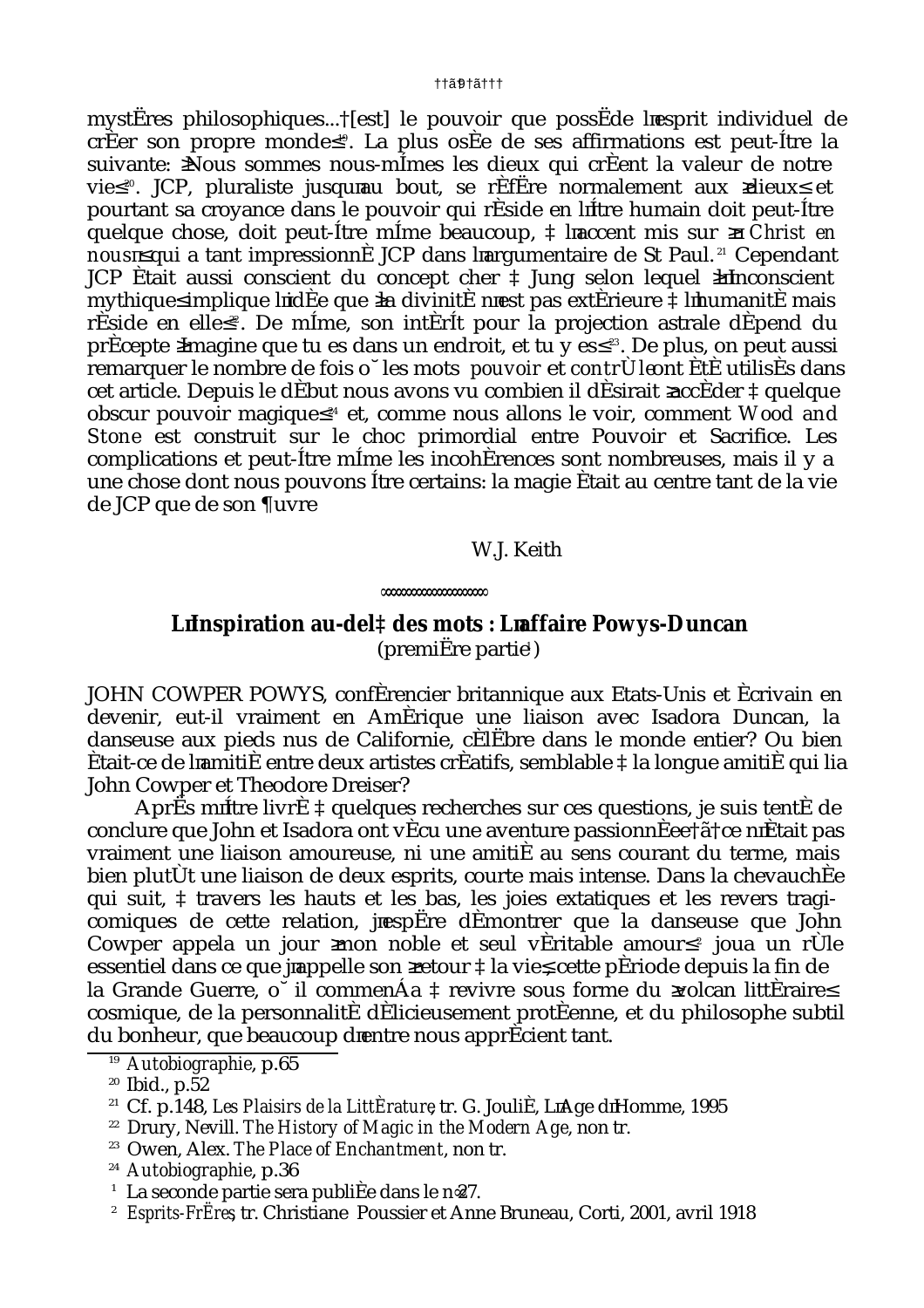volcano, the delightfully Protean personality, and the foxy philosopher of happiness that many of us have come to love.

The first tantalizing clues that Ms. Duncan did play a critical part in John s life appear in an oft-quoted letter written November 18, 1917, wherein he åspills the beans, as it were, on the whole Powys-Duncan affair to his brother Llewelyn (Lulu). John is proud to announce that he and Isadora harmonised at once. He goes on to say that

She has been one of the most thrilling sensations†≠†but that is a wretched word to express it† †of my whole existence.

That indescribable thrill occurred a month earlier (the afternoon of October 17, 1917, to be precise), when Isadora paid a visit to the ailing John Cowper in his little flat in Greenwich Village, New York, and danced, as he put it, for me alone. And when she performed for him, John recalled ,

It was as though Demeter herself, the *mater dolorosa* of the ancient earth, rose and danced.

What did he mean? Perhaps those words are the poetic hyperbole of a man who, as he told Lulu, was really flattered by Isadora s friendship. But as I have pondered those sentences over the years, my intuition keeps telling me that John had at least a whisper of something deeper and more spiritual in mind. For instance, the thrilling sensation he speaks of recalls those joyful, psychosensual moments of illumination that he would advocate and illustrate throughout most of his subsequent essays and novels. And when he neatly associates Isadora with two great mothers of the ancient earth, Demeter and Mary, I am reminded of that archaic mother of earth mothers, the goddess Cybele, who plays such a dramatic and redeeming role in the novel he wrote in America some thirteen years later, *A Glastonbury Romance*.

With those inklings in mind I began researching all the rest of John s affair with the dancer. What I found and what I didn  $t$  find is surprising. First off, I found no clear evidence that he ever saw Isadora dance in a theater and no sign that he and Isadora could truly have harmonized any time other than October 17, 1917.

The first time John mentioned Isadora in any of his writings occurs in a letter to his dear Frances Gregg, dated April 18, 1913. Writing from Paris, John told her that he could have seen Isadora Duncan & her pupils in Gluck s *Iphigenia* the evening before. But instead, he conveyed his agent Arnold Shaw to the Folies  $BergEre<sup>3</sup>$ 

In a way, it was a shame John missed that performance. I remember that evening so well, Isadora recalled in her autobiography

for I danced as never before. I was no longer a woman, but a flame of joy†≠†a fire†≠†the sparks that rose, the smoke whirling from the hearts of the publica and as  $\overline{I}$  danced, it seemed to me that something sang within my heart Life and Love††the Highest Ecstasy††and all are mine to give† †are mine to give those who need them.<sup>4</sup>

That is an apt summary of all that Isadora ever wanted to convey to audiences in her lithe, scantily-clothed, free-form performances. It is unlikely, however, that John Cowper was yet ready to fully appreciate her flame of joy or

<sup>&</sup>lt;sup>3</sup> *†The Letters of John Cowper Powys to Frances Gregg*; Cecil Woolf, 1994, ed. Oliver Marlow Wilkinson, ed

<sup>4</sup> Isadora Duncan, *My Life*; Boni and Liveright,1927, p.270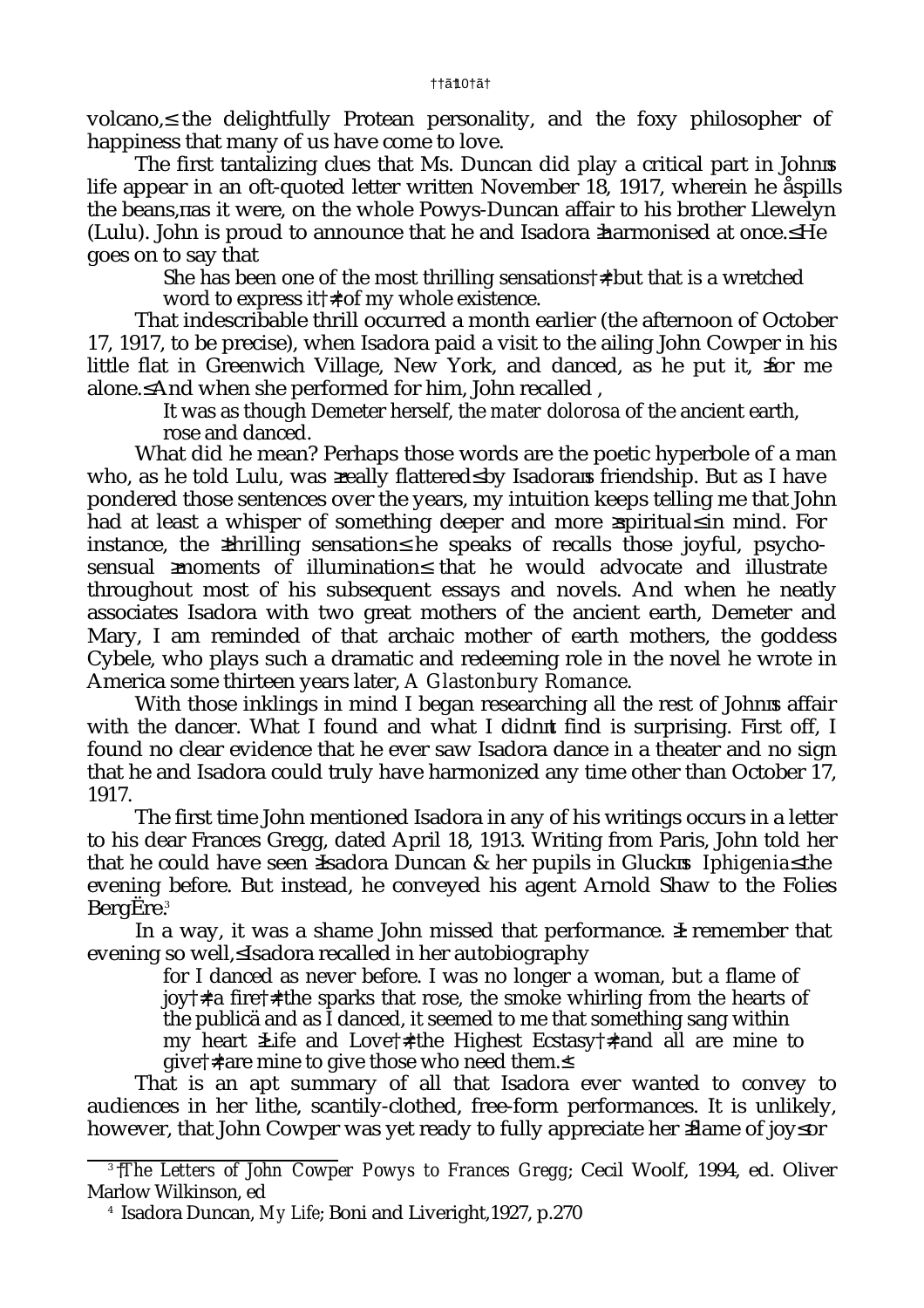### ttät1tätt

Les premiers indices troublants qui nous incitent  $\ddagger$  penser que Ms. Duncan a jouE un rUle important dans la vie de John apparaissent dans une lettre souvent cittée du 18 novembre 1917, dans laquelle ail vend la mEche sur toute l'affaire Powys-Duncan  $\ddagger$  son fr $\ddot{E}$ re Llewelyn (Lulu). John est fier d annoncer que lui et Isadora se sont immEdiatement sentis en harmonie. Il continue:

Elle a ÈtÈ une des sensations les plus excitantes<sup>†</sup> † mais c est un faible mot pour exprimer Aa<sup>†</sup> † de toute mon existence.

Cette sensation indescriptible s Etait produite un mois plus tÙt (dans l aprEsmidi du 17 octobre 1917, pour Itre prEcis) quand Isadora vint voir dans le petit appartement qu il occupait  $\ddagger$  Greenwich Village, New York un John Cowper malade, et quelle dansa, comme il l'Ecrivit, pour moi seul. Quand elle s exEcuta. John se souvint

C Etait comme si DEmEter en personne, la mater dolorosa de la terre antique, s Etait levEe et avait dansE.

Que voulait-il dire? Ces mots sont peut-Ítre l'hyperbole poÈtique d'un homme qui, comme il le dit  $\ddagger$  Lulu, Ètait rÈellement flattE par l amitiÈ d Isadora. Mais j ai rÈflÈchi ces annÈes-ci ‡ ces phrases, et mon intuition ne cesse de me dire que John devait sentir l'infime souffle de quelque chose de plus profond et de plus spirituel. Ainsi, la sensation excitante dont il parle Evoque ces joyeux moments d'illumination psycho-sensuels qu'il allait recommander et illustrer dans la plupart des essais et romans qui allaient suivre. Et quand il associe adroitement Isadora avec les deux grandes MËres de l'antique terre. DEmEter et Marie, cela me rappelle la mÊre archaÔque des mÊres de la terre, la dÈesse CybËle qui joue un rUle si dramatique et rEdempteur dans le roman qu'il Ecrivit en AmEtique, quelque treize ans plus tard, Les Enchantements de Glastonbury.

Avec ces pensEes Eparses ‡ l esprit je me suis mis ‡ Etudier tout ce qui suivit dans les relations de John avec la danseuse. Ce que je dEcouvris est tout aussi Etonnant que ce que je n ai pas trouvE. Tout d abord, je n ai dEcouvert aucune preuve qu'il ait jamais vu Isadora danser au thÈ, tre, et aucun signe que lui et Isadora auraient pu rÈellement se sentir en harmonie sauf ce 17 octobre 1917.

La premi $\overline{E}$ re mention que fait John d Isadora dans ses Ecrits se trouve dans la lettre du 18 avril 1913 ‡ sa chËre Frances Gregg. Ecrivant depuis Paris, il lui dit qu il aurait pu voir Isadora Duncan et ses ElEves dans l IphigEniede Gluck la veille plutUt que d emmener son agent et ami Arnold Shaw aux Folies BergEre.

En un sens, ce fut dommage que John ait manquE cette reprEsentation. Je me souviens si bien cette soirÈe! dit Isadora dans son autobiographie

Je dansai comme je n'avais jamais dansÈ! Je n'Ètais plus une femme mais une flamme de joie, un embrasement! Les Etincelles qui fusent, la fumEe qui tourbillonne. Il montait du c¶ur du public comme un adieu.... je dansai... et une voix chantait dans mon c¶ur: La Vie et l'Amour, et l'extase infinie, tout cela est  $\ddagger$  moi pour que j'en fasse don  $\ddagger$  ceux qui en ont besoin.<sup>3</sup>

C est une juste description de tout ce qu Isadora, souple et legere vitue dans sa chorÈgraphie libre, avait toujours dÉsirÈ apporter ‡ ses spectateurs. Il semble cependant peu probable que John Cowper ait dÈi‡ ÈtÈ en mesure de pleinement apprÈcier sa flamme de joie ou sa Plus Sublime Extase. A cette Epoque, comme les lecteurs d'Autobiographie le savent, il Etait plus portE # ressentir des extases en admirant bouche bÈe les membres divins des jeunes

<sup>&</sup>lt;sup>3</sup> Isadora Duncan, Ma Vie, tr. Jean Allary, Gallimard, 1928, p.283.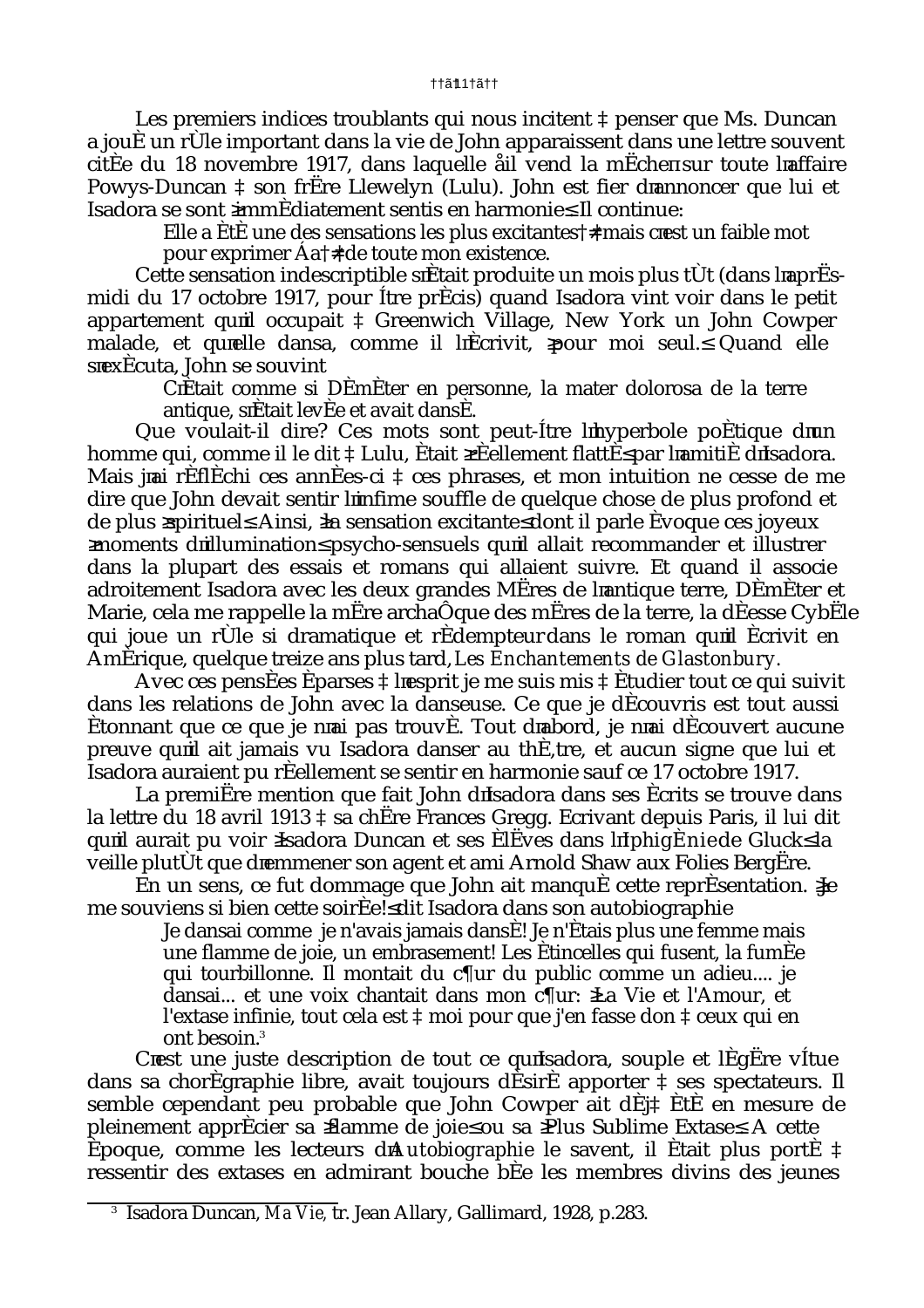### ††ã†12†ã†

her Highest Ecstasy. In those days, as readers of his *Autobiography* will know, he was more inclined to find his jaw-dropping ecstasies while observing the divine limbs of young sylph-like girls in American burlesque halls.

The Powys-Duncan affair didn t get started at all until early 1915, when, out of the blue, as John was proud to tell Lulu, Isadora sent him so many roses that they filled my little flat. 5 Apparently, she sent the flowers after reading his first book, *Visions and Revisions*. Published in February of 1915, it is a collection of essays based on John s spellbinding lectures on the masters of great literature, including many of Isadora s favorite writers, notably Dante, Shakespeare, and Goethe, and especially Walt Whitman and Nietzsche. Moreover, from the very first lines of *Visions*, Isadora must have been charmed by John s insistence that the purpose of his essays was not to weigh and judge the value of great literature, but to show readers how to imbibe and enjoy it with Protean receptivity †ã†to give themselves up, absolutely and completely, to the visions and temperaments of these great artists.  $\degree$  That was precisely how Isadora wanted her audiences to enjoy her own great art of the dance.

In other words, she must have found a kindred spirit in the author of *Visions and Revisions*. There is no sign, however, that John ever responded to her bravissimo of roses. She was dancing in New York at the time, and residing in her studio, the åDionysion on 23rd Street, just eleven blocks north of his apartment. But John admitted to Lulu that he was then too nervous to go and see her. Even so, Isadora reached out a second time. In the spring of 1915, she invited him to one of her performances at the Century Theater on the Upper West Side. But again, he was either too nervous or too busy to go and see her (as we know from a contrite letter of apology he sent to Isadora after sailing to England for the summer<sup>7</sup>).

It is also true, as John wrote to his sister Katie (albeit a dozen years later), that he once met Isadora in his sister Marian s lace shop in Washington Square, a few blocks south of his flat.<sup>8</sup> That how-do-you-do, probably during the fall of 1916, was no doubt brief, however. And there is no indication of any subsequent rendezvous.

Then there is John's panegyric poem, To Isadora Duncan, probably composed in the spring or summer of 1917. With the gesture of a god,  $\overrightarrow{f}$  You gave me back my youth, he tells her in the first lines, as though he had a premonition of their close encounter a few months later.<sup>9</sup> Isadora did dance a season at the Metropolitan Opera earlier that year, but John was away on a long lecture tour at the time. Most likely, he wrote the poem based on news reports and hearsay from his friends in the Village, probably in defense of Isadora after an article<sup>10</sup> by

<sup>8</sup> †Letter to Philippa Powys (Katie), June 29, 1928. Text kindly forwarded to me by Chris Thomas, Hon Secretary of The Powys Society.

<sup>9</sup> *Mandragora: Poems,* G. Arnold Shaw, 1917, p.71

<sup>5</sup> *Letters to Llewelyn*, Nov. 18, 1917

<sup>6</sup> *Visions & Revisions*, G. Arnold Shaw, 1915, pp.10-11

<sup>7</sup> †Irma Duncan Collection of Isadora Duncan Materials, Folders 109-111, New York Public Library. The letter (out of three) referred to here begins, Dear Miss Duncan, and ends, Yes, don t forget my name altogether & think of me always as your sincere admirer† J.C.Powys≤

<sup>&</sup>lt;sup>10</sup> †See Margaret C. Anderson, åIsadora Duncan s Misfortune *,The Little Review*, April 1917, pp.5-7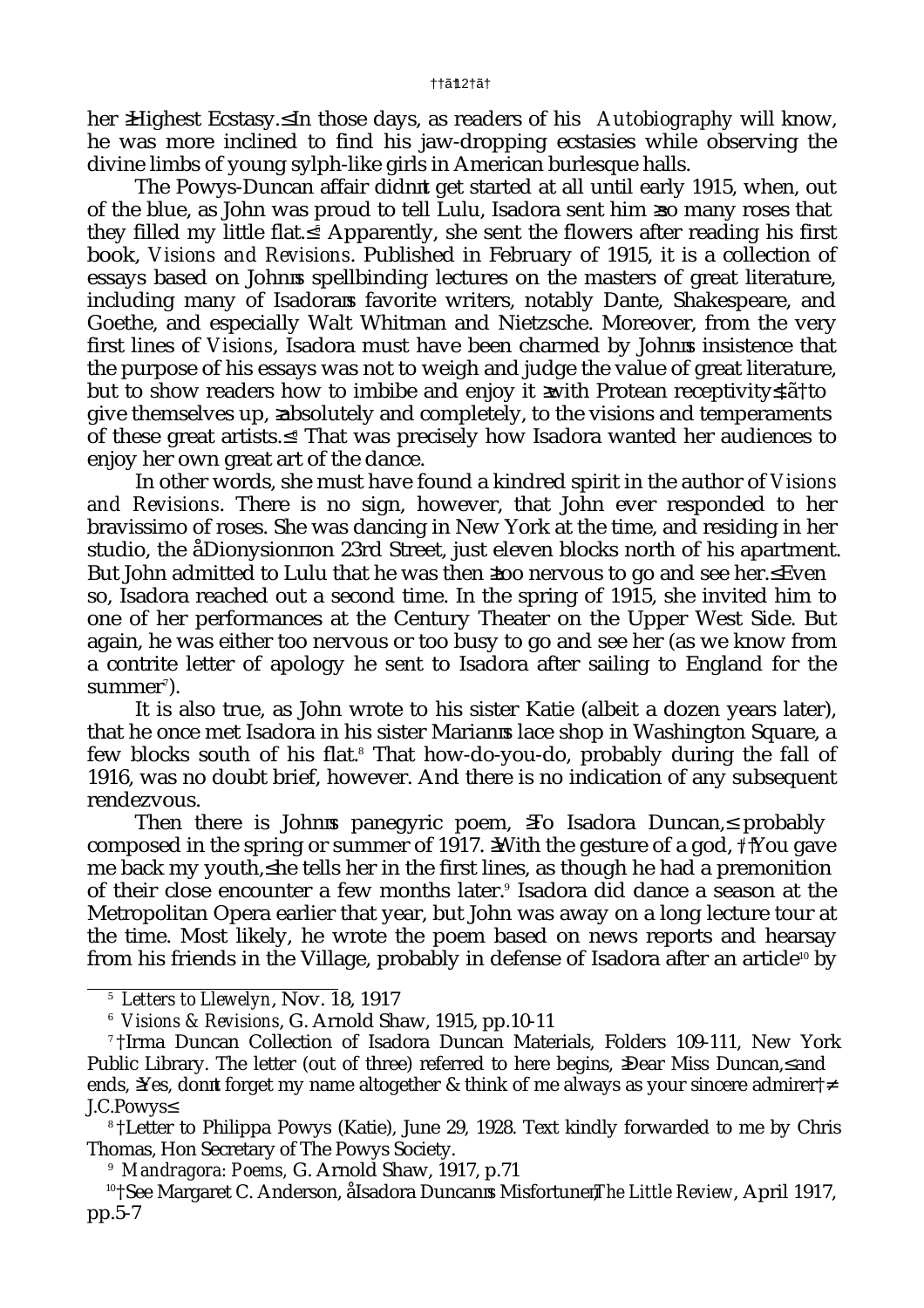### ttã#3tãtt

sylphides dans les salles de revues dÈshabillÈes amÈricaines.

Les relations Powys-Duncan n ont commencÈ que dÈbut 1915 quand. inopinÈment. comme John fut fier de l Ècrire ‡ Lulu, Isadora lui envoya une telle quantitÈ de roses quelles remplirent tout mon petit appartement. Apparemment, elle les lui envoya apr<sup>E</sup>s avoir lu son premier livre publiE en fEvrier 1915. *Visions and Revisions*, ensemble d essais basEs sur les confErences fascinantes de John portant sur les maÓtres de la littÈrature, avec de nombreux Ecrivains qu Isadora admirait, notamment Dante, Shakespeare, Goethe, et tout particuli Erement Walt Whitman et Nietzsche. De plus, des les premiers lignes de Visions, Isadora dut Ítre subjuguÈe par l insistance de John ‡ souligner que le but de ses essais n Etait pas de peser et juger la valeur de la grande littErature, mais de montrer comment la go<sup>°</sup>ter et en tirer du plaisir avec une rÈceptivitÈ protEenne † a † de s en remettre totalement et complEtement aux visions et ‡ la personnalitE de ces grands artistes.<sup>4</sup> C Etait exactement de cette faAon qu Isadora dÈsirait que son public apprÈci, t son grand art de la danse.

En d autres termes, il semble qu elle ait trouvE un esprit proche du sien dans l auteur de Visions and Revisions. Il ne semble pas que John ait jamais rÈpondu ‡ son avalanche de roses. Elle dansait  $\ddagger$  New York  $\ddagger$  ce moment-l $\ddagger$ , et vivait dans son studio, au aDionysion sur la 23Eme rue,  $\ddagger$  onze rues de lui vers le nord. Mais John avoua ‡ Lulu quil Ètait alors trop nerveux pour aller la voir. Cela n emplcha pas Isadora de faire une seconde tentative. Au printemps 1915, elle l invita  $\ddagger$  une de ses reprÈsentations au Century Theater dans l Upper West Side. Et il fut de nouveau trop nerveux ou trop occupÈ pour aller la voir (comme nous le savons par une lettre contrite et pleine de regrets qu'il envoya  $\ddagger$  Isadora une fois  $\ddagger$  bord du bateau qui le ramenait en Angleterre pour l EtE).

Il est Egalement vrai, comme John l Ecrivit  $\ddagger$  sa s¶ur Katie (une douzaine d annet plust and cependant) quil avait rencontret Isadora dans le magasin de dentelles de Marian sur Washington Square, ‡ quelques rues au sud de son appartement.<sup>6</sup> Leur rencontre eut sans doute lieu  $\ddagger$  lautomne de 1916, fut s rement br Eve, et il n y a aucune trace d Eventuelles rencontres par la suite.

John Ecrivit aA Isadora Duncan, un poËme de louange probablement composed au printemps ou  $\ddagger$  l EtE 1917. Avec la divine gestuellet/t Vous m avez rendu ma jeunesse, <sup>7</sup> lui dit-il dans les premiers vers, comme s il avait le pressentiment de leur rencontre quelques mois plus tard. Isadora a en effet dansÈ pendant toute une saison au Metropolitan Opera, en dÈbut de saison, mais ‡ ce moment-l‡ John Ètait parti pour une longue sÈrie de confÈrences. Il est probable qu il Ecrivit ce poeme  $\ddagger$  partir des nouvelles et des on-dit venus de ses amis au Village, et sans doute pour prendre la dÉfense d Isadora aprÊs un article de Margaret Anderson qui dirigeait The Little Review. Elle trouvait l art d Isadora tout ‡ fait inutile et dÈpassÈ. John n Ètait pas d accord avec elle. Rien ne permet de penser qu Isadora ait jamais lu le poÊme.

Visions & Revisions (Visions et REvision), G. Arnold Shaw, 1915

<sup>&</sup>lt;sup>5</sup> †Collection Irma Duncan des archives Isadora Duncan, dossiers 109-111, ‡ la New York Public Library. Des trois lettres qui en font partie, celle dont je parle ici commence par ChËre Miss Duncan, et se termine par Oui, n oubliez pas mon nom complËtement et pensez ‡ moi comme Ètant ‡ tout jamais votre sincËre admirateur† † J.C.Powys

<sup>&</sup>lt;sup>6</sup> Lettre non publiÈe du 29 juin 1928, aimablement communiquÈe par Chris Thomas.

<sup>&</sup>lt;sup>7</sup> Mandragora: Poems, non tr., G. Arnold Shaw, 1917

<sup>&</sup>lt;sup>8</sup> Voir Margaret Anderson, alsadora Duncan s Misfortune, The Little Review, avril 1917.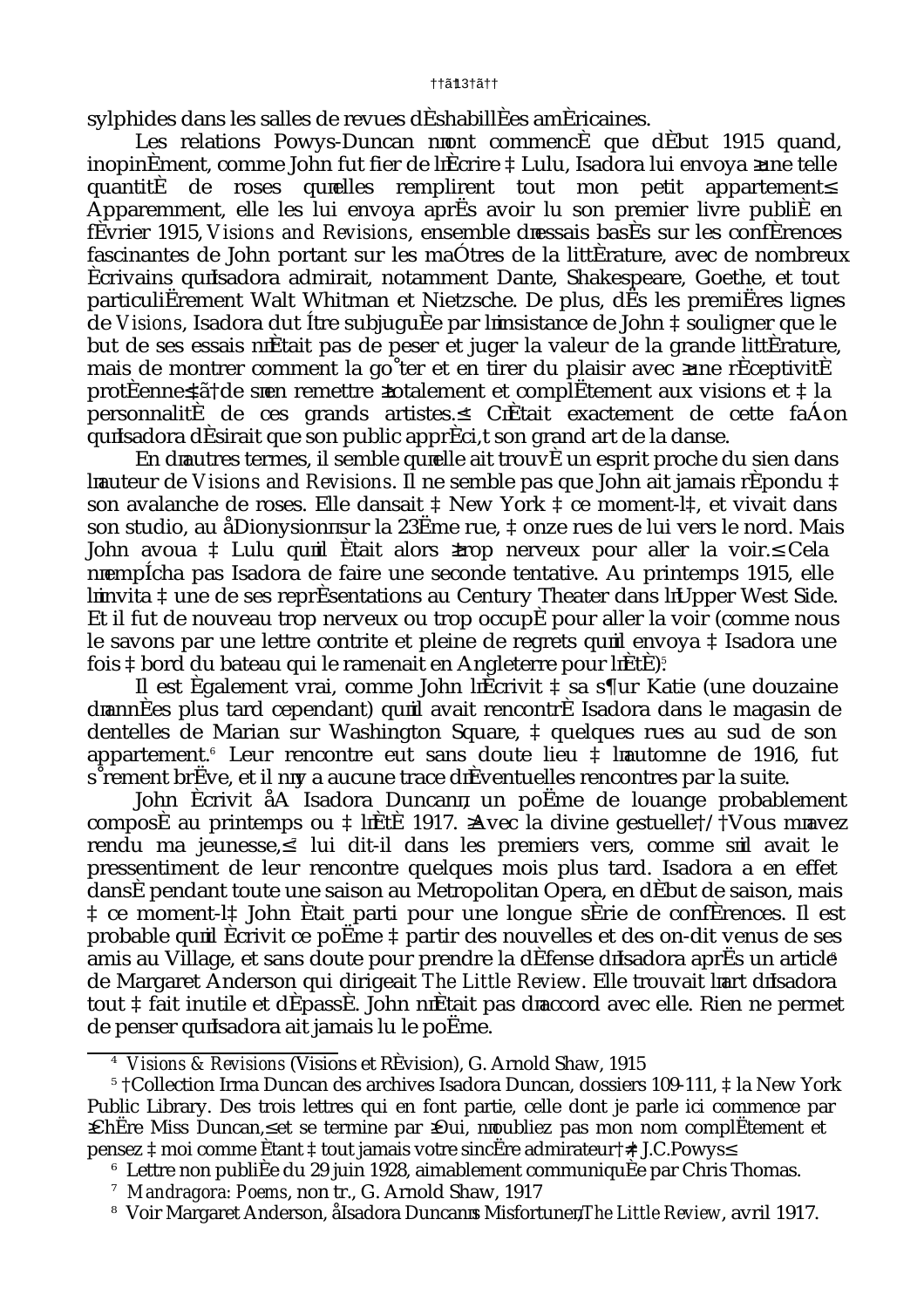Margaret Anderson, editor of *The Little Review*. She found Isadoras art completely useless and out of touch with the times. John thought otherwise. There is no evidence that Isadora ever read the poem.

It is easy to see that John had virtually no idea of what he was in for when Isadora paid her visit on October 17, 1917. We only know that date because he wrote one of his long letters to Lulu that morning. There, wedged in among vivid updates on his current hopes and hardships, we find this sentence: This afternoon Isadora the dancer is coming in to tea which will be exciting.  $\frac{11}{11}$  Just exciting? Her visit was much more than that.

Let us set the scene. John Cowper s flat was in the old Church House of the First Presbyterian Church of New York. It had only two little rooms, he recalled, each of them so much taller than they were wide.  $12$  And it had at least one window overlooking the church gardens, with Fifth Avenue some 30 yards in the distance.

As it happened, the weather was fair in New York that day. But John was in no condition to enjoy it. He had been confined to his apartment since late September, recovering from a serious gastroenterostomy operation that had literally rearranged his guts. On top of that, now age forty-five, he was in the midst of his Powysian version of an artistic midlife crisis, his dark and horizonless epoch, <sup>13</sup> as he called it. Among troubles too numerous to catalogue here, he was worried about the war, and felt guilty being out of it. He was painfully in love with Frances Gregg, but couldn t see enough of her (mainly because she was married to one of his best friends, Louis Wilkinson). Though John had published seven books in America so far, he was not satisfied with any of them and his stressful cross-country lecture tours were getting in the way of his writing. Oh my friend and old companion, he wrote to Lulu in January, ≥how I hate America and all this lecturing!...†I wish a tidal wave wd. drown the whole country and all its hundred millions.<sup>14</sup>

Isadora, too, was in a somewhat depressive mood around this time. Now forty years old, she had had a tough time of it in New York. Earlier that year and back in 1915 her aim was to establish a school of the dance for children and a temple of art for adults, two projects that could, she envisioned, make America dance. Unfortunately, she couldn't get the support she needed from rich American patrons (whom she famously labeled as criminally unintelligent). And in March, her millionaire lover Paris Singer had withdrawn his financial support entirely, leaving her broke and angry. After selling her ermine coat and jewels, Isadora and her young protÈgÈes (the Isadorables) did spend a pleasant summer at a beach house on Long Island. But now she faced two distracted months, with no money and no bookings before she was scheduled to leave New York in mid-November for a solo dance tour in California.<sup>15</sup>

We don t know why Isadora came to visit John Cowper that mid-October afternoon. She left no record of the event. Perhaps she had heard of his operation and came both to console and to commiserate with a soul-mate. Or perhaps†ã†thinking Powysianly now†ã†she was answering the call of one of

<sup>&</sup>lt;sup>11</sup> Letters to Llewelyn, Oct. 17, 1917

<sup>12</sup> *Autobiography*, Picador edition, 1982, p.593

<sup>13</sup> *Letters to Llewelyn*, Jan. 12, 1916

<sup>&</sup>lt;sup>14</sup> Ibid., Jan. 20, 1917

<sup>15</sup> Peter Kurth, *Isadora: A Sensational Life*, Little, Brown and Co., 2001, pp.359-69.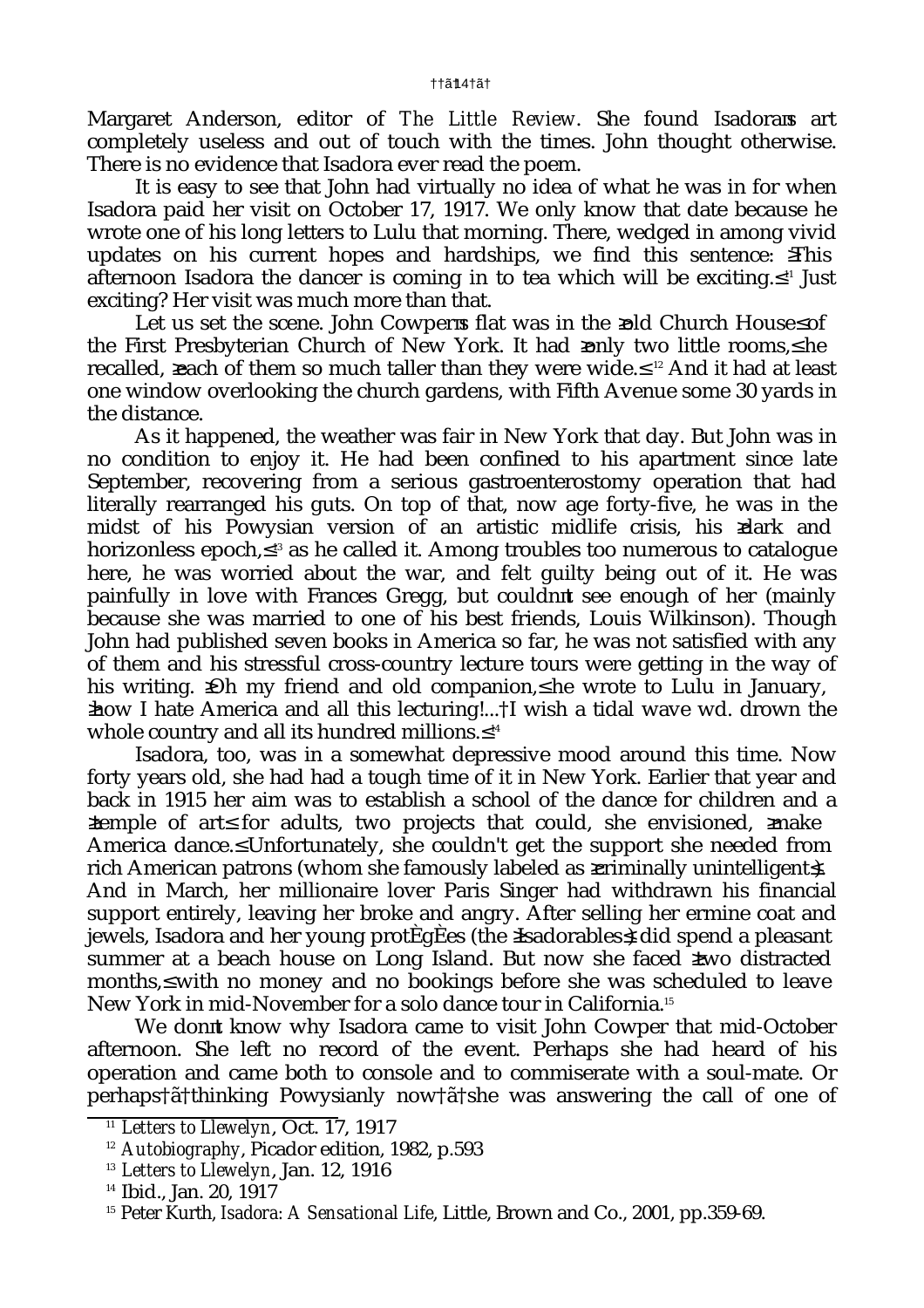#### ttät5tätt

On voit bien que John n avait pas la moindre idÈe de ce qui l'attendait quand Isadora est venue le voir ce 17 octobre 1917. Nous ne connaissons cette date qu‡travers une longue lettre ‡ Lulu Ècrite ce matin-l‡. InsÈrÈe au milieu de diverses informations sur ses espoirs du moment, ses difficultEs, arrive la phrase Cet aprËs-midi la danseuse Isadora vient prendre le thÈ, Áa va Ítre piquant. 9 Seulement piquant? Sa visite reprEsentait bien plus que Áa.

Posons le dÈcor. L appartement de John Cowper se trouvait dans la vieille demeure attenante  $\ddagger$  l Eglise presbytErienne. Il ne comportait que deux petites piËces, se rappelait-il, beaucoup plus hautes que larges <sup>10</sup> Il y avait au moins une fenitre qui donnait sur les jardins de l Eglise,  $\ddagger$  moins de trente mÊtres de la CinquiEme Avenue.

Il se trouve qu il faisait beau ‡ New York ce jour-l‡. Mais John n Ètait pas en Ètat d'en bÈnÈficier. Il avait d° garder la chambre depuis fin septembre, se remettant d une grave operation qui avait litteralement rearrange ses intestins. De plus,  $\ddagger$  45 ans, il traversait sa version powysienne de l andropause artistique, une sombre Èpoque  $\ddagger$  l horizon bouch  $\ddot{E}$ <sup>11</sup> comme il disait. Parmi les soucis qui l accablaient, trop nombreux pour les EnumErer ici, il Etait anxieux au sujet de la guerre et se sentait coupable de ne pas avoir ÈtÈ enrÙIÈ. Il Ètait douloureusement Epris de Frances Gregg, mais ne pouvait la voir autant qu il l aurait voulu (surtout du fait de son mariage avec Louis Wilkinson, l'un des meilleurs amis de John). Bien qu il ait dÈi<sup> $\ddagger$ </sup> publiÈ sept livres aux Etats-Unis, aucun ne le satisfaisait et ses stresssantes tournEes de confErences d un bout  $\ddagger$  l autre du pays l emplchaient d Ecrire. Mais, ami et vieux compagnon Ecrivait-il ‡ Lulu en janvier, comme je hais l AmErique et toutes ces confErences! ... j le voudrais qu un raz-de-marEe submerge tout le pays avec ses centaines de millions d habitants. <sup>12</sup>

Isadora Etait elle aussi dEprimEe ‡ cette Epoque-l‡. A quarante ans, elle venait de traverser des moments pEnibles ‡ New York. Plus tÙt cette annEe-l‡, et en 1915, elle avait voulu fonder une Ècole de danse pour les enfants et un temple de l'art pour adultes, deux projets qui pourraient, pensait-elle, faire danser l AmÈrique. Malheureusement elle ne rÈussissait pas ‡ obtenir le soutien dont elle avait besoin auprEs des riches philanthropes amEricains (quelle avait EtiquetEs, en une formule devenue cElEbre, criminellement inintelligents). Et en mars, son amant millionnaire Paris Singer lui avait retirE tout soutien financier. la laissant sans le sou et furieuse. Apr<sup>E</sup>s avoir vendu son manteau d'hermine et ses bijoux, Isadora et ses jeunes protEgEes (les Isadorables), passErent un EtE agrÈable dans une maison de vacances  $\ddagger$  Long Island. Mais maintenant elle devait faire face  $\ddagger$  deux mois angoissants, sans argent et sans engagements jusqu  $\ddagger$  minovembre, o' elle devait alors quitter New York pour une tournEe de danse solo en Californie.<sup>13</sup>

Nous ne savons pas pourquoi Isadora est venue voir John Cowper en cet aprËs-midi de mi-octobre. Elle ne mentionne nulle part cette visite. Peut-Itre avait-elle entendu parler de son opÈration et Ètait venue et le consoler et

<sup>&</sup>lt;sup>9</sup> *Letters of John Cowper Powys to His Brother Llewelyn*, non tr., ed. M. Elwin, Vol. I, Village Press, 1975.

<sup>&</sup>lt;sup>10</sup> Autobiographie, tr. M. Canavaggia, Gallimard, 1965, p.535.

<sup>&</sup>lt;sup>11</sup> Esprits- $\overline{Fr}$ Eres, 12 janvier 1916

 $12$  Ibid., 20 janvier 1917.

<sup>&</sup>lt;sup>13</sup> †Peter Kurth, *Isadora: A Sensational Life* (Isadora: Une Vie Extraordinaire) non tr., Little, Brown and Co., 2001.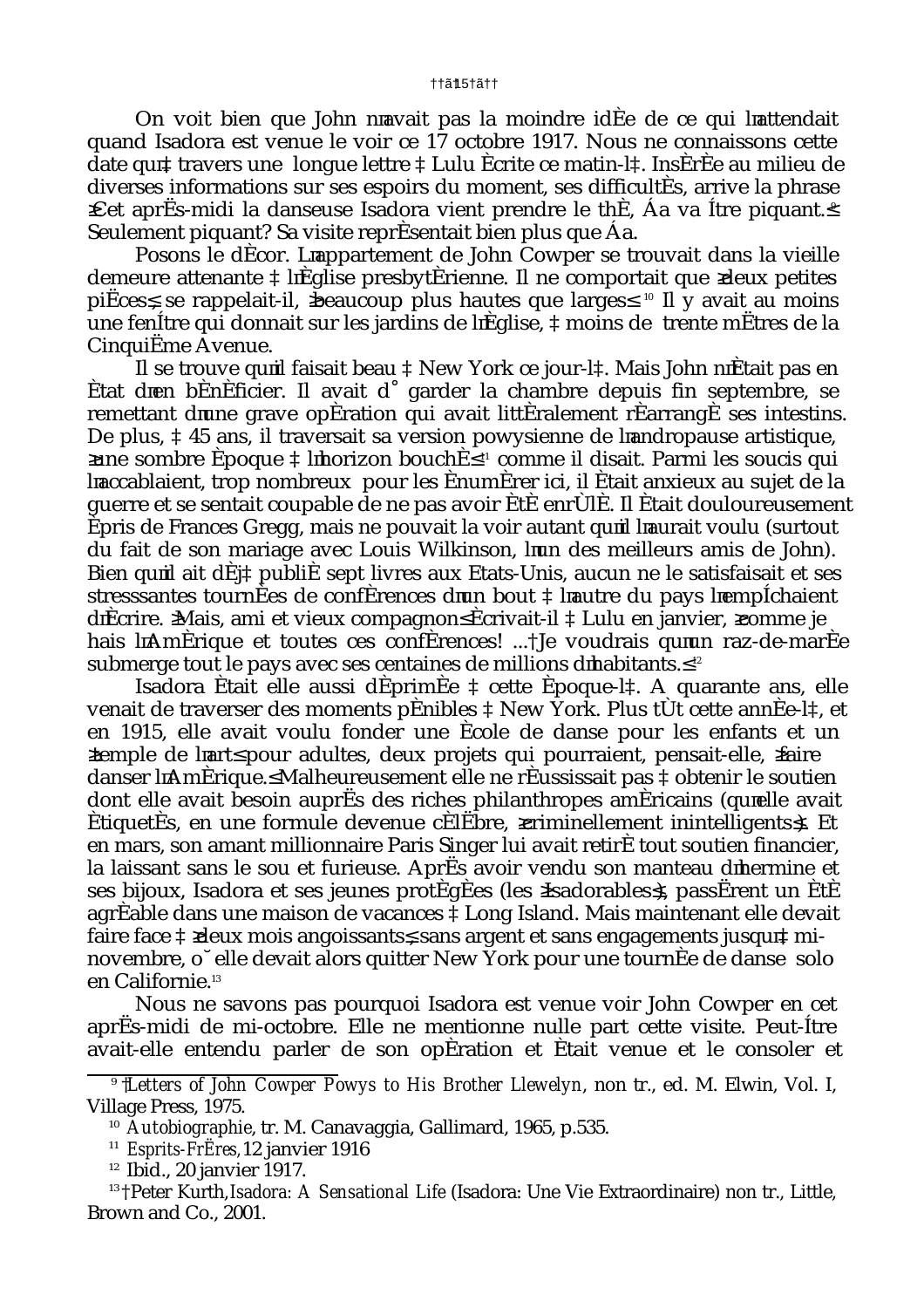those inner voices that both she and John were prone to hear.

One can imagine John s surprise, when Isadora actually arrived at his door, probably around three o clock in the afternoon. He rose from his sickbed to greet the dancer who was then widely known as the most influential and most notorious woman in the world. <sup>16</sup> That surprise must have been intensified as she presented John with a single red rose in his honor.

There was also a magnetic aura about Isadora s personality. The New York socialite and patron of the arts Mabel Dodge felt it, for instance, in the early winter of 1915, when Isadora paid a visit to her apartment in the Village. When she entered, Dodge recalled in her memoirs, the room grew different :



Isadora by A. Walkowitz, *c* 1915 *from Wikimedia Commons*

There was something frightening about her actual presence in a place; the vibrations became loosened up, broader and more incalculable†...†anything could happen?

†††So, what did happen? No doubt, these two had plenty to talk about over tea†ã†the war, their respective woes and plans, the great masters of literature, Nietzsche s The Birth of *Tragedy Out of the Spirit of Music*18 (a copy of which Isadora had brought with her), the Russian Revolution, uncultured America, his books, her philosophy of the dance, and so on. I strongly suggest, however, that what Isadora really had to say that afternoon was beyond words.

†††She always danced barefoot, of course, and in a filmy tunic, so as to allow spontaneous movement of her whole body. As she readied herself in that coziest of little theaters, she would have changed or adjusted her clothing accordingly. And then? Well, John would have been witness to something that few others ever saw. As Peter Kurth mentions, one of her ≥Isadorables≤ recalled h ow Isadora prepared for each dance like a ritual  $\uparrow$ ...\$he would go into herself, growing from minute to minute

in power, so that she appeared terrifying to her pupils and the stage hands.  $19$ 

††That ritual, it is important to note, was key to Isadora s revolutionary art, the power by which she had skyrocketed to world-wide fame during the first decades of the twentieth century. Her first step, as she later described it, was to stand quite still †... $\frac{1}{4}$ s if in a trance so as to find what she called the central spring of all movement, her inner source of spiritual expression. Simultaneously, she would concentrate all her force on that one Center, until her very soul would flow into her body, filling it with vibrating light†ã†the

<sup>&</sup>lt;sup>16</sup>†Robert Gottlieb, àIsadora: Making Sense of Genius and an Icon, *New York Times*, Dec 30, 2001, p.BR11

<sup>17</sup> Mabel Dodge Luhan, *Intimate Memories, Vol. 3*, Harcourt Brace and Co., p.322.

<sup>18</sup> Available as e.g. *The Birth of Tragedy*, tr. D. Smith, Oxford University Press, 2000

<sup>19</sup> Peter Kurth, op. cit., p.280.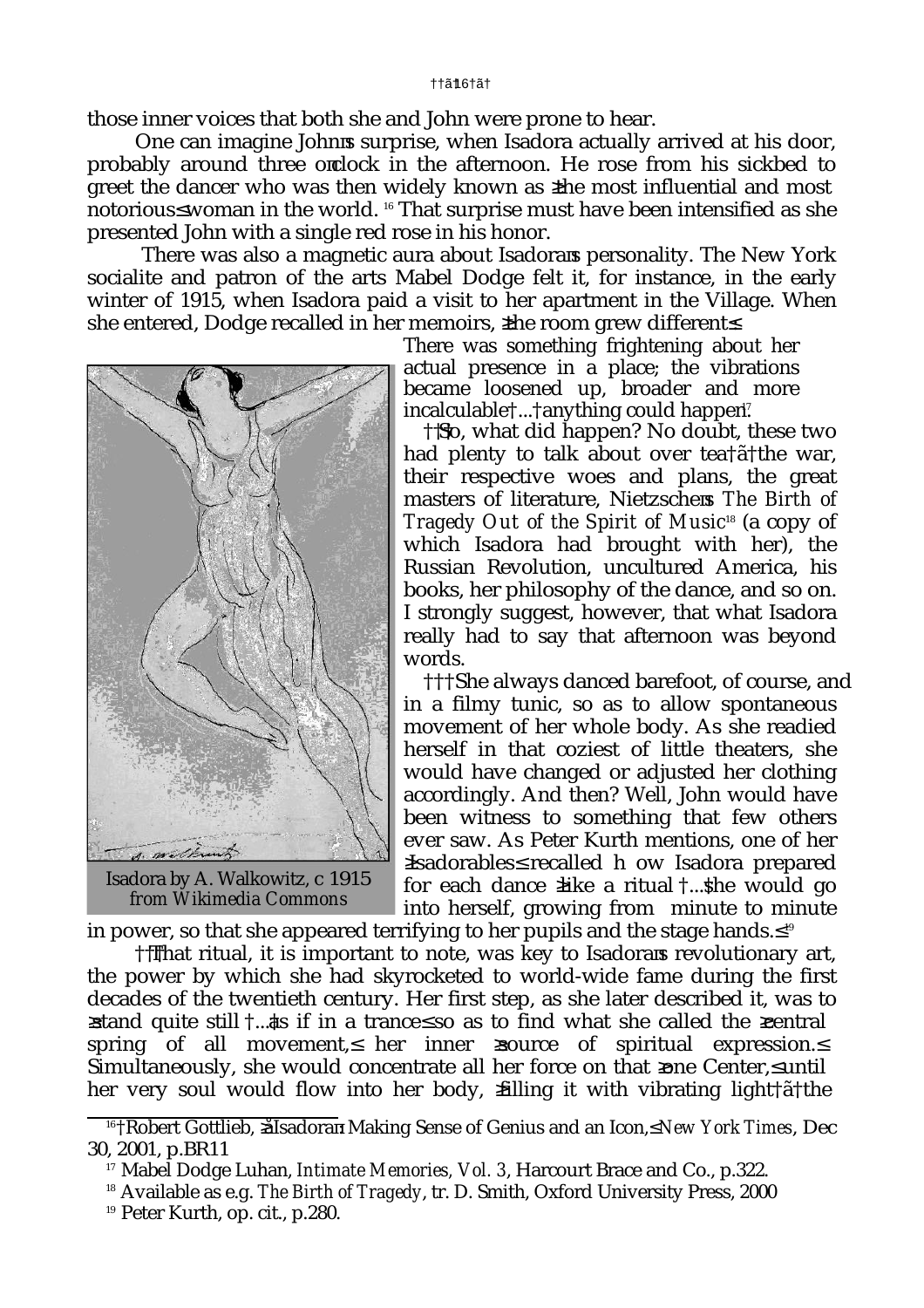montrer sa sympathie  $\ddagger$  une , me-s¶ur. Ou bien† $\ddagger$ a $\ddagger$ si nous pensons  $\ddagger$  la Powys†ã†peut-Ítre avait-elle rÈpondu ‡ l une de ces voix intÈrieures qu ils Ètaient tous deux enclins <sup> $t$ </sup> entendre.

On peut imaginer la surprise de John lorsque Isadora arriva  $\ddagger$  sa porte, sans doute vers trois heures. Il se leva de son lit de convalescent pour accueillir la danseuse, reconnue alors comme la plus influente et la plus cElEbre femme au monde.<sup>14</sup> La surprise dut Itre plus intense encore lorsqu en hommage elle lui tendit une unique rose rouge.

Il y avait aussi autour de la personnalitE d Isadora une aura magnÈtique. Mabel Dodge, qui faisait la loi dans le monde de l art et frÈquentait le gratin de la sociÈtÈ, l'avait ressenti ‡ l'hiver 1915, lorsque Isadora vint la voir ‡ Greenwich Village. Dodge se souvient que la pi $\overline{E}$ ce changea de caract $\overline{E}$ re lorsquelle entra :

Quelque chose en elle faisait peur quand elle Etait prEsente quelque part;

vibrations se dÈtendaient, devenaient plus amples, plus les 

Alors, que se passa-t-il? Il ne fait aucun doute qu en prenant le thE ces deux Ítres avaient bien des sujets de discussion at la guerre, leurs infortunes et projets respectifs, les grands Ecrivains, La Naissance de la tragEdie de Nietzsche (livre qu Isadora avait apportÈ avec elle), la rÈvolution russe, l'inculture des AmÈricains, ses livres ‡ lui, sa philosophie ‡ elle de la danse, et ainsi de suite. Je suggEre avec insistance, cependant, que ce qu Isadora avait vraiment ± dire cet aprËs-midi-l‡ Etait au-del<sup>†</sup> des mots.

Elle dansait toujours pieds nus, bien s'r, et dans une tunique l'EgEre pour permettre les mouvements spontanEs de tout son corps. Tandis quelle se prÈparait dans cette chambre, petit thÈ, tre des plus intimes, elle se sera changÈe, ou aura ajustÈ sa tenue de fa $\tilde{A}$ on appropriÈe. Et ensuite? Eh bien John aura ÈtÈ tÈmoin de ce que peu d'autres personnes auront vu. Selon Peter Kurth. I une de ses Isadorables se rappelait comment Isadora se prÈparait comme pour un rite avant chaque danse ã

telle se recueillait, dÈveloppant une puissance qui ne cessait de croÓtre.

si bien qu elle paraissait effrayante ‡ ses ElEves et aux machinistes.<sup>6</sup>

Ce rituel, notons-le, Était un ÉlÉment clÉ de l art rÉvolutionnaire d Isadora, cette puissance qui l'avait comme une fuste propulstée jusqu'ant la cElEbritE mondiale pendant les premiEres dEcennies du vingtiEme siEcle. Comme elle le dÈcrirait plus tard dans son autobiographie, elle commenÁait debout, immobile ... comme en extase, afin de trouver ce qu elle appelait le ressort central de tout mouvement, le foyer de la puissance motrice. SimultanEment, elle concentrait toute ses forces sur le ressort central, jusqu  $\ddagger$  ce que son , me mime se rÈpande dans son corps, l'inondant de vibrante lumiÈre à la force centrifuge qui reflEte la vision de l'esprit. 17

Quand enfin elle se mit  $\ddagger$  danser, il est certain que John aura observ $\dot{E}$   $\ddagger$  la fois la mEthode extatique d'Isadora ainsi que le but divin quelle se proposait a fen action,  $\ddagger$  plein effet, de tout pr $\ddot{E}$ s et pour lui. John rappela<sup>8</sup>

<sup>&</sup>lt;sup>14</sup> Robert Gottlieb, New York Times, 30 dEcembre 2001

<sup>&</sup>lt;sup>15</sup> La Naissance de la tragEdie, trad. par AngEle Kremer-Marietti, Le Livre de Poche, Librairie GÈnÈrale FranÁaise, 1994, Èdition 05 - fÈvrier 2008

<sup>&</sup>lt;sup>16</sup> Peter Kurth, op. cit.

<sup>&</sup>lt;sup>17</sup> Ma Vie, p.80.

<sup>&</sup>lt;sup>18</sup> Esprits-Fr $\overline{E}$ res Lettre  $\ddagger$  Philippa Powys (Katie), 29 juin 1928.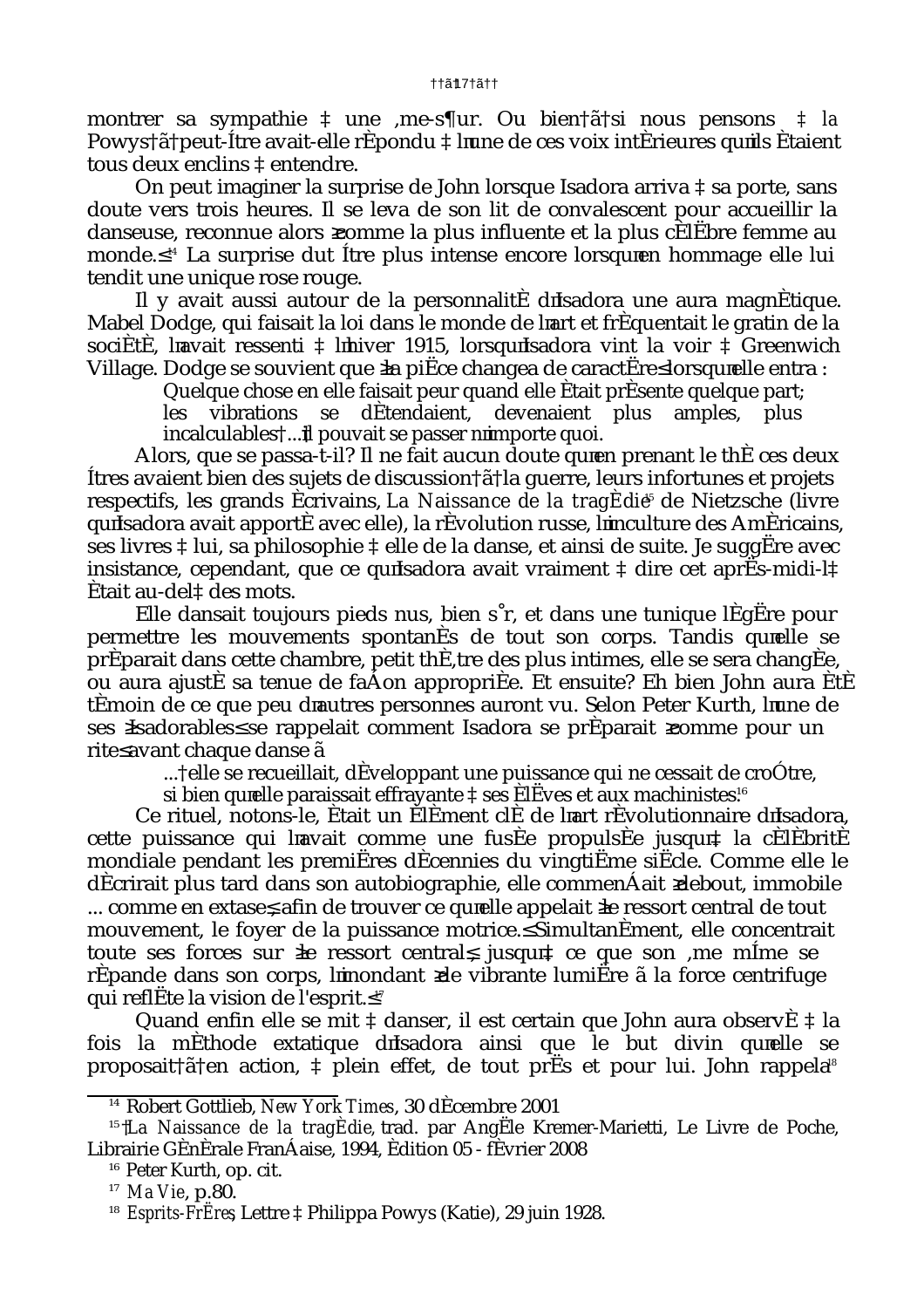central force reflecting the spirit s vision.  $20$ 

 When she finally danced, there is no doubt that John would have witnessed both Isadora s ecstatic method and her divine purpose†ã†in action, full-force, up close, and personal. John recalled that she danced the Marseillaise for him that afternoon.<sup>21</sup> It was the dance she had performed earlier that year at the Metropolitan. Coinciding with the downbeat mood they shared and their mutual disgust with the ongoing war in Europe, it began with tragedy. She seemed France herself, beaten to her knees, humbled, prostrate...†wrote a critic  $22$  for the *New York Tribune*. But then, the reviewer emphasized, she rose proudly and gloriously to a triumph at the end. And by the way, as a grand finale, Isadora always finished that number by baring her left breast, in a pose recalling Delacroix s Liberty Leading the People.  $^{23}$ 

John was certainly in need of a high redemptive note just then. If she showed him anything like the Highest Ecstasy that she communicated to her Parisian audiences back in 1913, one can imagine that all the symptoms of his horizonless crisis would have been forgotten for the nonce. And in their place?†ã†Who can say? If he did feel something more than a thrilling sensation that afternoon, he was certainly not the first.

After the Yiddish actor Jacob Adler saw Isadora dance at her studio, the Dionysion in New York, probably in early 1915, he wrote that he had been overcome by the experience:

I suddenly saw something very beautiful, and I found myself weeping. Something happened to me that will change my whole life. There was an exultation and inspiration in her. All seemed to be inspired with the spirit of Miss Duncan. I had what seemed to me was a peep into a new paradise, and then I felt that everything that I had to this time seen† †I had not seen; and everything that I had to this time heard†≠†I had not heard. It was a new world.<sup>24</sup>

John didn t begin to describe his own experience with Isadora until more than a month later, in two letters written shortly after she had boarded a train headed for San Francisco. One is that letter to Lulu discussed above. The other is a long neglected, yet far more revealing, letter addressed to the dancer herself.<sup>25</sup>

Isadora, he wrote from his flat on 12th Street, I cannot tell you how poor and sterile New York seems to me now I have lost the knowledge that you are here. Although the shock of his operation had subsided, he complains that he is still seized by a whoreson lethargy, his new name for the same old horizonless epoch, which he now sees as a weakness & cowardice of my inmost soul.

At the same time, and now for the first time, John recognizes something about Isadora that is missing in him, something that might help to strengthen his soul and alleviate his crisis.

I seem to see you always with a secret of courage, he tells her. And he admires (perhaps envies) what he calls her wonderful, terrible kind of ecstasy

<sup>20</sup> *My Life*, p.75.

<sup>&</sup>lt;sup>21</sup> Letter to Philippa Powys (Katie), June 29, 1928.

<sup>&</sup>lt;sup>22</sup>†Frederick W. Crone, Does the Spirit of France Mean Anything to America? *New York Tribune*, Mar 4, 1917, p.D2.

 $23$  Peter Kurth, op. cit., pp. 344-45.

<sup>&</sup>lt;sup>24</sup> Quoted in åIsadora Duncan s Art, The Literary Digest, May 1, 1915, p.1018

<sup>&</sup>lt;sup>25</sup> Irma Duncan Collection of Isadora Duncan Materials, see note 7 p. 12 above.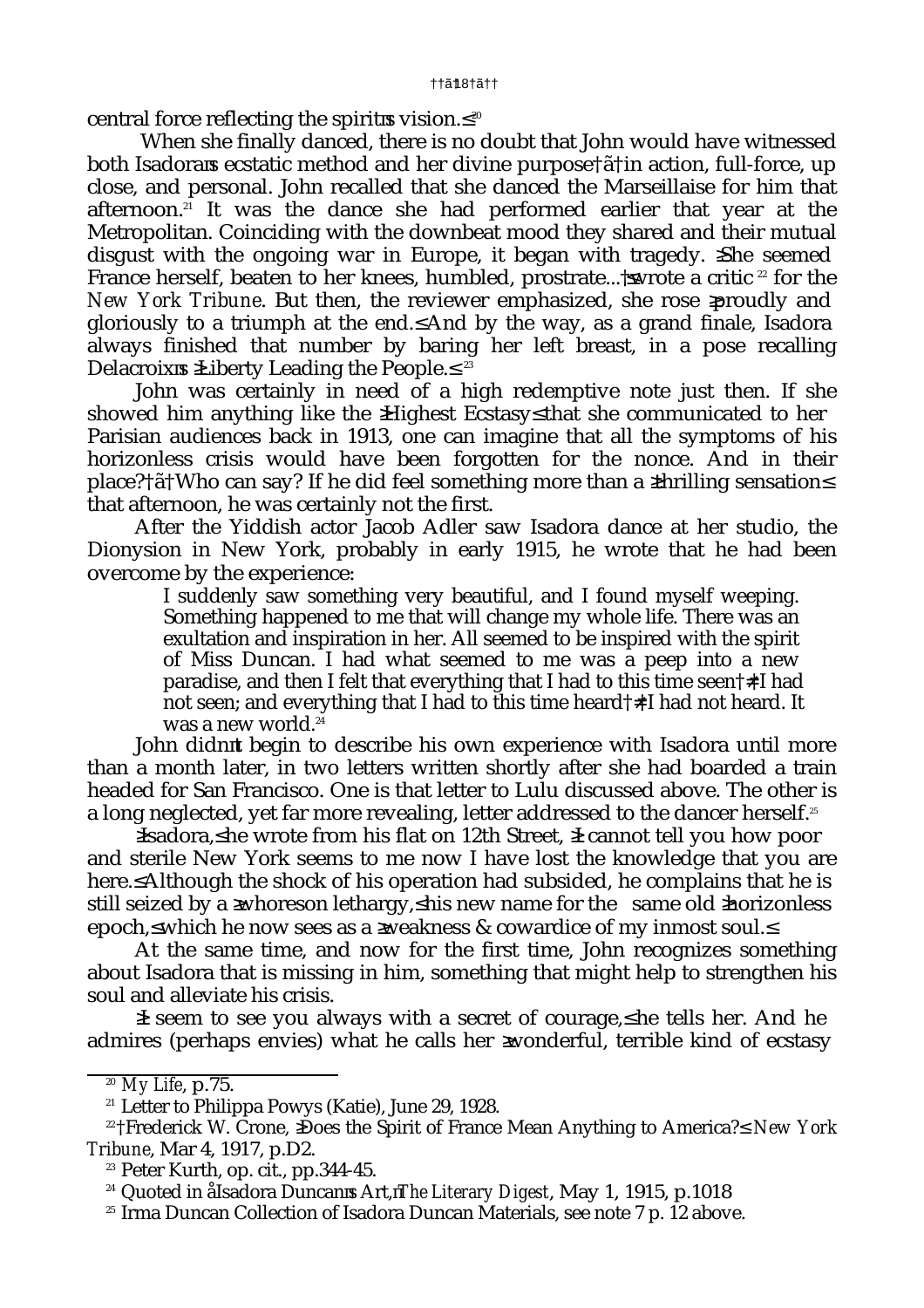quelle dansa la Marseillaise pour lui cet apr $\ddot{E}$ s-midi-l‡. C Etait la danse quelle avait exEcutEe un peu plus tÙt dans l annEe au Metropolitan. En accord avec l humeur dÈsenchantÈe qu ils partageaient, ainsi que leur dÈgo<sup>e</sup>t pour la guerre en Europe, la danse commenÁa dans la tragÈdie. Elle semblait incarner la France mĺme, mise ‡ genoux, humiliÈe, prostrÈe... ainsi que la dÈcrit un critique du New York Tribune. Mais ensuite, comme il le dit avec force, elle se releva fi $\ddot{E}$ rement et dans toute sa gloire, jusqu‡une fin triomphale. Disons en passant que comme numEro final, Isadora se dEnudait toujours le sein gauche dans une pose qui rappelait La LibertE guidant le Peuple de Delacroix. <sup>19</sup>

John avait s'rement besoin alors de trouver un nouveau souffle. Si elle lui dEvoila tant soit peu cette Extase Sublime quelle avait communiquEe ‡ son public parisien en 1913, il est probable que tous les symptUmes de sa crise sans horizon quil avait ressentis auraient EtE oubliers pendant ce temps. Et  $\ddagger$  leur place?† a † qui peut le dire? S il ressentit quelque chose de plus qu une sensation excitante, il n Etait s'rement pas le premier.

L acteur yiddish Jacob Adler, aprËs avoir vu Isadora danser dans son studio, le aDionysion  $\ddagger$  New York, sans doute au dÈbut de 1915, Ecrivit quil avait EtE bouleversE par cette expErience:

Je vis soudain quelque chose de trËs beau et me surpris  $\ddagger$  pleurer. Quelque chose m Etait arrivE qui allait changer ma vie toute entiEre. Il y avait en elle une telle exultation, l'inspiration l'habitait. Tous semblaient inspirÈs par l Èlan vital de Miss Duncan. C Ètait comme s il m avait ÈtÈ donnE de jeter un regard furtif sur un nouveau paradis, et alors je sentis que tout ce que, jusque-l‡, j avais vu† † je ne l avais pas vu; que tout ce que, jusque-l‡, j'avais EcoutE† † je ne l'avais pas entendu. C Etait un monde nouveau.<sup>20</sup>

Ce ne fut que plus d'un mois plus tard que John commen $\overline{A}$ a  $\ddagger$  decrire sa propre expÈrience avec elle, dans deux lettres Ecrites peu aprÈs le dÈpart d Isadora par le train qui l'emmenait  $\ddagger$  San Francisco. L'une est la lettre  $\ddagger$  Lulu dont nous avons parlÈ plus haut. L autre, adressEe  $\ddagger$  la danseuse elle-mime, a EtE longtemps nĒgligĒe mais est bien plus rĒvĒlatrice!

Isadora, lui Ecrivait-il de son appartement sur la 12Eme Rue, je ne peux vous dire combien New York me paraÓt maintenant deshEritE et stErile depuis que je n ai plus l assurance que vous Ítes ici. Bien que le choc de l opEration se soit tassE, il se plaint d'eltre encore la proie d'une putain de l'Ethargie, sa nouvelle expression pour cette mime sombre Epoque ‡ l horizon bouchE qu il considÊre maintenant comme une faiblesse et une couardise du plus profond de mon .me.

Dans le mime temps, et pour la premiere fois, John reconnaÔt en Isadora quelque chose qui manque en lui, quelque chose qui pourrait l aider  $\ddagger$  rendre son, me plus forte, et  $\ddagger$  alleger son mal-tire.

Il me semble toujours percevoir en vous le secret du courage, lui dit-il. Et il admire (et peut-tre mime envie) ce qu'il appelle son extraordinaire et terrible sorte d extase qui est capable de tout dÈfier et qui a sa source dans les profondeurs mimes. Pour beaucoup, ajoute-t-il, ce n est que de l art; mais avec vous, comme avec tous les grands artistes que j aime, c est plus encore, et

<sup>&</sup>lt;sup>19</sup> Peter Kurth, op. cit.

<sup>&</sup>lt;sup>20</sup> CitE dans alsadora Duncan s Art, non tr., The Literary Digest, 1 er mai 1915.

<sup>&</sup>lt;sup>21</sup> Irma Duncan Collection of Isadora Duncan Materials, cf. note 5, p.13 ci-dessus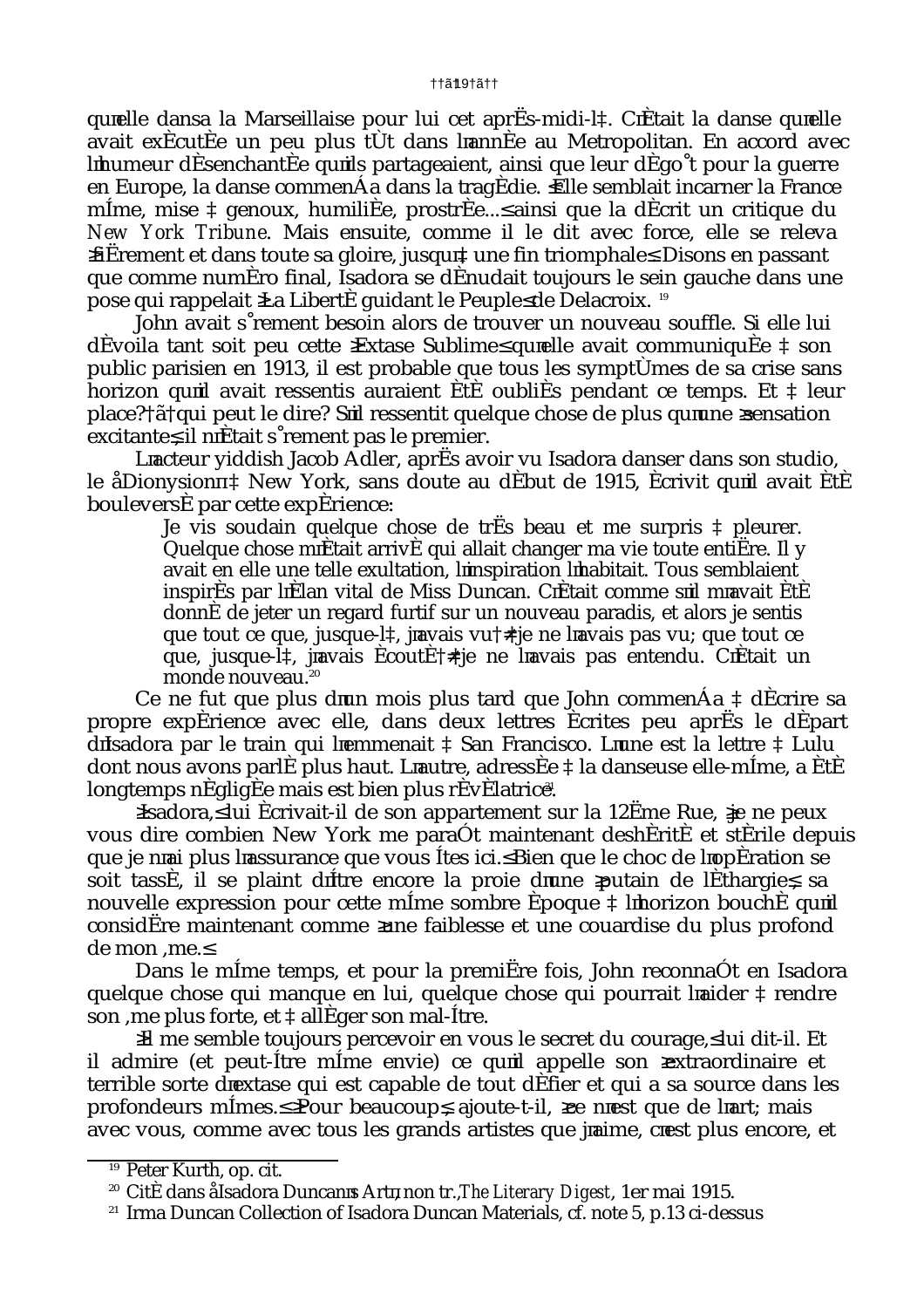that is able to defy everything and springs from the very depths. With many, he adds, it is only art; but with you, as with all the great ones that I love, it is something more, and art breaks down.

In an effort not to yield to his weakness, John tells Isadora how he makes use of her friendship. I keep an almost fierce hold upon your hand, he writes. Then, says John

It is strange. The fear of life from which I suffer is now resisted by the thought of you. A certain kind of loneliness has ended.

Sadly, that salutary effect did not last long. In John s next letter to Lulu, we find him in his sister Marian s apartment on New Year s Eve complaining again about his whoreson lethargy. A few days later, sitting in the very spot where Isadora showed him her kind of ecstasy, John seems to have reached the end of his tether. Day after day, he wrote to his brother,

I spend many hours seated in the window of 12 Street†≠†with 5th Ave. outside†≠†falling into this state of curious coma. It is like an immense overpowering laziness, sapping all energy, and leaving me inert, helpless, lethargic, exhausted.<sup>26</sup>

So began a long series of ups and downs in John s life over the next three years, as he tried to fathom the secret power that Isadora had shown him, and as he sought to absorb and use that power in his own art and life. It didn t help that he was off again in early 1918 on another cross-country lecture tour. On a bright note, John still hoped that he might meet Isadora in California. But he was in for another surprise.

### David Balcom Stimpson

David Balcom Stimpson lives in New York City with his wife Natalia Nikova. He is the author of *The Greatest Escape: Adventures in the History of Solitude* (2004). And ever since he discovered John Cowper s A Philosophy of Solitude while writing that book, he has developed a keen interest in Powys s philosophical essays, his novels, and his life in America.

# **Reading** *The Mystic Leeway* Thoughts about Frances Gregg

ALL THAT I AM is most necessary .<sup>1</sup> For me, this is Frances Gregg in one sentence. I find in this universality, for all of us who desire to be accepted up to our utmost incongruities. *The Mystic Leeway*, the autobiographical account from which this uncompromising principle is extracted, presents us with a woman who certainly inspired many writers but who, it seems, never fully recognised for herself the importance of being one. Maybe this daughter and grand-daughter of suffragettes, raised alone by her mother, without a father figure, and probably sacrificing a more developed personal life, had been born at the wrong time. Was there really independence of mind in the fact of never wanting to part with her ever-present mother, or ceaselessly praising her son whilst evoking only in

<sup>26</sup> *Letters to Llewelyn*, Jan 8, 1918.

<sup>&</sup>lt;sup>1</sup> †Frances Gregg, *The Mystic Leeway*, Carleton University Press, 1995, Chapter Eleven. p.170.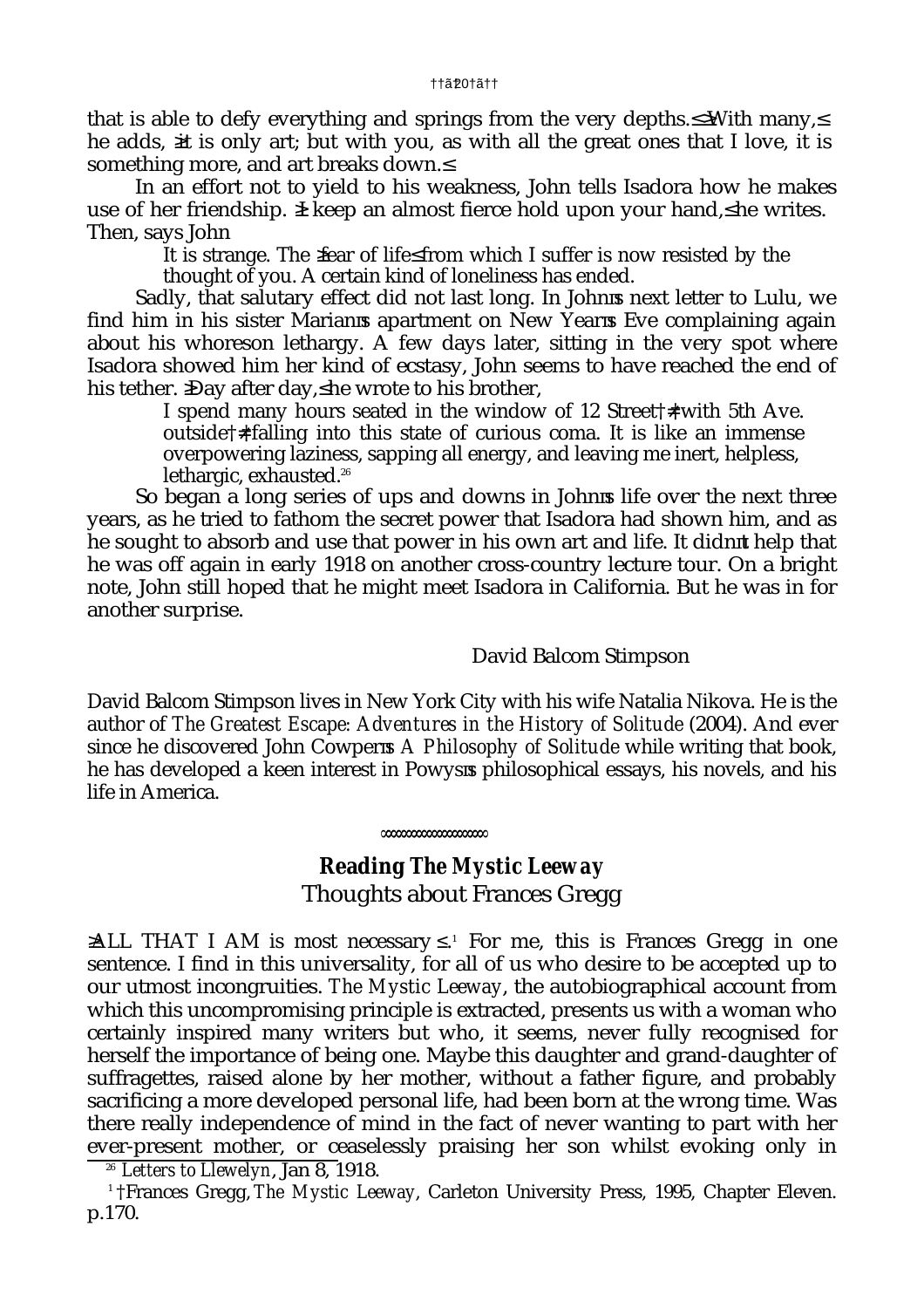l art est impuissant.

Faisant un effort pour ne pas cÈder ‡ son Ètat de faiblesse, John dit ‡ Isadora comment il se sert de son amitiÈ. Je retiens votre main d une poigne presque brutale,≤ lui Ècrit-il. Puis il ajoute:

C est Ètrange. La peur de la vie dont je souffre est tenue ‡ distance lorsque je pense ‡ vous. Cela met fin ‡ une certaine forme de solitude.

Malheureusement, cet effet salutaire ne dura pas longtemps. Dans sa lettre suivante ‡ Lulu, nous le trouvons dans l appartement de sa s¶ur Marian, le soir de la Saint Sylvestre, se plaignant de nouveau de sa putain de lÈthargie. Quelques jours apr $\ddot{E}$ s, assis  $\ddagger$  l endroit mime o $\ddot{S}$  Isadora lui avait montr $\ddot{E}$  son extase ‡ elle, John semble avoir atteint le bout du rouleau, et il Ècrit ‡ son frËre

Jour aprËs jour, je passe de nombreuses heures assis ‡ la fenÍtre de la 12Ëme Rue†≠†avec Fifth Avenue sous les yeux†≠†et je tombe dans cet Ètat de coma bizarre. C est comme une immense paresse Ècrasante, sapant toute Ènergie et me laissant inerte, incapable de rien faire, lÈthargique,  $\tilde{E}$ puis $\tilde{E}^{22}$ 

Ainsi commenÁa une longue sÈrie de hauts et de bas dans la vie de John pendant les trois annÈes qui suivirent, cependant qu'il tentait de percer le pouvoir secret que lui avait montrÈ Isadora et qu il cherchait  $\ddagger$  incorporer et  $\ddagger$ utiliser ce pouvoir dans son propre art et dans sa vie. Il Ètait desservi par le fait qu il lui fallait partir pour une nouvelle tournÈe de confÈrences au dÈbut de 1918  $\overline{d}$  un bout  $\ddagger$  l autre du pays. Une note optimiste: il nourrissait encore l espoir de la rencontrer en Californie. Mais une autre surprise l attendait.

## David Balcom Stimpson

David Balcom Stimpson habite New York avec son Èpouse Natalia Nikova. Pendant quail Ecrivait son livre *The Greatest Escape: Adventures in the History of Solitude* (2004) il dÈcouvrit *A Philosophy of Solitude* de John Cowper. Il s en est suivi un grand intÈrÍt pour les ¶uvres philosophiques de Powys, ses romans et son long sÈjour aux Etats Unis.

# **En lisant** *The Mystic Leeway* RÈflexions sur Frances Gregg

TOUT CE QUE JE SUIS est tout ‡ fait nÈcessaire. Pour moi c est ainsi qu en une phrase se dÈfinit Frances Gregg. J y trouve l universalitÈ commune  $\ddagger$  chacun de nous qui souhaitons Ítre acceptÈs jusque dans nos plus infimes incongruitÈs. *La dÈrive mystique* (titre provisoire pour *The Mystic Leeway*, en cours de traduction), rÈcit autobiographique duquel ce principe intransigeant est extrait, nous met en prÈsence d'une femme qui a certainement inspirÈ nombre d Ècrivains, mais qui, semble-t-il, n a jamais reconnu pour elle-mime l importance d en Ítre un. Peut-Ítre cette fille et petite-fille de suffragettes, ÈlevÈe seule par sa mËre et sans pËre, ayant probablement sacrifiÈ une vie personnelle plus Èpanouie, Ètait-elle nÈe au mauvais moment. Sagissait-il vraiment d indÈpendance d esprit, dans le fait qu elle ne souhaita jamais se

<sup>22</sup> *Letters to Llewelyn*, 8 janvier 1918.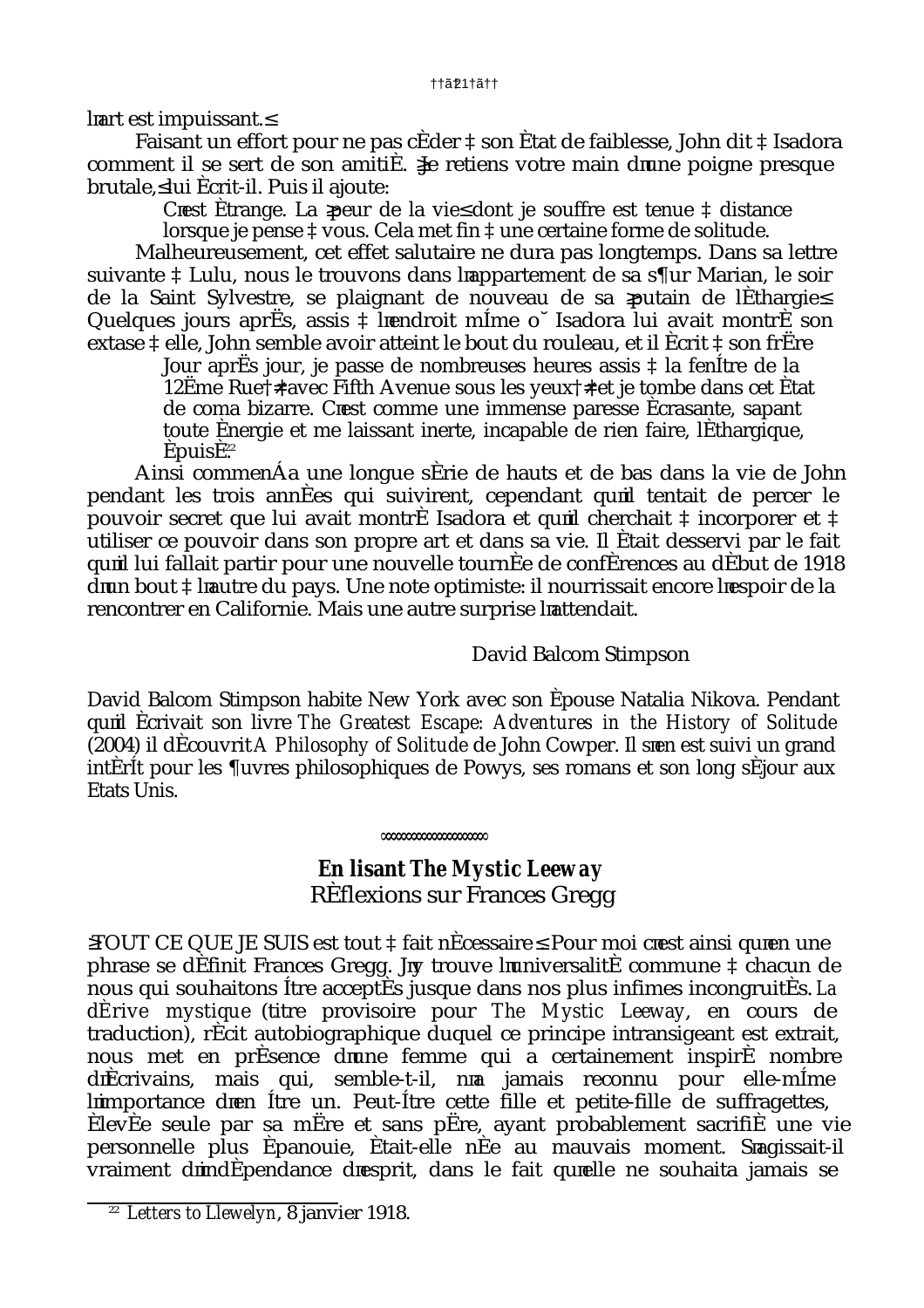passing her own daughter, then refusing for herself the talent that others saw in her?

The autobiographer that was Frances Gregg when she wrote this book at the intimation of her erstwhile infatuated though steadfast lover certainly had affection for him. John Cowper Powys can be seen as a sensualist and an egoist, but he was instrumental in the writing of these delicate but forceful memoirs. Delicate as the woollen combinations she devotes a paragraph to, and forceful as her obstinacy to carry on against all odds to the point of residing in a caravan, sticking to the last with her own flesh & blood (children & mother...) and cats & dogs....

I was no more than a flowering weed, plucked idly, stared at abstractedly, and dropped unwittingly by the wayside.

How many many times have I seen John Cowper of the Powyses stoop to gather up just such fading flowerets to lay them tenderly by the wayside out of the path of unheeding feet, and never have I seen this without thinking of all the languishing ladies, the spinsters, the hopeless ones, the nearing forties, the abandoned and heartbroken, whom he has with that same tender generosity, healed and rehabilitated with adroit, or maladroit, but always well-intentioned sensuality.<sup>2</sup>

All through her book is the constant feeling of not fitting, even in a place where being different, an artist, was normal. But in fact, those artists seem to have been the only ones to have accepted her. She denounces their futility, their mockery when they deride her about her faith, but at the same time when she must write about her life, they are her subject-matter. They have been important for her. As she was also a non-conformist they accepted her, this woman who does not seem to be accepted, understood or tolerated, even by her own self.

I was not giving up as much as another, for, if truth were told, I had no talent that would reap me fame, I had no place among men for never have I known a being more universally rejected by all classes and manner of men than I; I was Hilda s, James s, Jack s protÈgÈe, never really their friend, and never never did I master the art of easy communication with my fellow men*.* 3

(...)†Yet here I sit, typing with old, work-roughened hands, still indomitable, still pressing on towards my goal, this, most tardy rib of Adam, shall yet be a woman. 4

This violently soulful angel couldn t but gather an adoring Powys or two (if we add Llewelyn) at her feet. Yet she was not the type to be fooled by any idolatry, for she knew clearly the raw power of life. Her artist friends mocked her Christian love. Indeed her artist friends or lovers might have ridiculed her admiration for Jesus, whereas all she really wanted was to deal with the truth, not the hypocrisy of religion, which she incorporated in the ludicrousness of taking superstitions of all kind seriously.

> Mumbo-jumbo, superstitions, muddled mythologies, have been my fate among these artists and prelates and magicians, these escapists from life from Life!<sup>5</sup>

(...)†For them to laugh me down when I spurned their puerile conception

<sup>2</sup> Chapt. Nine. p.154.

<sup>3</sup> Chapt. Five. p.118.

<sup>4</sup> Chapt. Eight, p.147.

<sup>&</sup>lt;sup>5</sup> Chapt. One. p.61.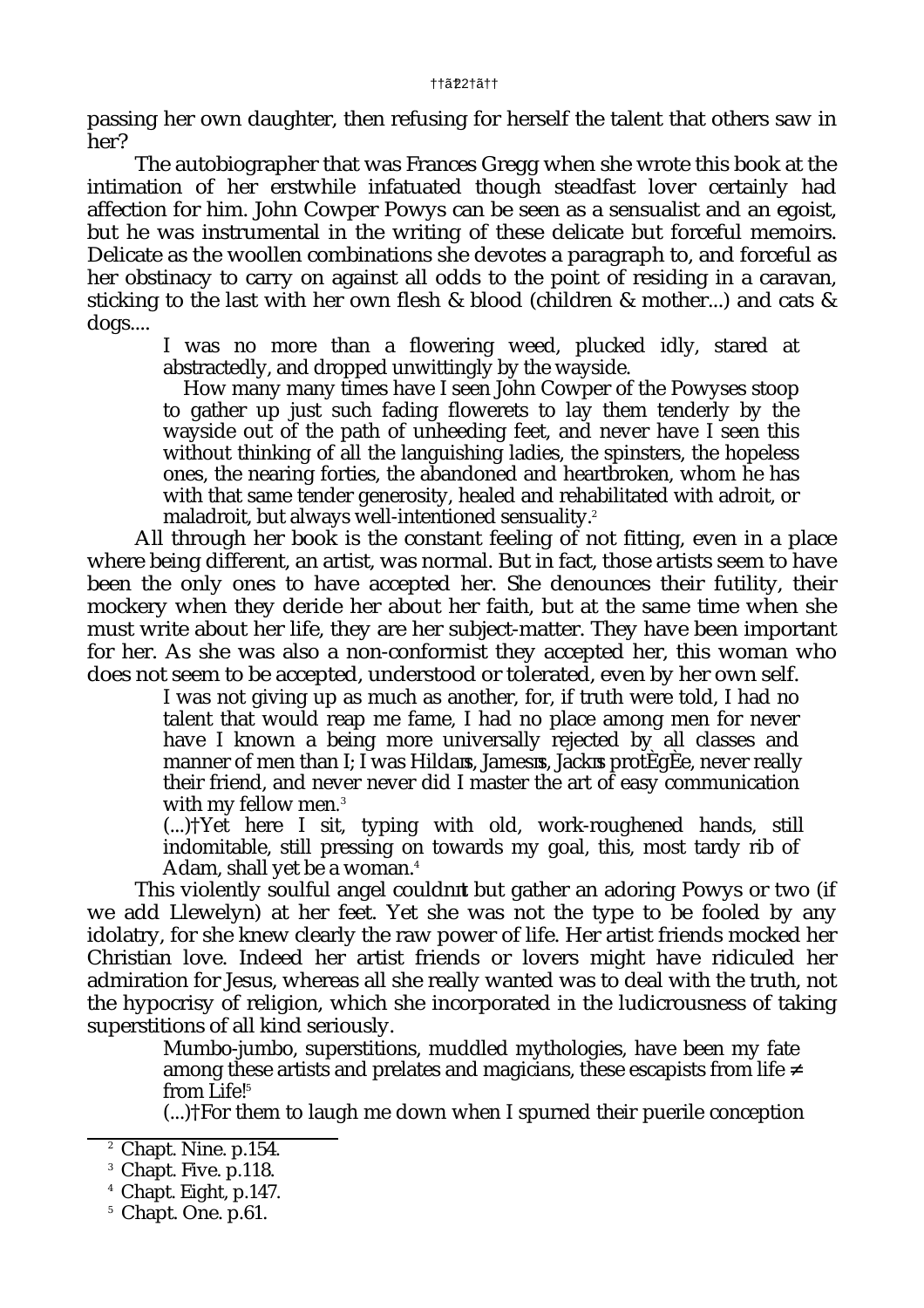sEparer de sa mEre omniprEsente, ou de couvrait sans arrit d Eloges son fils tout en n Evoquant qu en passant sa propre fille, pour finalement refuser pour ellemime, Frances, le talent que d autres voyaient en elle?

La narratrice qu Etait Frances Gregg Ecrivant ce livre ‡ la suggestion de son ami, autrefois tr $\ddot{E}$ s Epris, mais toujours ami fid $\ddot{E}$ le, Eprouvait certainement de l affection pour lui. On peut juger John Cowper Powys sensualiste et EgoÔste, il n en fut pas moins l'ElEment dEterminant dans la rEdaction de ces mEmoires dElicates mais puissantes. DElicates comme les combinaisons de laine auxquelles elle dÈdie un paragraphe, et puissantes comme son obstination  $\ddagger$  continuer avec tout contre elle, au point de vivre dans une caravane, rÈsistant jusqu au bout avec ceux de son sang (enfants, mÊre), the les chats et les chiens....t.

Je n'Ètais qu'une fleur sauvage, cueillie paresseusement, contemplÈe abstraitement, et l, chÈe accidentellement sur le bord de la route.

Combien de fois ai-je vu John Cowper Powys se pencher pour ramasser ces mimes petites fleurs flètries pour les Étendre tendrement sur le bord de la route loin des pas indiffÈrents, ce que je n'ai jamais observÈ sans penser  $\ddagger$  toutes ces dames languissantes, ces vieilles filles, ces dEsespErEes, ces proches de la quarantaine, ces abandonnEes et ces c¶urs brisEs, qu'il a d'une mime tendre gEnErositE, soignEes et rÈhabilitÈes avec cette sensualitÈ adroite, ou maladroite, mais toujours bien intentionnÉe.

Son livre est constamment empreint du sentiment de ne pouvoir s intEgrer, mime dans les milieux o il Etait normal d itre diffErent, d itre artiste. Mais en fait, ces artistes semblent avoir EtE les seuls  $\ddagger$  l avoir acceptEe. Elle dEnonce leur futilitE, la faÁon quils ont de se moquer delle quand ils tournent sa foi en dÈrision, mais dans le mime temps lorsqu il s agit de dÈcrire sa propre vie, ils en sont le sujet. Ils furent importants pour elle. Comme elle Ètait non-conformiste ils l acceptaient, cette femme qui ne semble pas ftre acceptÈe, comprise ni mime tolErEe, ne serait-ce que par elle-mime.

Je n'abandonnai pas autant qu une autre, car, ‡ la vÈritÈ, je n'avais aucun talent qui puisse m'apporter la renommEe, je n'avais pas ma place parmi les hommes car je n'ai jamais connu un Ítre plus universellement rejet par toutes les classes et le genre humain que moi; j'Etais la protEgEe d'Hilda, de James, de Jack, jamais vraiment leur amie, et jamais, jamais je n'ai maÔtrisÈ l'art d une communication facile avec mes semblables. (...)†Et pourtant me voici assise ici, tapant de mes vieilles mains ÈprouvÈes par le labeur, toujours indomptable, marchant toujours rÈsolument vers mon objectif, il reste  $\ddagger$  cette cUte plutUt tardive d'Adam  $\ddagger$  devenir femme.

Cette , me d ange violent ne pouvait que recueillir  $\ddagger$  ses pieds un Powys adorateur ou deux (je pense  $\ddagger$  Llewelyn). Pourtant elle n Etait pas du genre  $\ddagger$  se laisser abuser par quelque idol, trie que ce soit, car elle connaissait bien la vie dans toute sa puissance brute. Ses amis artistes la raillaient pour son amour christique. En effet, ses amis ou amants artistes pouvaient bien tourner en dÈrision son admiration pour JÈsus, mais ce qu elle voulait par-dessus tout c Ètait s'atteler ‡ la vÈritÈ, non ‡ l hypocrisie de la religion, qu elle amalgamait ‡ l idÈe ridicule qui consistait  $\ddagger$  prendre pour sErieuse toute superstition.

CErEmonial, superstitions, mythologies confuses, ont EtE mon sort parmi ces artistes, prèlats et magiciens, tous ces gens dèsireux d'Echapper ‡ la vie la Viet!

 $(...)$ †Qu'ils me tournent en d $\tilde{E}$ rision lorsque je rejetais leur conception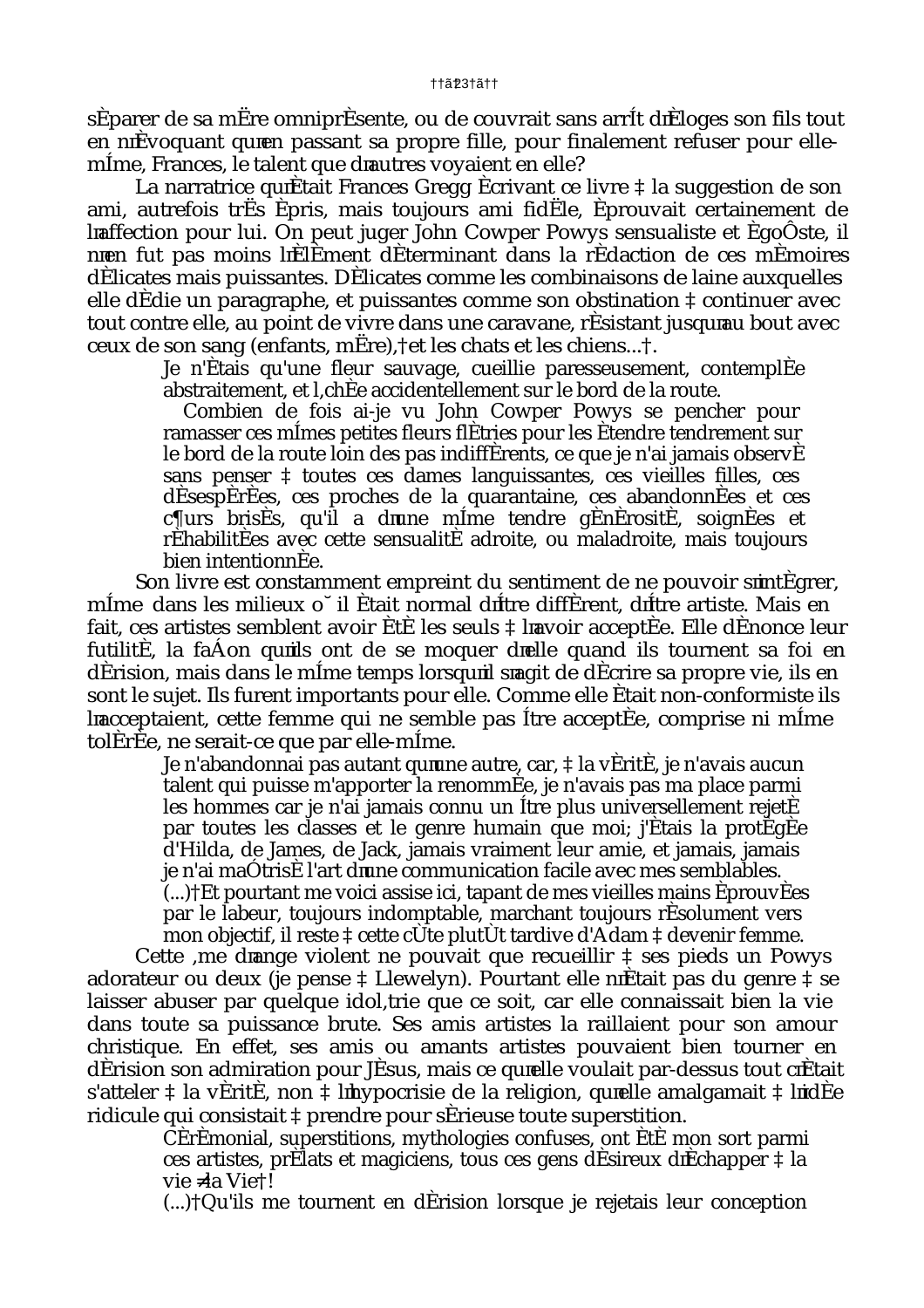of love and life seemed blasphemous to me. It was not I who spoke to them. I, this very I, almost, as against the spectacle of vast ages, as shortlived as a butterfly, was a poor thing, a thing that yearned for shelter, for caresses, for warmth and ease of living.<sup>6</sup>

Why did she marry? Her view of marriage was utilitarian. She wanted children and a father for them. In her Christian passion she found strength to deal with life. Maybe Christ is the only man that she could safely love. It is in fact the rare person in her text never to be overtly criticized. For her, he must be the perfect man, the inaccessible man. Maybe in Jesus she sought the presence of her missing father, somebody who existed but who was always hidden, out of reach. Maybe the words *aFather*, why have you forsaken me? rang with a distinct tone in her.

So far, in all my life I have met no single Man though I have done my best to make one of Oliver Marlow nor has any man encouraged me, or indeed been willing for me, to be a Woman*.* 7

(...)†I would marry to get me a son, someone whom I deemed fit to father him and never would I yield up the surge and fever of my blood except to one who was abhorrent and obnoxious to me. Other women, stricken by my same malady, had their own solution to the problem, but I had no wish to become a spinster, or to bring an unfathered child into the world. So I set myself to take refuge in the leeway of marriage.<sup>8</sup>

Every parent loves his children differently. And I find striking the way Oliver



Frances and Betty, 1929 *courtesy* Chris Wilkinson

is mentioned much more than Betty. Her daughter Betty was a young woman in her twenties when this book was written. Yet she is mentioned at the beginning of the book in reference to her looking like a boy by her stature and her hair having been cut short†ã†as a boy's†ã†and indeed her inhuman intelligence. And that is all. Did she want to preserve Betty? Or is it an unconscious omission? Or did she simply never have time to finish writing her account and hoped to include her later fully in length? How could it have been like to be a woman at the turn of the century, at the beginnning of the XXth century? It is my impression that for a woman like herself to be liked, she must take the masculine guise. John Powys would keep fond memories of her dressed as a boy†ã†his *Autobiography* doesn't

even say as a man†ã†in Venice. He was of course referring to Frances disguised as such. What strikes me is that, for her description of her grand-daughter Judy or her own daughter Betty, she has to turn woman or girl into boys to appreciate them. Judy will be a little tough guy ,  $^{\circ}$  and when she gets scared at the gypsy camp, she says to Betty: Perhaps they will think you are a boy.  $10$ 

- <sup>9</sup> Chapt. Seven. p.135
- <sup>10</sup> Chapt. One. p.53

<sup>&</sup>lt;sup>6</sup> Chapt. Ten. p.161.

<sup>7</sup> Chapt. One. p.61.

<sup>8</sup> Chapt. Nine. p.157.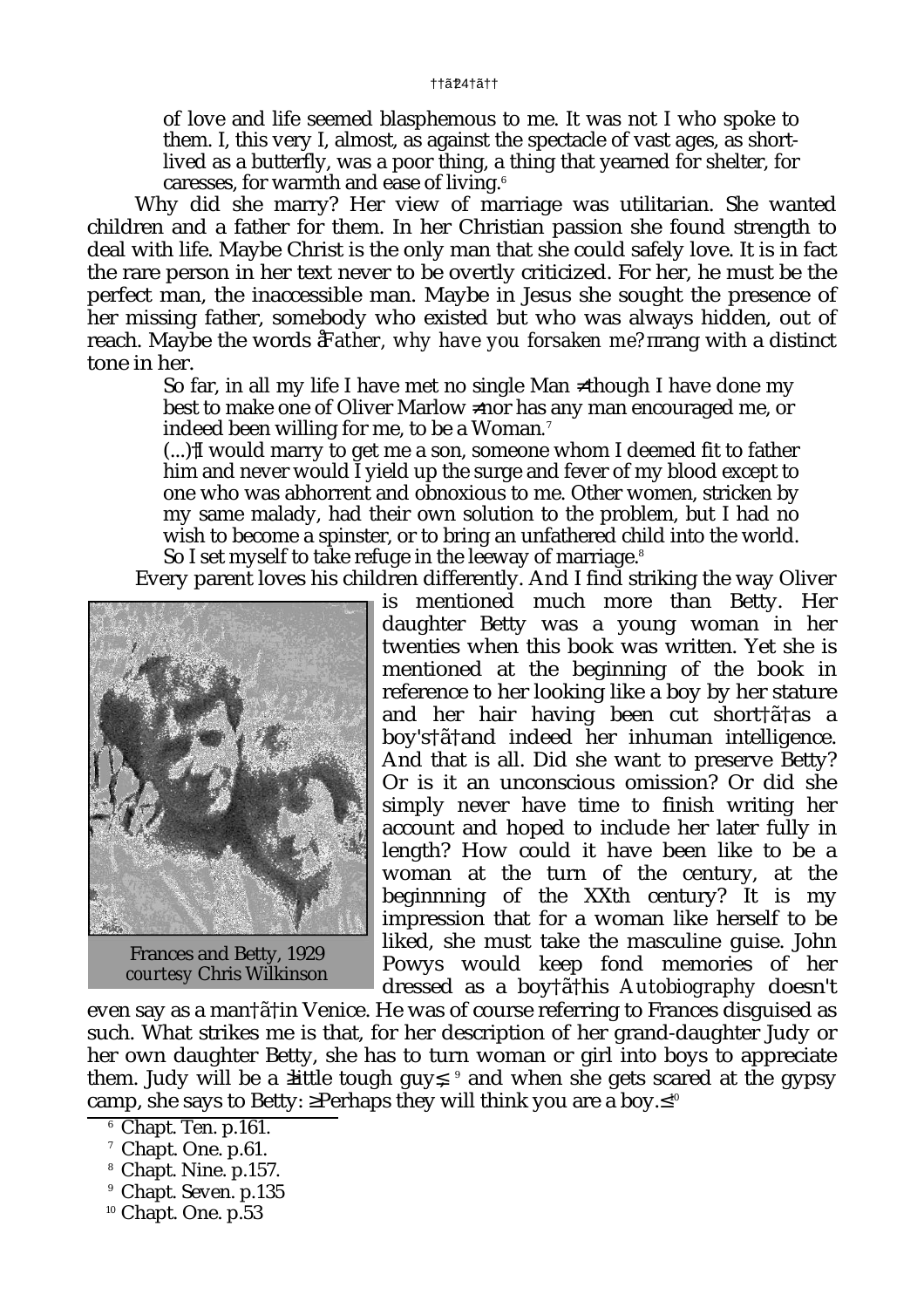puÈrile de l'amour et de la vie me semblait blasphÈmatoire. Ce n'Ètait pas moi qui leur parlais. Moi, ce Moi que je suis, comme dÈposÈe sur le spectacle immense des ,ges, aussi EphEmEre qu un papillon, n'Etait qu'une pauvre chose, une chose qui aspirait  $\ddagger$  un abri,  $\ddagger$  des caresses,  $\ddagger$ la chaleur et  $\ddagger$  une vie harmonieuse.

Pourquoi s est-elle mariÈe? Son idÈe du mariage Ètait d ordre pratique. Elle voulait des enfants et qu'ils aient un pÊre. Elle puisa la force de mener sa vie gr, ce  $\ddagger$  sa passion chrÈtienne. Peut-Ítre le Christ est-il le seul homme quelle pouvait aimer avec confiance. C est en fait dans son texte la seule personne  $\ddagger$  ne jamais recevoir de critiques ouvertes. Pour elle, il se doit d'Ître l'homme parfait, I homme inaccessible. Peut-Itre trouvait-elle en JEsus la prEsence d'un pEre absent, quelqu un qui existait mais qui Etait toujours cachE, hors d atteinte. Peut-PËre, pourquoi m as-tu abandonnE? rÈsonnaient Itre que les mots distinctement en elle.

De toute ma vie je n ai encore rencontreted Homme bien que j aie fait de mon mieux pour qu Oliver†Marlow en soit un et aucun homme ne m a encouragEe  $\ddagger$  Itre Femme, ou l a en effet voulu pour moi.

(...) Je dÉcidais de me marier pour avoir un fils avec quelqu'un que je jugerais apte ‡ donner la vie et de ne pas cÈder ‡ l'accÈs et ‡ la fiÈvre de mon sang, sauf  $\ddagger$  quelqu'un qui me soit odieux, exeterable. D'autres femmes, frappEes de la mime maladie, avaient leur propre solution  $\ddagger$  ce problÊme, mais je n avais aucune envie de devenir vieille fille, ou de donner naissance  $\ddagger$  un enfant sans pÊre. Alors je me rÈsolus  $\ddagger$  prendre refuge dans la dÈrive du mariage.

Tout parent aime d une mani Ere diffErente chacun de ses enfants. Et je suis frappÈe de la faÁon dont elle parle d'Oliver, beaucoup plus souvent mentionnÈ que Betty. Sa fille Etait une jeune femme d'une vingtaine d'annes quand ce livre a ÈtÈ Ècrit. Et pourtant elle est mentionnÈe au dÈbut du livre en rÈfÈrence ‡ sa stature de garÁon ainsi qu‡ la faÁon dont ses cheveux sont coupEs courts (‡ la garÁonne) et bien s'r pour son intelligence hors norme. C est tout! Voulait-elle prEserver Betty? Ou Etait-ce une omission inconsciente? Ou alors n eut-elle simplement jamais le temps de finir d'Ecrire avec l'espoir de l'inclure plus tard en donnant de plus amples dÈtails? Qu'est ce que cela reprÈsentait d'Ître une femme ‡ la fin du siËcle et au dÈbut du XXe siËcle? Mon sentiment est que pour qu'une femme comme elle f<sup>e</sup>t apprèciee, il lui fallait revitir une apparence masculine. John Powys aurait un souvenir touchant d elle dÈguisÈe en garÁon†ã son Autobiographie ne dit mime pas ahomme fatt Venise. C Etait bien s'r de Frances dont il voulait parler. Ce qui me frappe c est que, lorsquelle detection petite-fille Judy ou sa propre fille Betty, elle doive transformer femme ou fille en garÁon pour les apprÈcier. Judy sera un petit dur, et lorsque les gitans du camp lui font peur, elle dit  $\ddagger$  Betty: Peut-Ítre penseront-ils que tu es un garÁon.

Car Betty est plus grande qu aucune fille que je connaisse et rÈcemment, ayant eu l envie bizarre de voir  $\ddagger$  quoi elle ressemblerait, j ai fait couper ses cheveux comme pour un homme.

Gregg, dont on sent I, me forte Etait nEanmoins une femme frustrEe. C est sa difficultE ‡ concevoir la femme comme une artiste vÈritable qui explique quelle ne se soit jamais entiErement Epanouie comme Ecrivain. Elle dit parfois quelle haOssait les femmes et se montrait sEvEre pour elles, que parfois elle haÔssait les hommes, tout en les admirant quand mÎme. Elle appartenait ‡ une rÈalitÈ inconfortable o les femmes revendiquaient encore le droit de vote ou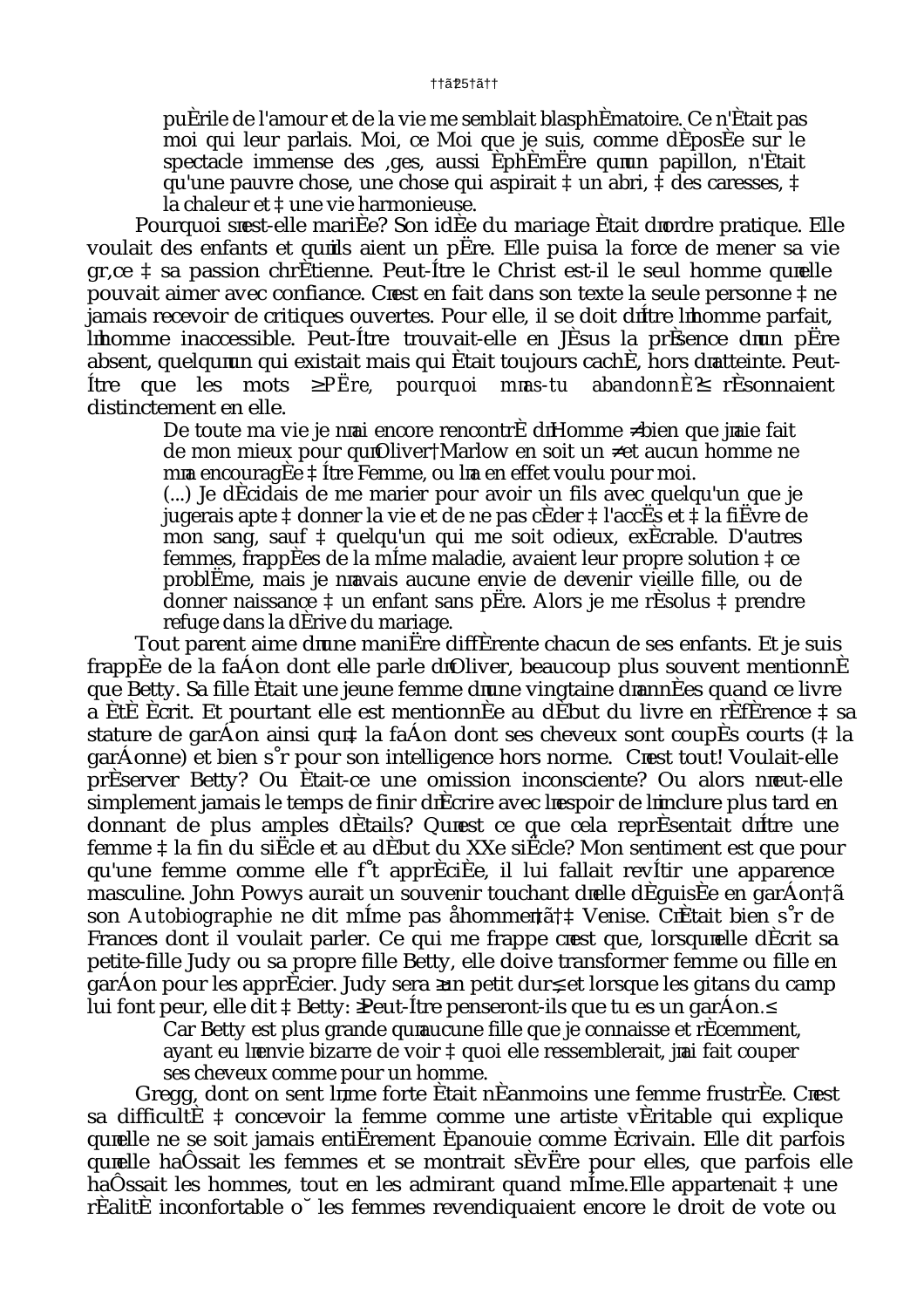For Betty is taller than any girl I know and recently, in a freakish desire to see what she would look like, I had her hair cropped like a man s.<sup>11</sup>

Gregg, with a great soul, was nevertheless a frustrated woman. Her difficulty to conceive woman as a true artist is the key as to why she never fully developped as a writer. She says that she sometimes hated women and was severe to her own kind, that she sometimes hated men and revered them all the same. Hers was an uncomfortable reality where women were still campaigning or just getting the rewards of the suffragette movement. Indeed she was just eight when her mother and grand-mother were amongst the many American activists of the time. I think she had this sense of doom, that she describes in her definition of womanhood who has only one choice of man in life.

The catch in life is that each dreaming maiden is given but one choice. It is never the right one and they all break their hearts. This probably accounts for the weeping, wailing, wicked sisterhood that is Woman.<sup>12</sup> (...)†Show me a *young* woman artist and I will show you a stealer of some man s thunder. Thousands and thousands of them paint their pictures and write their songs till they marry and get on with life. If they remain spinsters, that is bachelor women who have their affairs, then they may develop this abortive art, as, for instance, Amy Lowell.†(...)†No, I will believe in the woman artist when I first see a grand-mother bursting into song. I am probably the first real woman artist. If they ever have a beginning, they die young, like Emily BrontÎ. Not Charlotte. Any man could have written her stuff. But could aught but a woman have conceived *Wuthering Heights*? 13

She feels deceived by her lesbian lover Hilda Doolittle (H.D.), who had invented a state of soul that I [Frances] can only describe as ålecherous , 14 and which would exclude love. Frances wishes to get over sensations, she disapproves of them and consigns them to the childish sphere and they have to be gotten over quickly, so as to devote oneself to the wisdom and responsibility of adulthood.

Of course there are women dear to her, and H.D. had been this too. Her mother is also for her a guardian, somebody who spends a whole night by her side and by this is called her best friend. But she also is the venomous presence that prevents her daughter from enjoying the freedom she so misses. Then there is Amy Hoyt, whom she describes favourably as boyish in appearance. She was girdled in a woman's condition that only saw a way out through the masculine guise or vicariously through men's expectations and actions. When she recalls Amy, the lesbian attraction is obvious in its touching sensuality. It is contrasted with the preying masculine embodied by Jack (John Cowper Powys).

My own friend, Amy, was not like any of these. She had a sweet, massive, boyish head, with thin, wispy golden hair, eyes that were as pellucid a blue as flowers. She had a young, flat body, with angular hips, and little sculptured hands of warmest ivory. I remember once Jack taking up that little hand and lifting the fingers one by one, peering as he did so, goat-wise, Pan-wise, demon spy into that dear face. My heart beat. It would have been an intolerable grief to me had she yielded up one whit

 $11$  Chapt. One. p.54

<sup>12</sup> Chapt. Four. p.103

<sup>13</sup> Chapt. Eight. pp.145-146

 $14$  Chapt. Two. p.65.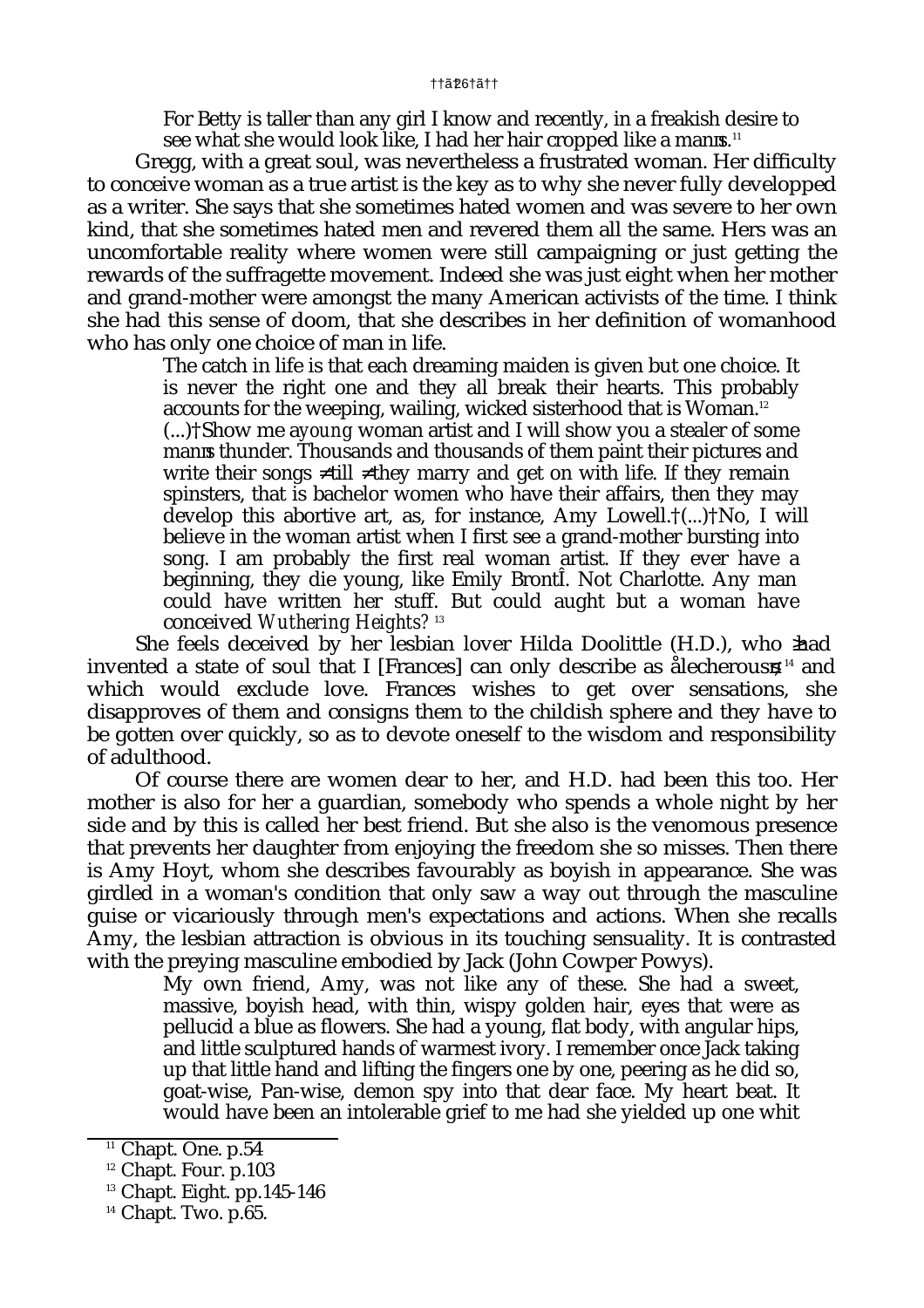#### ttä<sub>27tätt</sub>

commen Aaient  $\ddagger$  en voir le rÈsultat gr, ce au mouvement des suffragettes. Elle avait en effet huit ans lorsque sa mÊre et sa grand-mÊre manifestaient au sein de groupes d'activistes amEricaines  $\ddagger$  cette Epoque. Je pense qu'elle possEdait ce sens du sort tragique qu'elle Evoque dans sa dEfinition de la vie de la femme pour qui ne se prÈsente qu'un seul choix d'homme dans la vie.

Le pi $\overline{E}$ ge de la vie c'est que toute jeune fille riveuse n a en tout et pour tout qu'un seul choix. Ce n'est jamais le bon et elles se brisent toutes le c¶ur. Ceci explique probablement les sanglots, les gEmissements de cette sororitÈ maudite qu'est la Femme. (...) Montrez moi une jeune femme artiste et je vous montrerai une femme qui vole la vedette ‡ I homme. Des milliers et des milliers d'entre elles peignent leurs tableaux et Ecrivent leurs chansonst tiusqu't te quet telles se marient et vivent leur vie. Si elles restent cElibataires, c'est ‡ dire des femmes actives, alors elles peuvent dEvelopper cet art manquE, comme, par exemple, Amy Lowell. (...) Non, je croirai en la femme artiste quand je verrai pour la premi $\overline{E}$ re fois une grand-m $\overline{E}$ re se mettre  $\ddagger$  chanter. Je suis probablement la premi $\overline{E}$ re vraie femme artiste. Si elles d $\overline{E}$ butent de bonne heure, elles meurent jeunes, comme Emily Brontl. Pas Charlotte. N'importe quel homme aurait pu Ecrire ce qu'elle Ecrivit. Mais seule une femme a pu concevoir Les Hauts de Hurlevent.

Elle est dEAue par son amante lesbienne Hilda Doolittle (H.D.) et de son invention d'un État de 1, me que l'on ne peut qualifier autrement que de lubrique et qui excluerait l amour. Frances ne peut supporter cette sensualitE, elle la rÈprouve. Elle lassocie  $\ddagger$  une sphËre propre  $\ddagger$  l enfance et qui doit Ítre vite oublieure, afin de pouvoir se consacrer  $\ddagger$  la sagesse et  $\ddagger$  la responsabilite que demande l Etat adulte.

Bien s'r il y a des femmes chËres ‡ son c¶ur, et H.D. avait ÈtÈ cela aussi. Sa mÊre aussi est pour elle un ange gardien, quelqu un qui passe toute une nuit  $\ddagger$ son chevet; ce qui lui vaut d'eltre qualifiere de meilleure amie. Mais elle est Egalement la prEsence malEfique qui emplche sa fille de profiter de la libertE qui lui manque tellement. Et puis il y a Amy Hoyt, dont elle dÈcrit favorablement l allure garÁonne. Elle Etait corsetEe dans une condition de la femme qui ne voyait de voie de sortie qu‡travers une apparence masculine ou, indirectement, via les attentes et actions des hommes. Quand elle Evoque Amy, l'attraction lesbienne est Evidente dans sa sensualitE touchante. Le contraste en est rEvElE avec la personnalitE masculine prEdatrice reprEsentEe par Jack (John Cowper Powys).

Ma propre amie, Amy, n'avait rien  $\ddagger$  voir avec celles-ci. Elle avait une douce tite de garAon, massive, avec des cheveux dorEs fins et lEgers, des yeux d'un bleu aussi pellucide que des fleurs. Elle avait un corps jeune et plat, des hanches anguleuses et de petites mains sculptEes de l'ivoire le plus chaud. Je me rappelle une fois o Jack prit cette petite main, soulevant ses doigts l un aprËs l autre, scrutant ce cher visage comme il avait coutume de le faire, l'air caprin, tout comme Pan, espion dÈmon. Mon c¶ur cogna. Il m aurait ÈtÈ insupportable qu'elle cËde quoi que ce soit de sa rÉticence vierge et chaste  $\ddagger$  cet intrus intrÉpide. Sur ce moment, et sur cet Episode repose toute la foi en la femme que je trouverai jamais. Je n'ai pas connu d'autre femme qui soit bonne.

Frances Gregg parle de sa recherche sans fin pour trouver un foyer. Sans cesse en dEplacement, parfois en caravane, exilEe de l'AmErique, essayant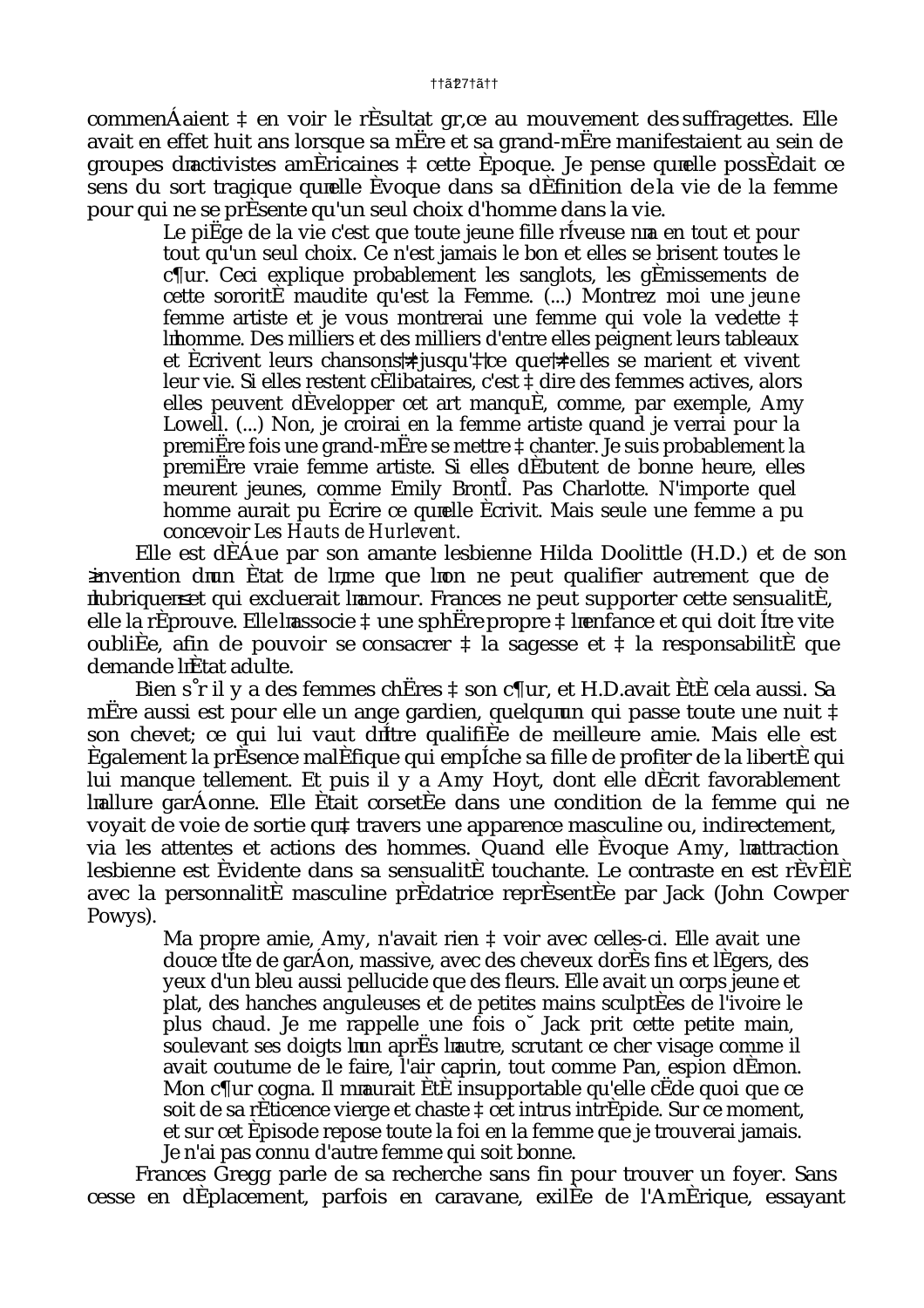of her chaste, virginal reticence to that bold intruder. Upon that moment, and upon that episode rests all the faith in woman that  $\overline{I}$  was ever to have. I have known no other woman who was good. <sup>15</sup>

Frances Gregg talks of this looking endlessly for a home. Always on the move, at some stage in a caravan, exiled from America, restlessly trying to secure the well-being of her family, she desperately sought the comfort of a place where she could stay, be loved.

No one, but I, knows the tricks, the subterfuges, the sagely argued reasons, the elaborate befoolments with which I have uprooted my parent, and my offspring, together with the dogs, cats, fowls, or rabbit of the moment, and moved them on to sate this unconquerable urge. I do not know why I do it, nor what I seek, nor towards what bourn I am eternally pressing. I don't know. Nor do I know who it is who weeps darkly within me, longing for its home.  $16$ 

Her life ended accordingly as she wanted, quick and violent, amidst the Plymouth bombings, whilst she was looking for her mother and daughter, against reasonable advice. She was not sparing her energy, between working for the Red Cross, providing for her family and recording her life with broken glasses, leaving these memoirs which got miraculously rescued from the rubble, in a trunk†...†by her son Oliver Marlow Wilkinson.

## Odile Stuart

Odile Stuart has been living in Leeds for quite a few years now and is a translator. She loves reading. Taking an interest in the works of the Powys, in particular Theodore's, led her to discover *The Mystic Leeway* which she is presently translating into French.

## **The Hunch-Back**<sup>1</sup>

IT WAS WHILE waiting for the little steamer that plies between the mainland and Cap-Ferret<sup>2</sup> that I first saw the creature who was to project me, by a single glance, into a new plane of consciousness.



Fishermen near Le Cap-Ferret, *from Wikimedia Commons*

The usual people were drifting past. All these French watering-places have the same barber-pole gaiety. Sashed and tam-o-shantered boatmen were soliciting trade. Women too. Then some young girls passed, looking like figures out of a Greek frieze: sleeveless tunics, bare feet in sandals, and filleted short

<sup>&</sup>lt;sup>15</sup> Chapt. Three. pp.99-100.

<sup>&</sup>lt;sup>16</sup> Chapt. One. p.55.

<sup>1</sup> *The Dial*, July 1925, pp.31-33

 $2$ <sup>2</sup> †Cap-Ferret, a seaside resort near Arcachon and the Bay of Biscay, where Frances lived in 1922.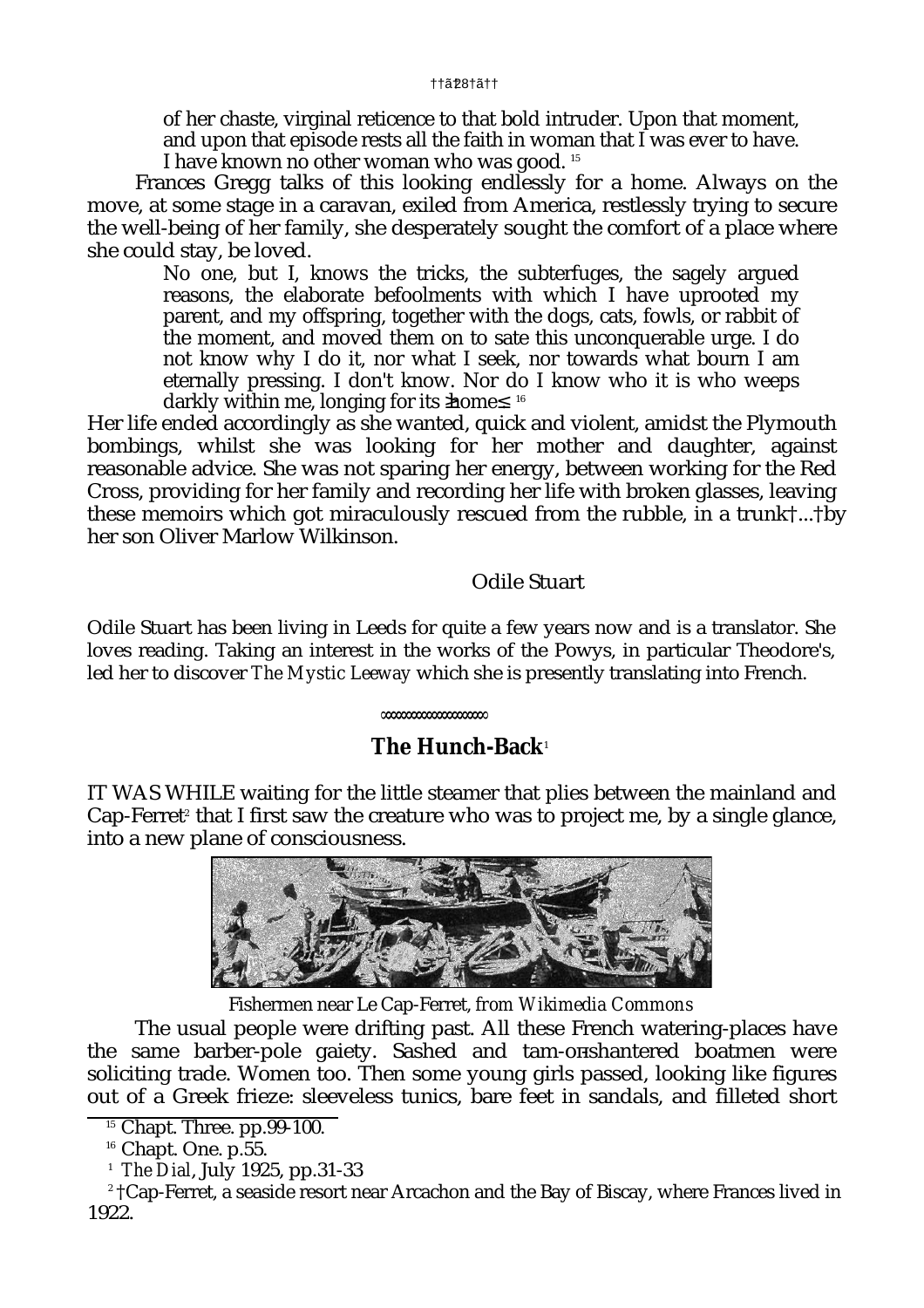ttä<sub>29tãtt</sub>

inlassablement de garantir le bien-Ítre de sa famille, elle recherchait dÈsespÈrÈment le confort d'un endroit o elle pourrait demeurer, Itre aimÈe.

Personne d'autre que moi ne connaÔt les astuces, les subterfuges, les raisons consciencieusement EtayEes, les duperies ElaborEes avec lesquels j'ai dÈracinÈ ma mËre, mes enfants ainsi que les chiens, chats, gibiers ou lapin du moment, ne cessant de les emmener d'un endroit  $\ddagger$  l'autre, afin de satisfaire ce dEsir profond et invaincu. Je ne sais pourquoi jagis comme Áa, ni ce que je recherche, ni non plus ce que st cette destination vers laquelle sans cesse je me dirige. Je ne sais pas. Pas plus que je ne sais ce qui sanglote sombrement en moi, aspirant  $\frac{1}{4}$  trouver son refuge.

Elle ne mEnageait pas ses efforts, travaillant pour la Croix Rouge, prenant soin de sa famille et racontant sa vie au travers de ses lunettes cassEes, cette vie qui prit fin sans doute comme elle l e<sup>t</sup> souhaitE, de maniEre rapide et violente, au beau milieu des bombardements de Plymouth, tandis que, refusant d Ecouter les mises en garde, elle cherchait sa mÊre et sa fille. Elle laissa ces mÊmoires qui furent miraculeusement retrouvEes parmi les gravats, dans une malle†...†par son fils Oliver Marlow Wilkinson.

### Odile Stuart

RÈsidant ‡ Leeds depuis de nombreuses annÈes, Odile Stuart est traductrice et une grande dEvoreuse de livres. Son intErit pour les ¶uvres des Powys, et plus particuli Erement celle de Theodore, l'a ensuite conduit ‡ ouvrir les pages de The Mystic Leeway dont elle prÈpare une traduction franÁaise. [Elle a traduit ici son propre texte en franÁais. Ed.

### Le Bossu<sup>1</sup>

C ETAIT ALORS QUE jattendais le petit vapeur qui assure le service entre le continent et Cap-Ferret que je vis pour la premiEre fois la crEature qui allait me projeter, par un seul regard, dans un nouvel Etat de conscience.

La foule habituelle dEambulait. Dans toutes ces stations balnEaires franÁaises on voit la mÍme gaietE bariolEe. Des mariniers arborant Echarpe en baudrier et bEret racolaient le client. Des femmes aussi. Puis des jeunes filles passErent, silhouettes sorties d une frise grecque: tuniques sans manches, pieds nus dans des sandales, cheveux courts ornÈs de rubans. Elles marchaient face au vent, avec cette gr.ce raide et archaÔque propre  $\ddagger$  la jeunesse. C est  $\ddagger$  l instant o<sup>r</sup> elles venaient de passer que j aperÁus le nain, et il y avait dans ses yeux un regard d apprEciation artistique, comme on peut parfois en capter chez quelque passant devant les marbres d'Elgin<sup>2</sup>, ou devant les blocs de pierre  $\ddagger$  l'entrÈe d'une tombe Egyptienne.

Dans son regard il y avait tout le processus de l art†ã†la crÈation immÈdiate d un Equivalent spirituel: une transformation en symboles; une re-crEation dans l abstrait les reliant  $\ddagger$  ce quelque chose de mystÈrieux et d infini que nous <sup>1</sup> Traduction de la nouvelle publi<sup>E</sup>e dans The Dial, juillet 1925, pp.31-33

<sup>2</sup> †Lord Elgin, ambassadeur d'Angleterre ‡ Constantinople de 1799 † 1802 fit transporter en Angleterre une grande partie des plus belles sculptures du ParthEnon : 17 statues des frontons, 56 dalles de la frise ionienne (sur les 115) et 15 mÈtopes (sur 92) de la frise dorique du ParthÈnon. On peut dÈsormais les voir au British Museum ‡ Londres.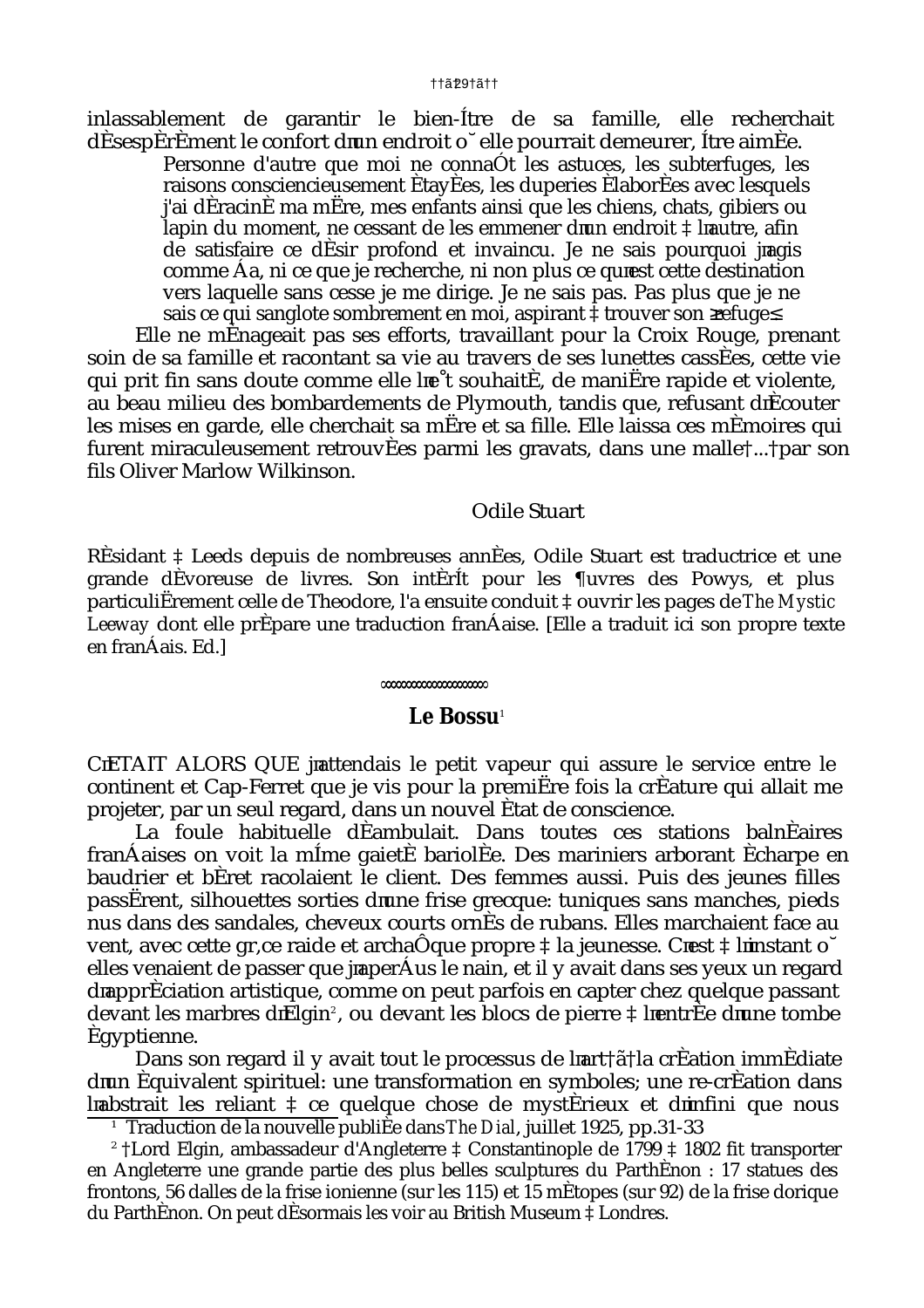### ††ã†30†ã††

hair. They walked against the wind, with that stiff archaic grace that is authentic youth. It was when they had passed that I caught sight of the dwarf, and in his eyes was a look of creative appreciation such as one catches occasionnally from some passer before the Elgin marbles, or before the entrance blocks of some Egyptian tomb.

The whole process of art was in his glance†ã†the immediate creation of a spiritual equivalent: the making of them symbolic; a re-creation of them in the abstract relating them to that mysterious and infinite something that we call Beauty. But it was an approach to Beauty of a specific and peculiar kind.

There is, in a certain type of the art of all civilizations, but perhaps more especially in all primitives, an immediate preoccupation with the reluctant and hidden beauty of existence: a beauty that has no relation to the actual material world, to what is known as areality; that is like the sound that lies in the air from the inadvertent touching of a stringed instrument, or like a flame that leaps into the air and is gone†ã†a promise, a hope, a myth. From age to age there are artists whose work gives out this haunting note, who make the same gesture, a gesture at once exultant and exhausted. Botticelli, perhaps, most nearly made the thing finite and tangible in the tranquil ecstasy of his Venus rising from the waves, and in his Primavera. Dante breathes his credo doubly shrouded from the lips of Beatrice. And Leonardo, in treacherous fealty, like one who kissed a blooddrained cheek, speaks from the smiling eyes and lips of his St John and his Mona Lisa, oddly combining both love and betrayal.

This dwarf was such as these. He knew that ecstasy. He knew too that melancholy, that blight, that withdrawn, rejected yearning, that proud, unbitter, loss of hope. There was in him a mad purity of receptivity, and a stark loneliness that were best hidden. He had so much that I did not dare to pity him, though his body was so extraordinarily hunched and broken.

He strode about, seeming to flaunt his deformity as though he had achieved it in some monstrous rites. His head was beautiful, as is often the case with hunch-backs, and wonderfully fair. So far south, where there is swarthiness shadowing the people, it was odd to see a coppery head and lancing blue eyes. I was pondering upon this when suddenly he looked toward me. For an instant our eyes met in an appalling intimacy.

There is a strange and miraculous thing that can happen with the meeting of eyes, as though some ethereal fluid went from brain to brain, bathing them in a sure and sudden comprehension. Our eyes had fled from the encounter almost as I realized that I had started back with an obvious and vulgar recoil, with some swift repulsion.

It would be hard to say what had happened. There are certain decencies, certain reserves that one has even with one s own spirit, certain hurts that must be dissembled, certain laments too pitiful to be acknowledged. This all-knowing face had peered in upon my solitude.

If a mummy had spoken out of its glass show-case, if eyes that had gone to dust had raised their parchment lids, if the stretched lips of death had spoken, I should not have been more startled, nor more outraged. Sometimes one seems to fly back upon oneself in wild disorder, hurtling back through aeons to some fastness of innocence. But I found no refuge.

So worlds hurled themselves down through a steep darkness.

The season was over when I saw him next on the jetty where the fishing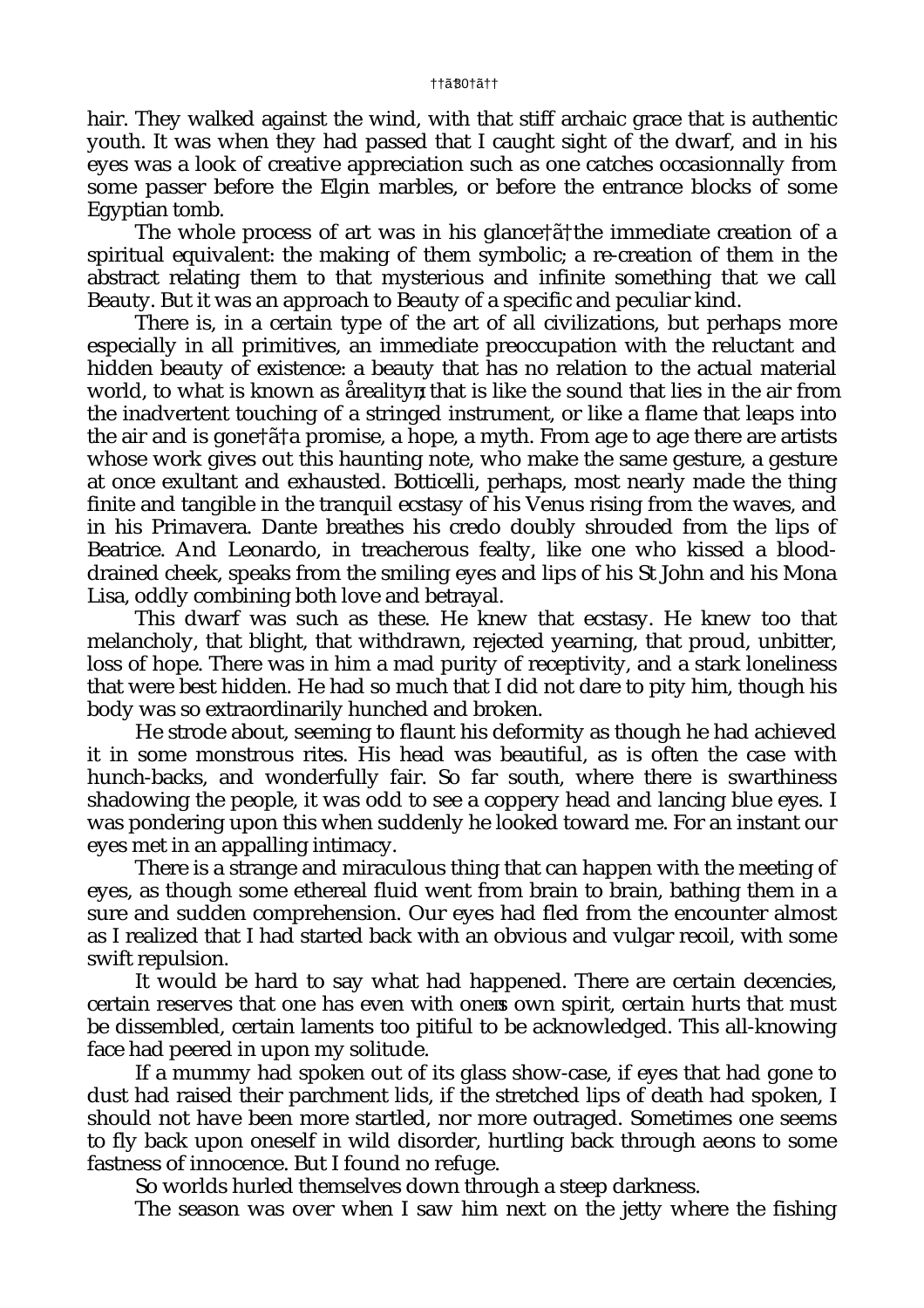appelons la BeautE. Mais c Etait une approche prEcise, particuliEre de la BeautE.

Dans une certaine forme d'art de toute civilisation, mais plus des civilisations particuliErement peut-Ítre primitives. il existe une prÈoccupation immÈdiate avec la beautÈ rÈticente et cachÈe de l'existence: beautE sans rapport avec le monde matEriel proprement dit, avec ce que l on appelle arealite : beaute comme celle du son qui flotte encore dans l air lorsque l on effleure par inadvertance un instrument  $\ddagger$  cordes, ou celle d une flamme qui s Elance pour disparaÓtre aussitÙt†ã†une promesse, un espoir, un mythe. D une Èpoque  $\ddagger$  lautre, il y a des artistes dont l'Iuvre fait rÈsonner cette note obsEdante, qui font le mime geste,  $\ddagger$  la fois exultant et EpuisE. Botticelli peut-Itre fut le plus prÊs de rendre tout cela fini et tangible dans l'extase sereine de sa VÈnus surgissant des flots, et dans sa Primavera. Dante fait connaÓtre son credo doublement voilE d un souffle des lEvres de Beatrice. Et Leonardo, en une perfide loyautE, comme quelqu un qui aurait baisE une joue exsangue, s exprime  $\ddagger$ travers le sourire des veux et des lEvres de St Jean et de sa Joconde, Etrange association de lamour et de la trahison.

Ce nain Ètait du nombre. Il connaissait cette extase. Il connaissait aussi cette mÈlancolie, ce flÈau, ce renoncement au dÈsir rejetÈ, cette fiËre privation d espÈrance sans amertume. Il y avait en lui une rÈceptivitÈ d'une puretÈ insensEe et une solitude absolue qu il valait mieux cacher. Devant une telle force je n osaj pas le prendre en piti $\hat{E}$ , malgr $\hat{E}$  son corps si terriblement bossu et bris $\hat{E}$ .

Il allait et venait fiErement, semblant faire Etalage de son corps difforme comme s il l avait acquis dans quelque rite barbare. Il avait une tite magnifique, comme c est souvent le cas chez les bossus, d une blondeur Etonnante. Si loin dans le sud, o un teint basanÈ ombre l habitant, c Etait Etrange de voir une chevelure cuivrÈe et des yeux d'un bleu perÀant. Je rÈflÈchissais ‡ cela quand soudain il se tourna vers moi. Pendant un instant nos regards se crois Erent en une effravante intimitE.

Un EvEnement Etrange et miraculeux peut se produire quand les regards se croisent, comme si quelque fluide essentiel passait d un cerveau  $\ddagger$  l autre, les plongeant dans une comprÈhension s're et soudaine. Nos yeux avaient fui cette rencontre  $\ddagger$  l instant presque o je me rendis compte de mon mouvement de recul visible et vulgaire, de ma rÈpugnance immÈdiate.

Il serait difficile de dire ce qui s Ètait passÈ. Il y a certaines dÈcences. certaines rÈserves que l'on a mime vis- $\ddagger$ -vis de son propre esprit, certaines blessures qui doivent Itre dissimulfies, certaines plaintes trop pitovables pour Itre reconnues. Ce visage omniscient avait percE mon esprit et scrutE ma solitude.

Si une momie avait parlÈ depuis sa vitrine de verre, si des yeux tombÈs en poussiEre avaient levE leurs paupiEres parcheminEes, si les lEvres tendues de la mort avaient parlÈ, je n aurais pas ÈtÈ plus abasourdie, ni plus outragÈe. Parfois, on imagine revenir en volant vers soi dans un dEsordre panique, se ruant ‡ travers les siEcles et les siEcles du passE vers quelque place-forte d innocence. Mais je n ai trouvE aucun refuge.

Ainsi des mondes se sont jet Es ‡ bas au travers d abruptes tEnEbres.

La saison touristique Ètait terminÈe quand je le revis sur la jetÈe o les bateaux de plche dEbarquent. Le poisson y est toujours bon marchE. On vient avec des journaux et on repart avec de gros paquets pour cinquante centimes ou un franc.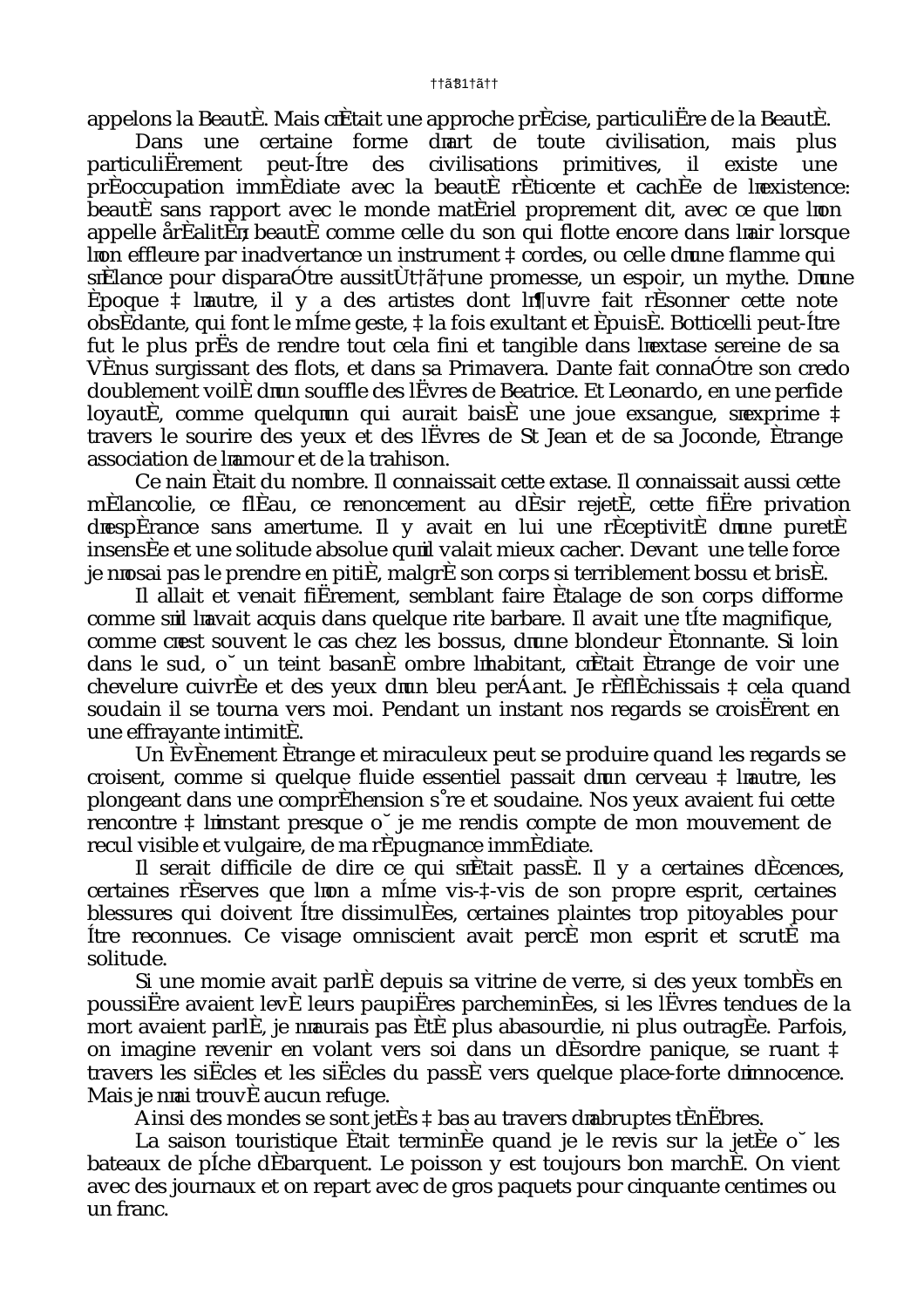††ã†32†ã††

smacks come in. Fish are always to be had cheap there. People come with newspapers and carry away great packages for fifty centimes or a franc.

The dwarf was there, swaggering in his hip-boots, making over-long steps that lurched his ridiculous body. A little leering smile flickered upon the firm and sensual lips, but he looked thin and pinched by hunger. He had no newspaper and took what they gave him without money, headless trodden scraps, in bare hands.

That he had brought no newspaper was like a cry to me. If no one should choose to give to him, well, he had not come prepared. Thus he kept ahead of humiliation. A sailor, with a jerk of his shoulders, indicated a heap of scraps that he might have. The hunch-back gave a single, quick, calculating stare, then gathered them together, and began scooping the entrails out with his fingers. All the while he kept me in surveillance.

We made each other uncomfortable. So I left and drifted on to the next town, and then further. I thought to evade his gaze, but all the world is not space enough.

### Frances Gregg

Frances Gregg wrote many short stories, some of them were published, in influential reviews such as *The Dial* and *The Forum*.

## *The Mystic Leeway*<sup>1</sup>

SOME TIME IN SEPTEMBER 1938 John Cowper Powys challenged Frances Gregg to write a book, adding ≥I am so scared you'll go & *forget* some of these things & scenes & incidents & gestures & backgrounds...≤ <sup>2</sup> . Frances answered:

It is a lovely idea to write a book for you. (...) I think I shall get a huge map and draw a line from here to here and there. It will be a mystic pattern of my wandering soul. Are there wandering stars? Or do they abide a course that is rational and apparent?<sup>3</sup>

And in November, toying with the idea, she writes to JCP:

I could write a book if I just had a little more confidence of the special kind that I need. (...) I have no gifts. I write in a funny way, but I may be able to write books now, just because you have said two words that I understand. (...) At the moment, odd as it may seem, I feel the book might be light and gay, which, even more oddly, is the nature with which I was endowed.<sup>4</sup>

From the letters which follow, we surmise that she probably started writing some time during that month. Jack (as she called him) was lavish in encouragements but also in advice. She roundly answered: I laughed over your list of the invited and the pariahs. (...) It never, oddly, very much matters to me

<sup>1</sup> †Frances Gregg, *The Mystic Leeway*, Ben Jones ed., including Oliver Wilkinson s presentation àFrances Gregg: First Hand, Carleton University Press, 1995. This article is a substantial revision of the review originally published in *Powys Notes*, Summer 1998.

<sup>2</sup> †*Jack and Frances : The Letters of J.C. Powys and Frances Gregg*, vol.II, O. Wilkinson ed., Cecil Woolf, 1996, p.132, 15 September 1938.

<sup>3</sup> Ibid., p.134, no date.

<sup>4</sup> Ibid., p.137, 9 November 1938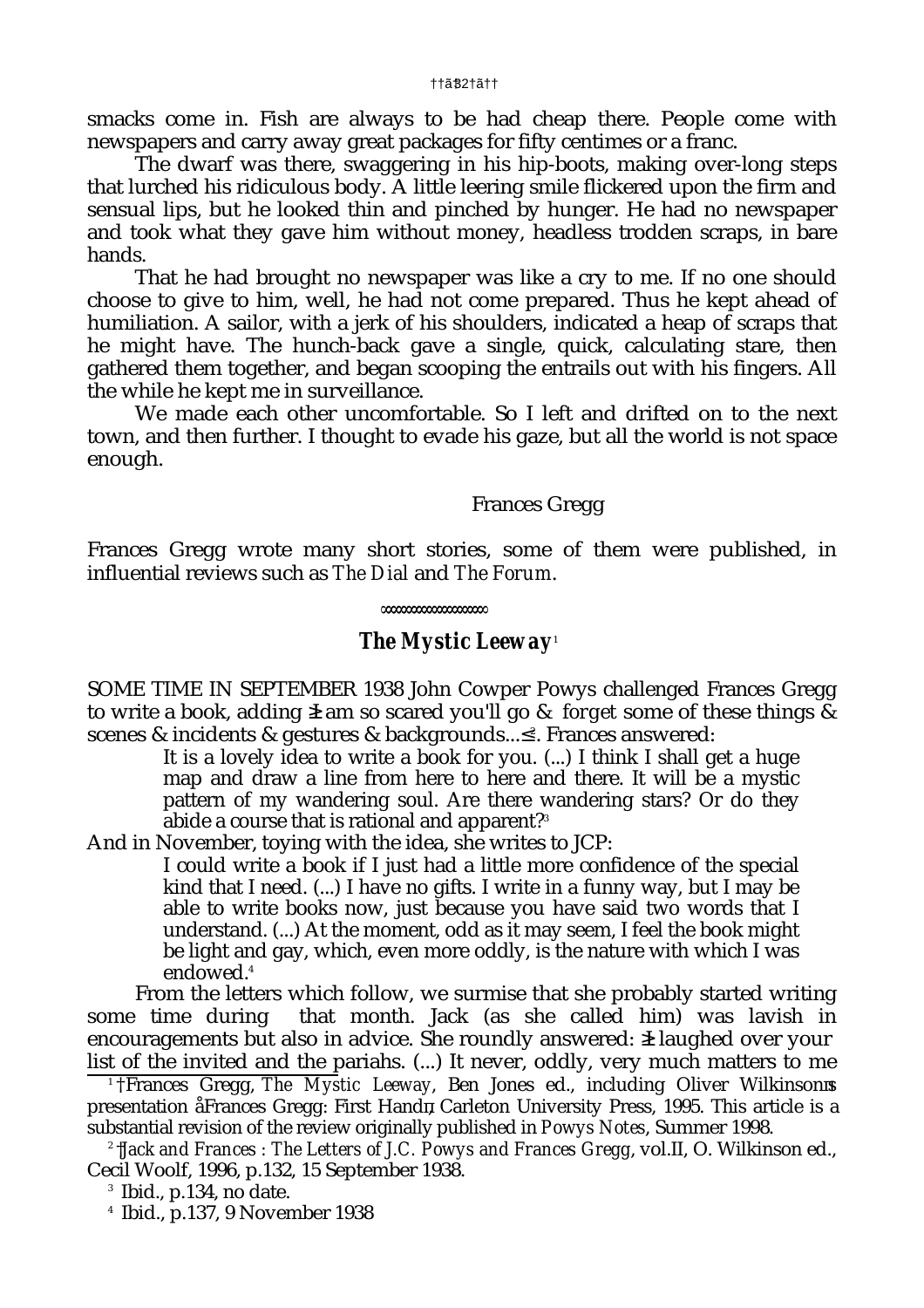### ††ã†33†ã††

Le nain Ètait l‡, se pavanant dans ses cuissardes, faisant de trop longues enjambÈes qui faisaient vaciller son corps ridicule. Un petit sourire malin errait sur ses lËvres fermes et sensuelles, mais il paraissait efflanquÈ et marquÈ par la faim. Il n avait pas de journaux et prenait ce qu on lui mettait dans la main, sans payer, des dÈchets ÈcrasÈs, sans tÍte.

Le fait qu il n ait pas apportÈ de journaux fut comme un cri pour moi. Si personne ne voulait rien lui donner, eh bien, il n Ètait pas venu pour cela. Il se gardait ainsi de toute humiliation. Un marin pÍcheur, d un haussement d Èpaule, lui indiqua un tas de dÈchets qu il pouvait prendre. Le bossu lanÁa un seul regard, rapide, calculateur, puis il les rassembla, et commenÁa avec les doigts ‡ Èvider les entrailles. Et pendant tout ce temps, il ne cessait de me surveiller.

Chacun de nous mettait l'autre mal  $\ddagger$  l'aise. Je m en allai donc, me laissant porter vers la ville voisine, et puis plus loin encore. Je pensais ainsi Èchapper ‡ son regard, mais le monde entier n est pas assez vaste.

### Frances Gregg

Frances Gregg a Ècrit de nombreuses nouvelles, dont certaines furent publiÈes dans des magazines influents comme *The Dial* et *The Forum*.

# **La DÈrive Mystique**<sup>1</sup>

UN JOUR DE SEPTEMBRE 1938, John Cowper Powys dans une lettre met Frances Gregg au dÈfi d Ècrire un livre, ajoutant J ai si peur que tu finisses par *oublier* certaines de ces choses, de ces scËnes, de ces incidents, de ces gestes et de ces circonstances...≤ <sup>2</sup> . Elle lui rÈpond:

C est une bonne idÈe d Ècrire un livre ‡ ton intention. (...) Je pense que je vais me procurer une immense carte et j y tracerai une ligne d ici  $\ddagger$  l $\ddagger$ , et encore l‡. Ce sera une description mystique de mon ,me errante. Y a-t-il des Ètoiles errantes? Ou bien s en tiennent-elles  $\ddagger$  une course raisonnÈe, visible?<sup>3</sup>

Et en novembre, jouant avec l idÈe, elle lui Ècrit:

Je pourrais Ècrire un livre si javais juste un peu plus cette confiance particuliËre dont j ai besoin. (...) Je n ai aucun don. J Ècris d une faÁon bizarre, mais maintenant je pourrai peut-Ítre Ècrire des livres, simplement parce que tu as dit deux mots que je comprends. (...) En ce moment, aussi Ètonnant que cela paraisse, il me semble que le livre pourrait Ítre lÈger et gai, ce qui, plus Ètonnant encore, est le caractËre qui me fut octroy $\tilde{E}^4$ .

D aprËs les lettres qui ont suivi, il n est pas dÈraisonnable de penser que ce fut durant ce mois qu elle commenÁa  $\ddagger$  Ècrire. Jack (comme elle l appelait) ne mÈnageait pas ses encouragements pas moins que ses conseils. Elle lui rÈpondit

<sup>1</sup> †Recension de *The Mystic Leeway*, publiÈe en anglais dans *Powys Notes*, ed. N. Birns, EtÈ 1998, mais profondÈment remaniÈe ici .

<sup>2</sup> †*Jack and Frances: The Letters of J.C. Powys and Frances Gregg*, non tr., vol. II, O. Wilkinson ed., Cecil Woolf, 1996, 15 septembre 1938.

<sup>3</sup> Ibid., p.134, non datÈe.

<sup>4</sup> Ibid., 9 novembre 1938.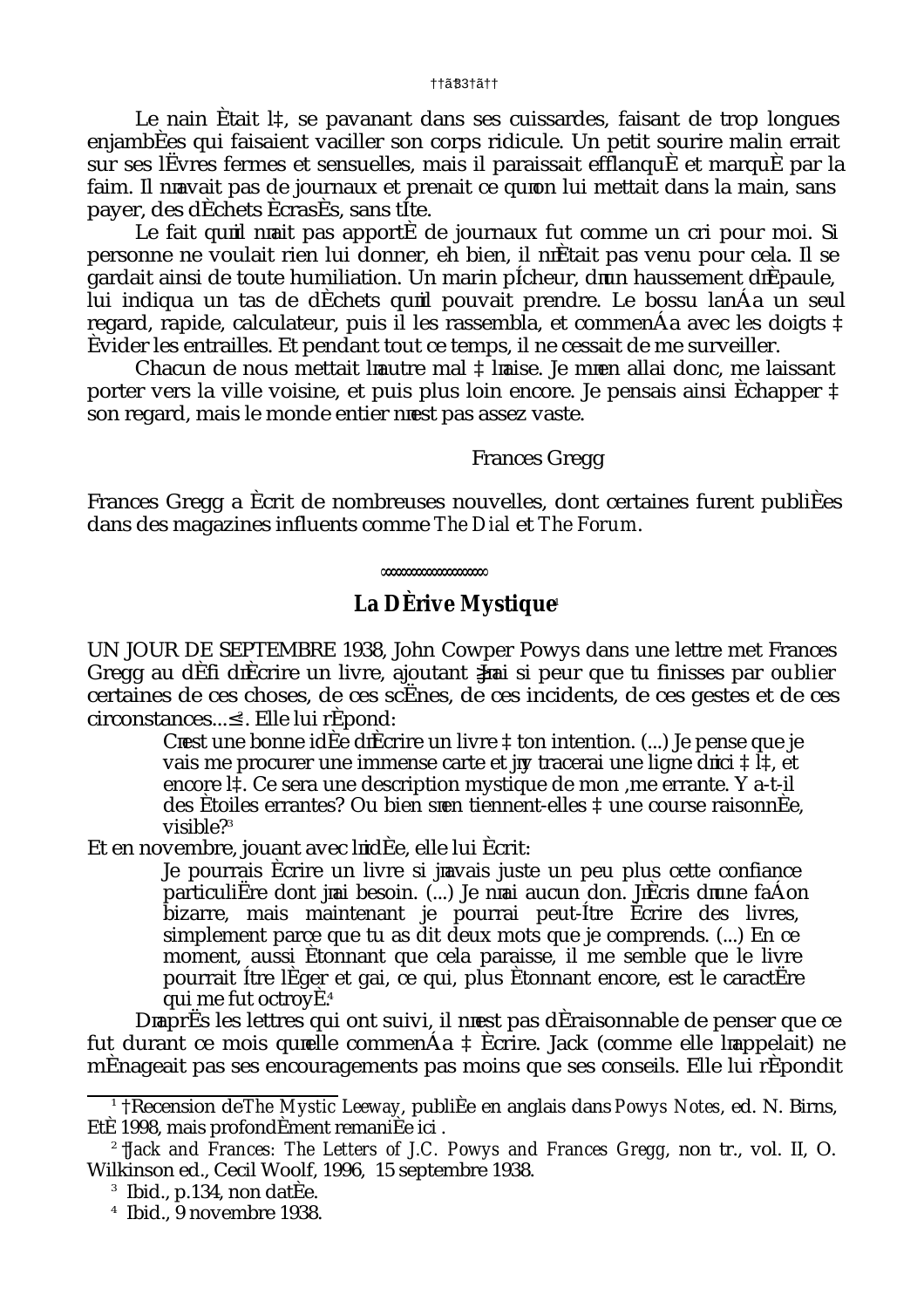#### ††ã†34†ã††

what people do. I value what feelings, emotions, dreams, come beating at the portal of my soul. Frances sent JCP the chapters she wrote one after the other. In February 1941 the book was completed, and its last chapter, the 11th, ended with the word hope.



The Citadel and Tamar Terrace (now part of Exmouth Rd as shown on this modern map.) (*Contains Ordnance Survey data* © *Crown copyright and database right 2010*). Also shown are bomb impacts during the 1941 blitz (*from timothymills.wordpress.com*).

The bombing raids on Plymouth had already brought terrible destruction to the city in March. During the raid on the night of April 21st, Frances who was NAAFI (Navy, Army and Air Force Institute) superintendent at the Citadel, feeling suddenly worried about her family, locked her book in the safe and during a lull in the raid, walked back through the devastated city $^{\circ}$  to join her daughter Betty and her aged mother Julia at their house on Tamar Terrace in Devonport. On that horrendous night the raid then started again. Their house was the only one in the row to be hit. All three were killed. Her son Oliver, on leave from the Navy and warned by a telegram, arrived immediately and had the awful task of identifying the bodies of his mother and grandmother. But he didn t recognise Betty in the young girl he was shown and made inquiries about her, long afterwards.

Oliver also retrieved his motherπs book from the safe. And that is how *The Mystic Leeway* was preserved from destruction and finally reached us. The present 126 page volume results from the combined efforts of Oliver Wilkinson and Professor Jones<sup>6</sup>. It includes Ben Jones preface and introduction, followed

<sup>&</sup>lt;sup>5</sup> The map above shows the total hits from high explosive bombs during the seven major raids in 1941. As the 21 April raid was the third of seven, Frances was facing a 2 mile walk through streets previously hit by probably one in three of the bombs indicated on the above map and just hit before the lull by another one in fourteen or so of them. We don t know which of four or five bombs on Tamar Terrace hit that night.

<sup>&</sup>lt;sup>6</sup> Professor Ben Jones chaired the Departments of English and Russian at Carleton University, Ottawa, in the 1990s.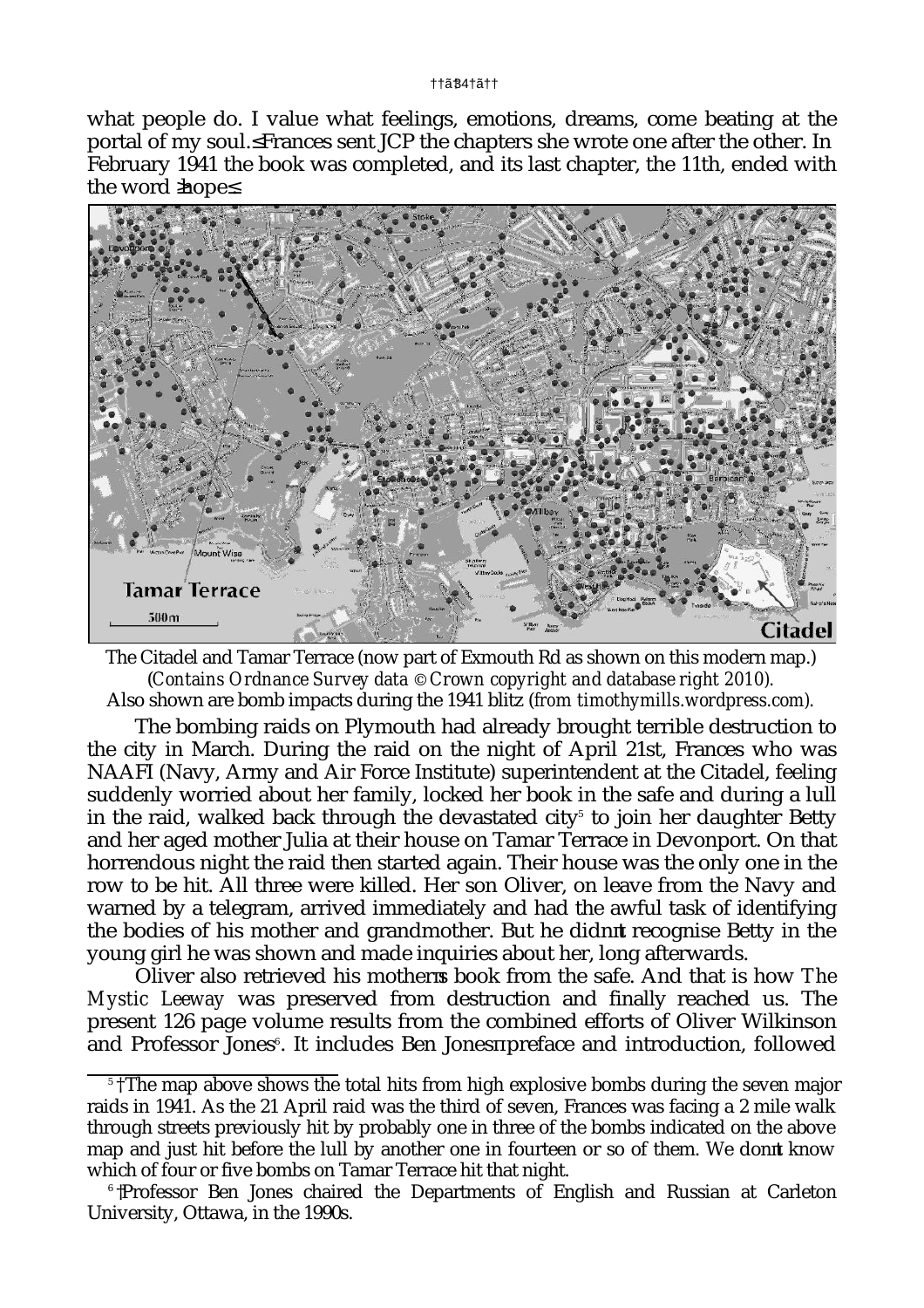#### ttäß5tätt

abruptement: Ta liste de gens admis et de parias m a fait rire. (...) En ce qui me concerne, curieusement, je me moque bien de ce que font les gens. Ce qui m importe, ce sont les sentiments, les Emotions, les rives qui viennent frapper au portail de mon, me. Frances envoyait les chapitres qu elle Ecrivait ‡ JCP au fur et ‡ mesure. Elle termina son livre en fEvrier 1941. Le onziEme et dernier chapitre finissait par le mot espoir.

Les bombardements de mars sur Plymouth avaient dÈi‡ causÈ d immenses destructions dans la ville. Pendant le raid de la nuit du lundi 21 avril 1941. Frances qui Ètait surveillante au NAAFI (Navy, Army and Air Force Institute) ‡ la Citadelle, inquiÈte tout d un coup pour sa famille, mit son livre  $\ddagger$  l abri dans le coffre-fort et mit une demi-heure pendant une accalmie  $\ddagger$  traverser la ville dÉvastÉe pour rejoindre chez elle sa fille Betty et Julia sa mÊre ,gÈe ‡ Tamar Terrace dans Devonport. Durant cette Epouvantable nuit le bombardement reprit. De toutes les maisons de la rue, la leur fut la seule  $\ddagger$  Itre dEtruite. Toutes trois pErirent. Son fils Oliver, officier de Marine en permission, prÈvenu par un tÈlÈgramme, arriva aussitUt sur les lieux, et eut l'Eprouvante t, che d identifier les corps. Il reconnut ceux de Frances et de Julia, mais ne put identifier celui de sa jeune s¶ur et, nous dit-il, poursuivit longtemps les recherches.

Oliver se rendit aussi  $\ddagger$  la Citadelle et retira du coffre-fort le livre de Frances. C est ainsi que The Mystic Leeway<sup>6</sup> fut prEservE et nous est parvenu. Nous devons l'existence du prÈsent volume ‡ Oliver Wilkinson et au professeur Jones. Il comporte 126 pages. PrÈfacÈ et prÈsentÈ par Ben Jones, il comprend les souvenirs d'Oliver Wilkinson, ainsi que ses notes, des photos pleine page de Frances, ses enfants, sa mÊre Julia, Hilda Doolittle, Amy Hoyt. et John Cowper.

Les lecteurs d Autobiographie se rappellent certainement l Episode vEnitien avec le garÁon-fille, fin et ambigu qui rendait John Cowper et Llewelyn fous de passion.

Mes sentiments envers cette exquise fille habillEe en garÁon flamboyaient en moi comme des pointes d EpEes aux couleurs aussi multiples que les anges auxquels j adressais des priEres dans mon hUpital londonien?

Il n est plus question d'elle dans Autobiographie, car il y manque la suite de cette histoire invraisemblable. JCP, amoureux fou d elle mais dÈj‡ mariÈ ne trouva rien de mieux que de la convaincre d'Epouser  $\ddagger$  sa place son meilleur ami, Louis Wilkinson. Quinze jours plus tard, le 8 avril 1912 Frances Epousa Louis ‡ Philadelphie, conformEment au certificat de publication de mariage n 278274.

<sup>5</sup> †La carte de la page en vis-<sup>†</sup>-vis est dÈrivÈe de la carte moderne de aOrdnance Survey d une partie de la ville de Plymouth. La rue o habitait Frances avec sa mÊre et sa fille, Tamar Terrace, ne figure pas sur cette carte car elle fait partie aujourd hui d Exmouth Rd. On y voit l indication des points d impact des bombes explosives larguÈes pendant les sept raids principaux de l annÈe 1941. Comme le raid du 21 avril Ètait le troisiËme des sept. Frances avait devant elle pour rentrer  $\ddagger$  Tamar Terrace une marche de plus de 3km  $\ddagger$  travers des rues o Etait prEcEdemment tombE sans doute le tiers des bombes indiquEes, mais o venaient de tomber d'autres bombes avant l'accalmie. Nous ne savons pas laquelle des quatre ou cinq bombes ayant touchE Tamar Terrace Etait celle qui est tombEe cette nuit-1‡.

<sup>6</sup> †Frances Gregg, *The Mystic Leeway* (La DÈrive Mystique), non tr. PrÈface et introduction Ben Jones, avec aFrances Gregg: First Hand et notes de Oliver Wilkinson, Carleton University Press, 1995. Dans les annÈes 1990 le professeur Ben Jones occupait la chaire du dEpartement d'Anglais et de Russe  $\ddagger$  Carleton University, Ottawa.

John Cowper Powys, Autobiographie, tr. Marie Canavaggia, Paris: Gallimard, 1965, p.367.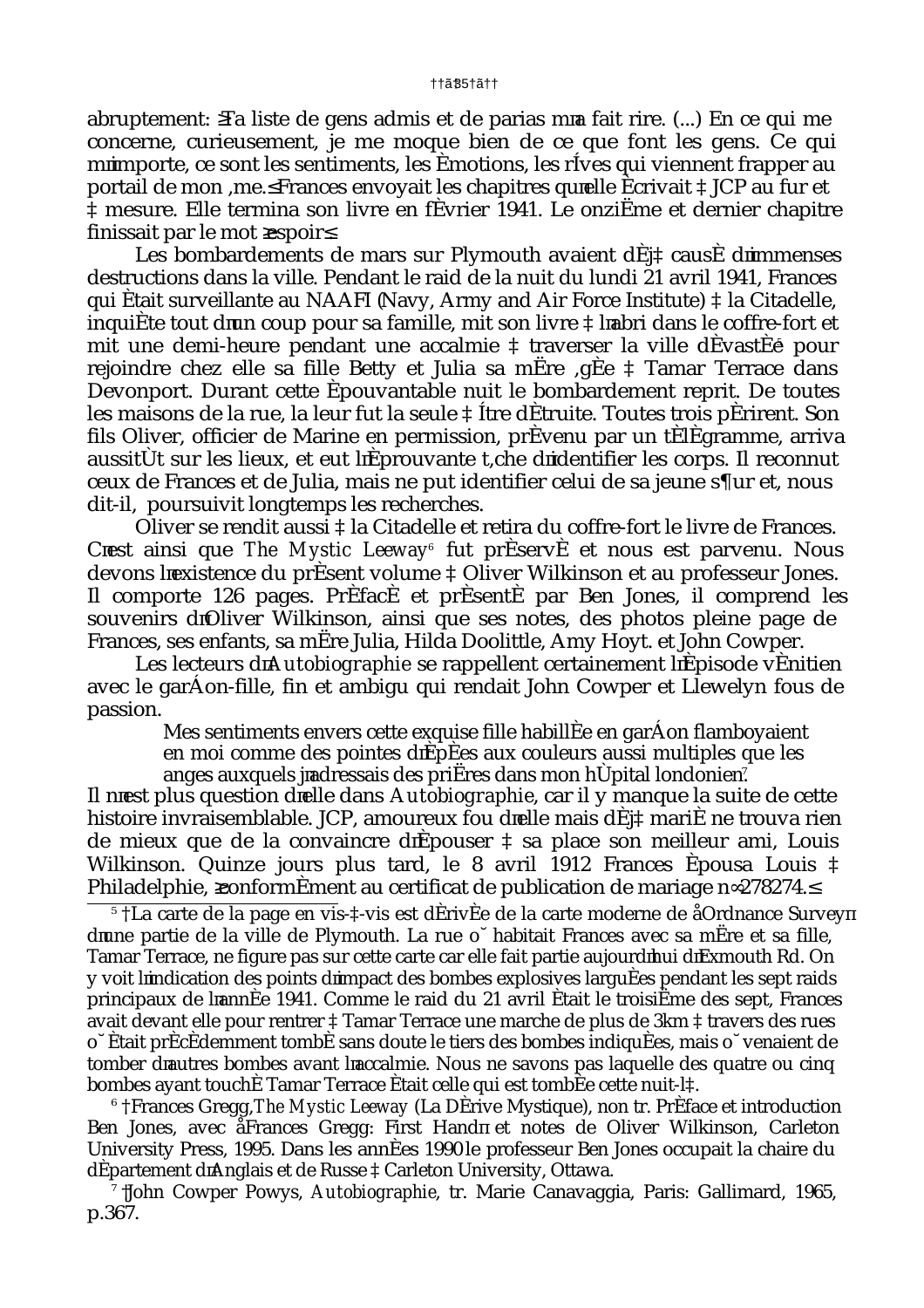by Oliver's memories and notes, and full-page photographs of Frances, her chidren, her mother Julia, H.D., Amy Hoyt and John Cowper.

Readers of *Autobiography* will certainly remember the Venetian episode with the lithe, ambiguous boy-girl who drove Jack and Llewelyn to near folly.

The feelings that this beautiful girl in boy s clothes excited in me rose like flames that were as many-coloured in their flashing sword-points as those angels I had prayed to in the London Hospital.<sup>7</sup>

We never learn what happened to her, for *Autobiography* never alludes to the incredible sequel of JCP  $\overline{s}$  love story. Being already married, he madly convinced Frances that she marry his best friend, Louis Wilkinson. And thus, two weeks later they were married in Philadelphia on April 8, 1912, in accordance with License issued by the Clerk of the Orphans Court of Philadelphia County numbered 278274.≤

*The Mystic Leeway* is the spiritual testament, almost thirty years later, of a woman who has lived a life of poverty, trials and hardship and is trying to take stock of herself in a kind of cleansing ritual, under the understanding gaze of John Cowper. It is a difficult and exacting book, written by a difficult and exacting woman. Although not ignoring her great importance for John Cowper, the aim of this paper is to discuss what Frances herself had to say and to follow her in the intricate journey she undertakes through her life as she examines it in a spiritual and unsentimental light. Taking up his suggestion that she write a book (which she often alludes to as your book), she replies:

> ...†your book must be written from this flickering mercurial aura of Frances, the god-forgotten, god-forgetting material world, the world of the shadow of life.†† Yea, though I walk through the valley of the shadow of life (or ådeath as they say in the original) I will fear no evil<sup> $§††$ </sup>that is where I shall write your book††in that mystic leeway.<sup>9</sup>

She had spontaneously found a perfect title, so it was not really a question she put to JCP, it was a *fait accompli* when she asked him: Can I call the book The Mystic Leeway? It is a phrase that means nothing, but a lot to me.  $10$  Oliver Wilkinson suggests different interpretations: Lee is the quarter from which the wind blows. It is also the shelter against the wind. A ship drifts to leeward. There is the leeway of overtaking, the leeway of work not done: making up leeway. There is the shelter before God's storm: unsustained tranquility, temporary shelter.  $\uparrow$ (17)<sup>11</sup> Frances, after her divorce from Louis Wilkinson in 1920, never knew anything but temporary shelter, the whole course of her tumultuous life was that of a gypsy, as she avows from the beginning: I am like them. I have something in common with jews, and gypsies. I want to claim no country for my own, and to take the whole world in my stride.  $\uparrow$  (55) The eleven chapters which compose this strange aquest unfold a disorderly tale, but one in which, unmistakably, the voice of a proud, passionate and disturbing woman emerges in search of herself.

I had been summoned to be a Woman, unknown, unnamed forever. It seemed to me a grander destiny than that of any queen or goddess or

<sup>7</sup> †John Cowper Powys, *Autobiography*, N.Y. Simon & Schuster, 1934.; London: Macdonald, 1967, p.406.

<sup>8</sup> Psalm 23:4

<sup>10</sup> Ibid., p.140, 12 November 1938

<sup>11</sup> *The Mystic Leeway,* p.17. Further page references to *Mystic Leeway* will be in brackets.

<sup>9</sup> *Jack and Frances* p.135, no date.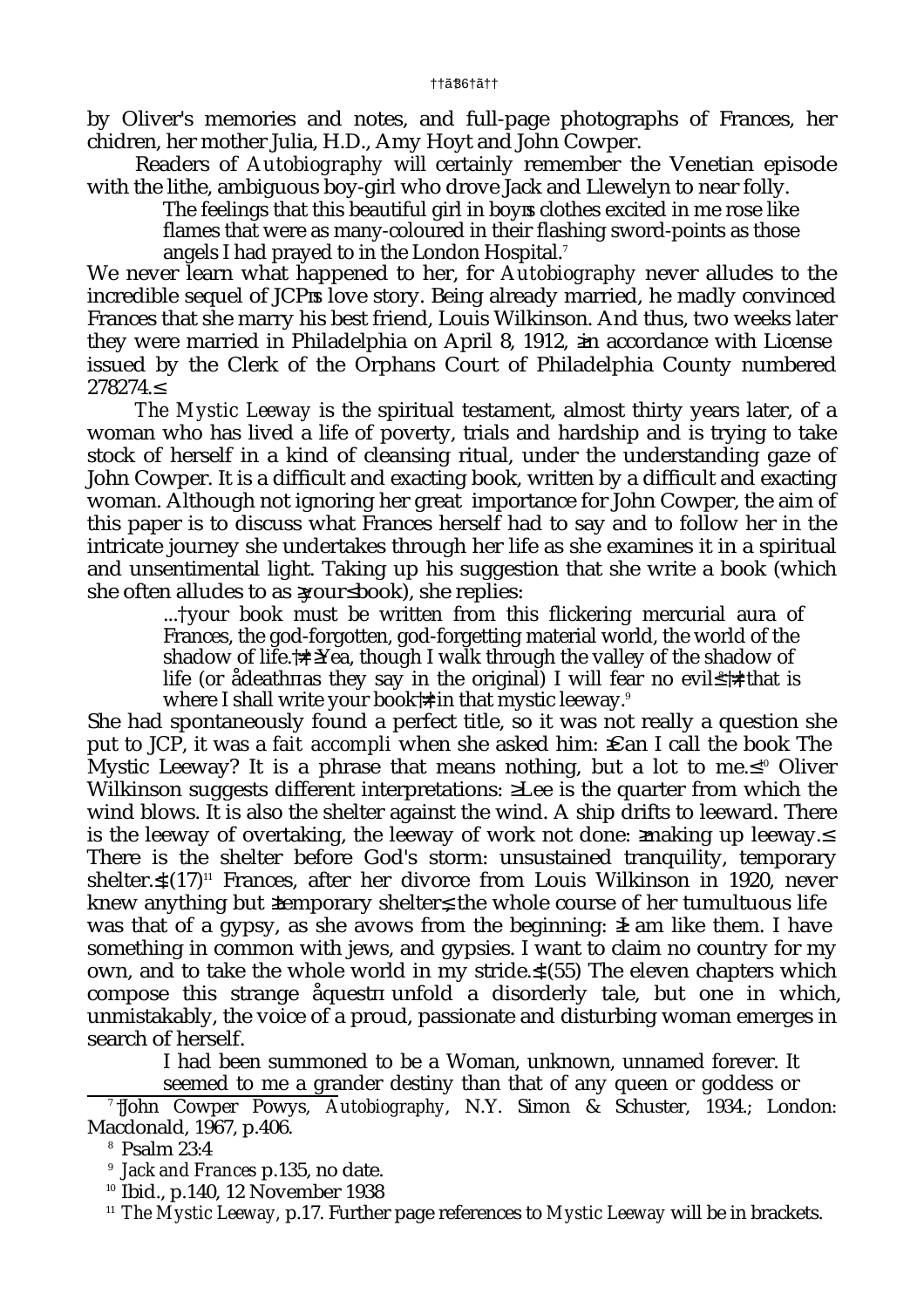*The Mystic Leeway* (La DÈrive Mystique) est le testament spirituel d une femme, quelque trente ans plus tard, qui a connu une vie faite de pauvretÈ, d Èpreuves et de vicissitudes, et qui tente de se livrer  $\ddagger$  un examen sans complaisance, sorte de rituel de purification, sous le regard comprÈhensif de John Cowper. C est un livre difficile, exigeant, Ècrit par une femme difficile et exigeante. Bien que Frances Gregg ait eu une grande importance dans la vie de John Cowper, le but de cet article est de s en tenir  $\ddagger$  son texte lui-mime en suivant ainsi Frances dans le pÈriple mental complexe qu'elle entreprend dans l analyse de sa vie, menÈe sans aucune sentimentalitÈ, sous une lumiËre spirituelle. Reprenant la suggestion de JCP qu elle Ècrive un livre, (ton livre comme elle le rÈpËte) elle rÈpond:

...†ton livre doit Ítre issu de cet aura mercurial vacillant de Frances, le monde matÈriel oubliÈ de dieu, oublieux de dieu, le monde de l'ombre de la vie.†† Oui, quand je marche dans la vallÈe de l ombre de la vie (ou åde la mort comme il est dit dans l'original) je ne crains aucun mal<sup>8</sup>

† †c est l‡ que j Ècrirai to livre††‡ propos de cette dÈrive mystique.9

Elle avait spontanËment trouvÈ un titre par $\hat{a}$ it, aussi n $\hat{b}$ tait-ce pas vraiment une question mais un fait accompli qu elle impose  $\ddagger$  JCP quand elle lui demande: Puis-je appeler le livre The Mystic Leeway? C est une expression qui ne veut rien dire, mais qui pour moi signifie beaucoup.<sup>10</sup> Comme lexplique Oliver Wilkinson, le titre anglais, *Mystic Leeway*, est riche de significations: Lee signifie åbord sous le vent. C est aussi l abri contre le vent. Un bateau dÈrive sous le vent. Il y a le rattrapage au figurÈ du à leeway : rattraper et dÈpasser celui qui est devant, ou rattraper le travail qui reste ‡ faire. Ce peut Ítre un refuge contre la tempÍte envoyÈe par Dieu: une tranquillitÈ incertaine, un abri temporaire.<sup>11</sup> Frances, aprËs son divorce d avec Louis Wilkinson en 1920, ne connut jamais autre chose qu un abri temporaire, tout l itinÈraire de sa vie tumultueuse fut celui d une bohÈmienne comme elle le reconnait tout au dÈbut de son livre: Je suis comme eux. Je partage avec les juifs et les romanichels de ne me rÈclamer d aucun pays et d accepter le monde entier comme il vient. Les onze chapitres qui composent cette Ètrange åquÍte de soiπ dÈvoilent un rÈcit dÈsordonnÈ duquel, indubitablement, Èmerge la voix d'une femme fiËre, passionnÈe, dÈrangeante,  $\ddagger$ la recherche d elle-mÍme.

J avais ÈtÈ requise pour Ítre une Femme, inconnue,  $\ddagger$  tout jamais anonyme. Cela me semblait une plus auguste destinÈe que celle de quelque reine, dÈesse ou sorciËre envo˚tÈe que ce soit.

Bien qu elle n ait pas eu une constitution solide, et ne jouissait pas d une bonne santÈ, elle fit cependant preuve d une force redoutable comme sa vie en tÈmoigne. Oliver dans sa tentative d Èlucider le titre du livre fait une remarque intÈressante: Dans le mot àleeway il y a une nuance de dÈviation†ã†l Ècart que fait un bateau lorsquil dÈvie de sa route C est exactement le cas de Frances s Ècartant de l amour, de l art, du confort bourgeois, du mariage, de la littÈrature, de la religion! RestÈe longtemps naÔve, aprËs d amËres expÈriences, elle abandonne lune aprËs lautre ses illusions, son innocence. Et elle dÈvie,

<sup>8</sup> Psaume 23:4

<sup>9</sup> *Jack and Frances* p.135, non datÈe.

<sup>10</sup> Ibid., 12 novembre 1938.

<sup>11</sup> †Cette citation est extraite du *Mystic Leeway*, ¶uvre non traduite en franÁais comme dÈj‡ indiquÈ. Cf. le texte anglais en regard pour les rÈfÈrences de page dans *Mystic Leeway.*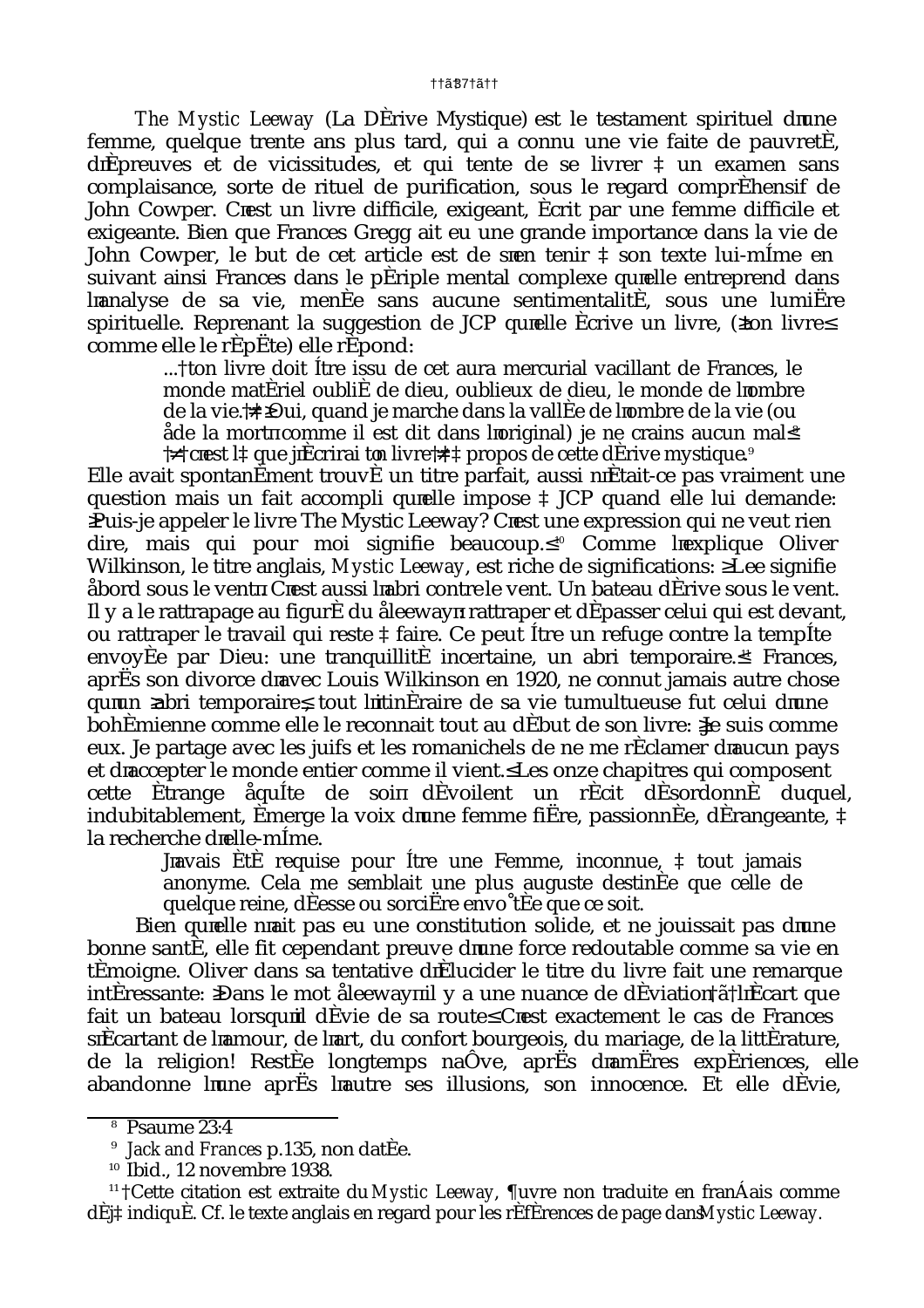magicked witch.(105)

Although her constitution was not strong and she was not in good health, she showed redoubtable strength, as her life testifed. Oliver in his attempts to explain the title makes an interesting comment: In åleeway there is a sense of deviation†ã†that amount by which a ship leaves its intended course.  $\uparrow$  (17) That is precisely the case with Frances: away from love, art, bourgeois comfort, marriage, literature, religion! After a late start, learning from bitter experience, she abandons one after the other her illusions, her initial innocence. And she adeviates deliberately choosing the arduous route. There is in her a curious mixture of pride and humility. Frances Gregg, the radical American, seeker of spiritual values, very much resembles the plebeian, cruel and compassionate author of *The Idiot*. Like Dostoevsky, she shows the ability to afeel ideas as others feel cold or heat. In the midst of her earthly adventures, as muse, lover, wife or mother, she shows an unquenchable thirst for åthe Real, which for her is the life of the spirit, with Christ as its Messenger.

He [Christ] had seemed a man to me, one who scorned any divinity except such as he found in his manhood. He had relied upon himself, accepted responsibility, foresworn God, and abandoned the Church. He, and his companions, had seen life grandly, as eternal: and themselves, humbly, as ephemeral, yet they had the courage and the honour to love others as they loved themselves. There was no pity, no patronage, no far-Godheadness in that love, the love of the saints.  $(105)$ 

As we endeavour to understand the meanderings of her reasoning, we are struck by the burning force of her arguments, spilling forth from this mystic mind that ignores concession and compromise. She must have been awe-inspiring for she was not afraid to lash out with blunt words, sparing no one, not even herself, pitilessly critical, dissatisfied, always placing the bar higher and higher. In her cosmic vision of humanity s future evolution she showed a haughty harshness for what she called the ape in the present time.

No, my problem was†...†only how to be the woman that had been summoned from space. Woman, or highly evolved female ape, that is the dilemma that faces a girl with her first kiss. We are before our time in saying that we "are descended from the ape." We are ape yet.(94)

She rejects the life of the senses which she sees as a kind of bondage. Sex, she says, should be done with while very young, so as to have time to deal with more serious matters. She also sets up a certain number of rules for herself, including ≥to meticulously fulfil all duties, all responsibilities pertaining to my relationship with my fellowmen. (117) This point of view led to many passionate discussions with her close friend and lover Hilda Doolittle for whom nothing was more important than dedication to art, and who was ready to sacrifice personal relationship for it. Frances counter-attacks with a terribly funny definition of the artist, one of that company of ghouls at work upon their spiritual offal. (127) Indeed she can display a terrible humour which makes one chuckle *malgrÈ soi*. For instance, this is what she has to say about one of her earliest friends:

Ezra Loomis Pound was a phenomenon. He was a poet, and he was an American. This had not happened before. Poets we had had, and Americans in plenty, but never the two in one.(83)

and:

I could not believe that so gauche a creation as our Mr Pound was due an esquire upon his letters. He explained to me fully, foully, and with rude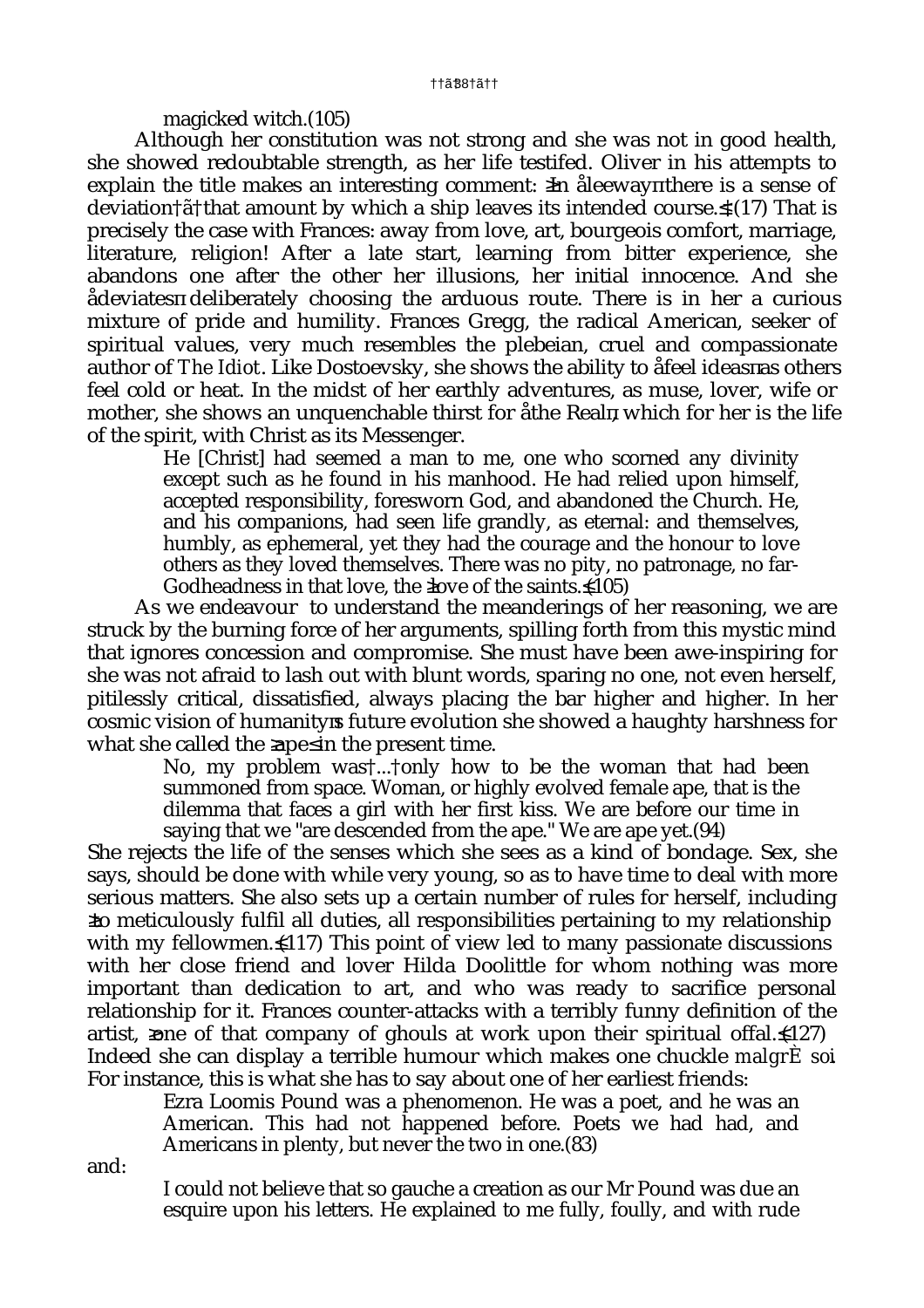choisissant toujours dÈlibÈrÈment la route difficile. Il y a en elle un curieux mÈlange d'orgueil et d'humilitÈ. Frances Gregg, l'AmÈricaine radicale  $\ddagger$  la recherche de valeurs spirituelles, ressemble fort # l auteur plÈbÈien, cruel mais empli de compassion de L Idiot. Comme DostoÔevski, elle a cette capacitÈ de aressentir les idÈes comme d'autres ressentent le froid ou le chaud. Au milieu de ses aventures terrestres, inspiratrice, amante, femme ou mÊre, elle montre une soif inextinguible de aREalitE qui pour elle est la vie de l esprit, dont le Messager est le Christ.

Il [le Christ] m avait semblÈ Itre un homme, quelqu un qui n avait que mÈpris pour toute divinitÈ sinon celle quil trouvait en incarnant sa condition d homme. Il avait foi en lui-mime, en assumait la responsabilitE, avait reniE Dieu et abandonnE lEglise. Tant lui que ses compagnons avaient envisagE noblement la vie, comme Eternelle: et euxmImes, humblement, comme EphEmEres, cependant ils avaient le courage et la dignitE d aimer les autres comme eux-mimes s aimaient. Il n y avait aucune pitiÈ, aucune condescendance, aucun dieu lointain dans cet amour, l amour des saints.

Nous efforÁant de à suivre dans les mÉandres de son raisonnement, nous sommes frappEs par la force br<sup>o</sup>lante de ses arguments, dEbordant de cet esprit mystique qui ignore tout des concessions et du compromis. Elle devait Ître impressionnante, car elle n avait pas peur de cingler de rudes paroles tout un chacun, sans se mÈnager elle-mime, impitovablement critique, insatisfaite, mettant la barre toujours plus haut. Dans sa conscience cosmique de l Evolution future de l humanitE, elle montrait une hautaine sEvEritE vis-‡-vis de ce quelle appelait le singe du temps prÈsent.

Non, mon probl $\ddot{E}$ me Etait†...†seulement de savoir comment devenir la femme appelfie depuis l'espace. Femme, ou singe femelle hautement EvoluEe, tel est le dilemne qui se pose  $\ddagger$  une jeune fille  $\ddagger$  son premier baiser. Nous anticipons en disant que nous descendons du singe. Singes, nous le sommes encore.

Elle rejette la vie des sens qui pour elle est une forme d esclavage. On devrait, ditelle, en avoir terminE avec le sexe quand on est encore trEs jeune, pour avoir du temps  $\ddagger$  consacrer aux choses plus sErieuses. Elle se donne aussi un certain nombre de rÉgles, dont celle de remplir mÉticuleusement toutes les t, ches, toutes les responsabilitEs dans mes relations avec mes semblables. Ce point de vue mena ‡ bien des discussions passionnEes avec son amante Hilda Doolittle, pour qui rien n Ètait plus important que de se consacrer  $\ddagger$  l art, et qui Ètait prite  $\ddagger$ y sacrifier ses relations intimes. Frances contre-attaque avec une dEfinition terriblement drÙle de l'artiste, qui fait partie de cette cohorte de goules ‡ l'Iuvre sur leurs ordures spirituelles. Elle peut en effet faire preuve d'un humour cinglant qui dÈclenche le rire malgrÈ soi Voici par exemple ce quelle trouve  $\ddagger$  dire sur l un de ses premiers amis.

Ezra Loomis Pound Etait un phEnomEne. Il Etait poEte et il Etait AmEricain. Cela n avait jamais existE auparavant. Nous avions eu des poËtes, et des AmEricains ‡ la pelle, mais jamais les deux ensemble.  $\left( \ldots \right)$ 

Je n arrivais pas  $\ddagger$  croire qu une créature aussi gauche que notre Mr. Pound ait droit au titre d esquire sur ses lettres. Il m expliqua sur un ton aussi autoritaire que vulgaire et l'insistance d'un manant, que cela lui Etait d'et que j Etais un , ne b, tE.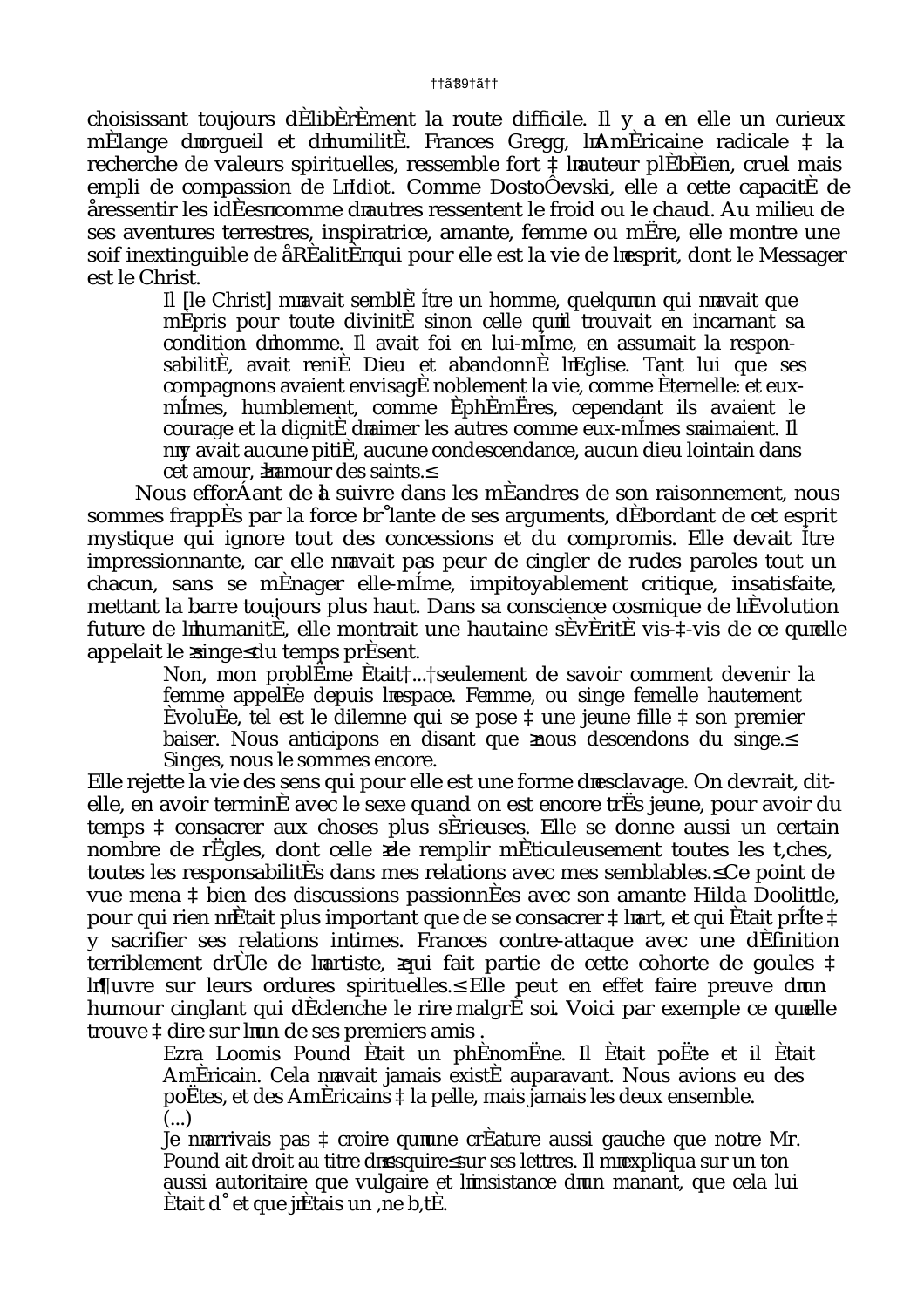### ††ã†40†ã††

emphasis that it was his due and that I was an ignoramus.(142) Read her description of John Cowper in tights playing the part of Lorenzo in a play on the Borgias he had devised, in which she was Lorenzo s sister, attired in a hired costume, too large for her.

Those legs were out of a nightmare of Durer's. They suggested a monstrous offspring of Don Quixote and Rosinante. Lucrezia could, and did, fold her garments round her in swathes, but I don't know what held those tights up.(81)

About a visit Hilda andFrances paid to George Moore:

There fretted a little old gentleman in a dressing gown. His face was small and peevish. He gave us scant attention till he had concluded some rounded periods to an invisible goddess on the subject of a burnt kipper, a lost slipper and a little dog that had misbehaved on a heap of manuscript....†Ebury Street was certainly the place for that sad little old man. The muffled drums of his greatness will sound forever in that street of outcasts, and forlorn hopes, and shoddy elegance.(159)

Let us also mention the delicious fragment of comedy in the second chapter,



Hilda Doolittle *c* 1921 *from diekunstderfugue.wordpress.com*

when she transcribes, with typical Jamesian understatements, the only conversation with Hilda I remember with almost verbatim vividness, about certain woolen combinations. Let the reader discover for himself her keen sense of the comic (68-70).

As Oliver Wilkinson reminds us, Frances in utter poverty wrote her book after her work (translations, reviews, stories) had been done. As she writes<sup>12</sup> to Jack, because of lack of even the minimum (although Jack, himself in financial straits, tried to help by regularly sending her some money), Frances was always forced to move her family, including cats, dogs, fowls, rabbit of the moment  $(55)$  and stray children from one place to another all over Britain. The variety of their dwellings is astounding, as Oliver lists them: not only in that Elizabethan manor, but in shacks, house-boats,

boats and caravans (36). Sometime they even had to sleep in the open. And always, after a short time, not being able to pay the rent, they had to leave their lodgings.

Although the eleven chapters are typed in defiance of any chronological order, her frantic memories are far from a rambling rough copy. She writes sustained prose with care, using curious and curt phrases, understatements, candidly professing her ignorance, never boasting of her culture, but at times

<sup>&</sup>lt;sup>12</sup> †*Jack and Frances, p.95, October 7th, 1937: Frances: The whole alimony for the year,* now that Louis is cutting it down in the spring, will be £140.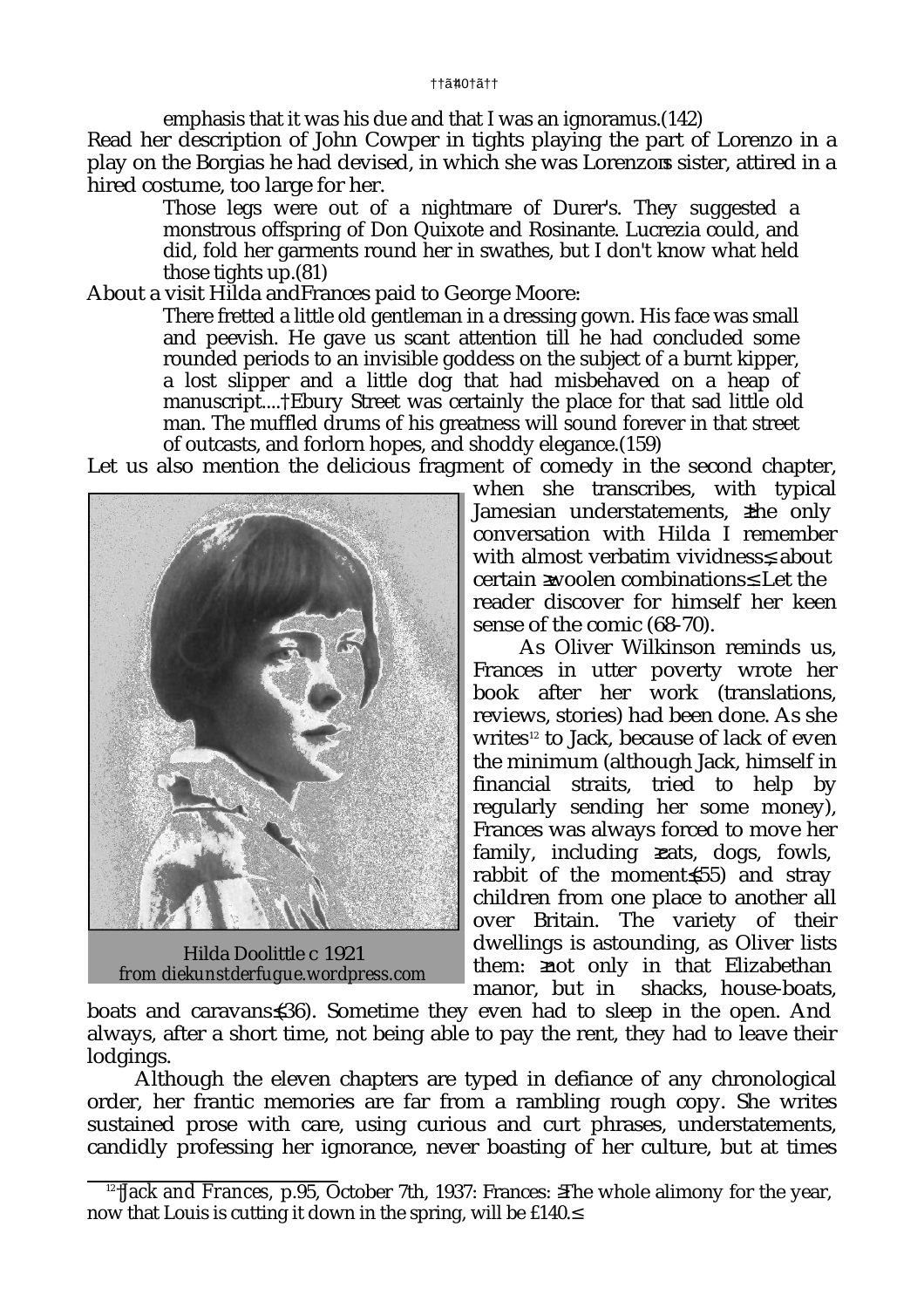Voyez sa description de John Cowper jouant en collants le rÙle de Lorenzo dans une pi $\overline{E}$ ce sur les Borgia imagin $\overline{E}$ e par lui, et o elle figurait sa s¶ur, revitue d une robe bien trop large :

Ces jambes sortaient d'un cauchemar de D rer. Elles suggÈraient un monstrueux rejeton de Don Quichotte et de Rosinante. Lucrezia pouvait replier ses vitements trop grands autour d elle en larges pans, mais je n ai pas la moindre idÈe de ce qui faisait tenir ces collants.

Au sujet d une visite que Frances et Hilda rendirent ‡ George Moore<sup>12</sup> :

L‡ un vieux monsieur de petite taille en robe de chambre s agaÁait. Il avait le visage EtriquE et grincheux. Il ne nous accorda que trEs peu d attention, jusqu  $\ddagger$  ce qu il ait mis fin  $\ddagger$  ses pEroraisons envers une invisible dEesse au sujet d un hareng fumE br lE, d une pantoufle perdue et d un petit chien qui s Etait oubliE sur une pile de manuscrits....†Ebury Street Ètait sans aucun doute l endroit parfait pour ce pauvre vieil homme triste. Les tambours assourdis de sa gloire rEsonneront ‡ tout jamais dans cette rue que hantent les parias, les espoirs chimetriques et la fausse ElEgance.

Et je me garderai d omettre mention du fragment de comEdie dans le deuxiEme chapitre, o avec de dElicats sous-entendus  $\ddagger$  la Henry James elle transcrit, ditelle, la seule conversation avec Hilda dont je me souviens presque mot pour mot,  $\ddagger$  propos de certains vitements de corps en laine ..., Je laisse le lecteur dÈcouvrir par lui-mime son don ravageur de labsurde.

Comme Oliver nous le rappelle, Frances, dans des conditions d'extrime pauvretE, se mettait  $\ddagger$  son livre aprEs s fitre consacrEe  $\ddagger$  son travail (revues critiques, courtes histoires pour certains journaux, traductions). Ayant comme elle l Ecrit  $\ddagger$  Jack<sup>13</sup>  $\ddagger$  peine le minimum vital pour faire vivre sa famille (bien que Jack, malgrÈ sa propre situation prÈcaire, l ait rÈguliËrement aidÈe en lui envoyant de temps en temps un peu d argent), Frances Etait sans cesse obligEe de dÈmÈnager d'un endroit  $\ddagger$  l'autre de la Grande-Bretagne avec sa famille, y compris chats, chiens, volailles, lapin du moment et enfants abandonnEs. La variEtE des logis quils habitErent citEs par Oliver est inimaginable: pas seulement dans ce manoir Elizabethain, mais aussi dans des cabanes, des bateaux-maisons, des bateaux et des caravanes. Parfois mime ils devaient dormir ‡ la belle Ètoile. TÙt ou tard il leur fallait toujours vider les lieux, ne pouvant plus en payer le loyer.

Bien que les onze chapitres soient Ecrits sans aucun ordre chronologique, ses mEmoires Eperdus sont loin d Itre un brouillon chaotique. Elle Ecrit avec soin une prose soutenue, avec de curieuses phrases h, chEes, des litotes, avouant candidement son ignorance, ne vantant jamais sa culture, mais mEnageant parfois des surprises par l'utilisation de mots archaÔques ou bizarres: C est une rue qui s est promente hors de son quartier et qui assume une sobriete toute britannique qui s installe avec pittoresque sur ses obliquitEs. Frances exprime sans cesse des jugements vigoureux, parfois caustiques, d autres Elogieux. C est ainsi qu Evoquant avec tristesse la mort de W.B. Yeats, elle Ecrit:

Lire ses ¶uvres, l Ecouter, c Etait comme tenter de se remEmorer un rÍve, ce rive qui hante notre sommeil, rive dans lequel tout ce qui est mystÈrieux est rÈsolu, et nous *savons*, enfin, seulement le rIve, le rIve, le

<sup>&</sup>lt;sup>12</sup> George Augustus Moore (1852-1933), Ecrivain irlandais rEaliste, influencE par Zola.

 $13$  *Hack and Frances*, 7 octobre 1937: La pension alimentaire pour l ann<sup>Ee</sup>, que Louis compte rÈduire au printemps, sera alors de £140.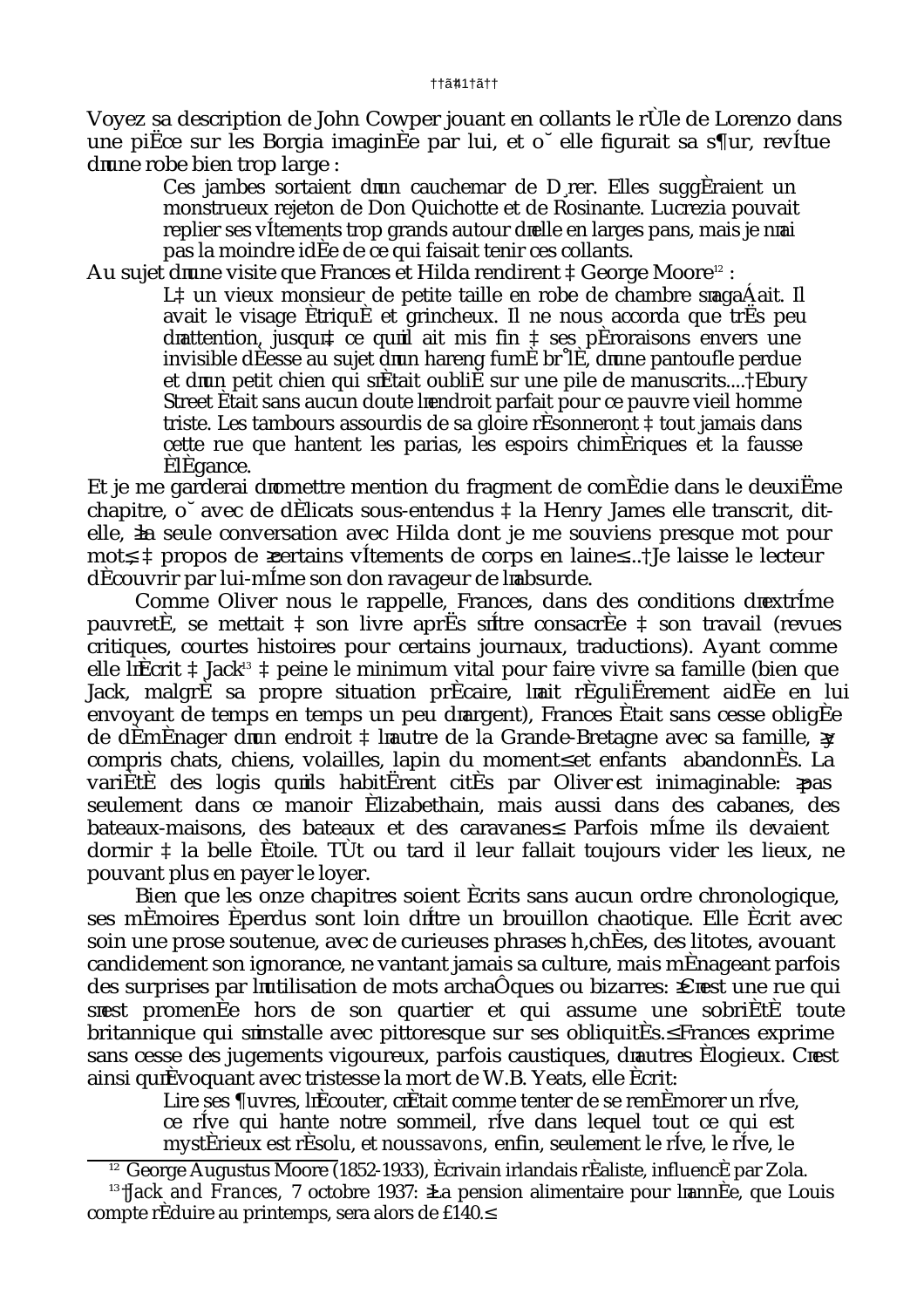### ††ã†42†ã††

surprising us with antiquated or unusual words: It is a street that has wandered out of the quartier and taken to itself an English sobriety that sets quaintly upon its askewities (158). There are continual strenuous judgments, some caustic, others laudative. Lamenting W.B. Yeats s death, she writes:

To read his works, to listen to him, was like trying to remember a dream, that dream that haunts our slumbers, in which all the mystery is resolved and we *know*, at last, only the dream, the dream, the dream evades us. His grief over Ireland was genuine and just. He saw the Irish as all just people must see them. The Holy Grail is in their keeping, and they choose to grow drunken and besotted upon its ineffable content. He knew that those bog-dwellers had an understanding of the mystic secret of life, of the hidden witchery in life, that could lift the world upon a new psychic plane. (88-9)

Each chapter in turn was sent to John Cowper for comment and criticism. John Cowper's response was always warm, appreciative, encouraging, but not always eschewing criticism. For instance he does not hesitate to say that the second chapter is better than the first. Later again he exclaims: This 5th Chapter is even *better* than the rest! <sup>13</sup>

...†this book (do you realize *that*, girl?) *is the only analysis that exists* of that pre-war spriritual movement in America to create a new world not on communistic *or* fascist lines†≠†not treating people as divided into classes bourgeois-proletarian & so on†≠†but just *as people*†≠†which the Great War killed, murdered, & annihilated all memory of† *†in the bud*! (...)†If I can get into your proud-humble criss-cross no-compromise Skull that this book is going to SURVIVE all our deaths I don't worry about it's being written at odd times; only I don't like you to go to bed at one and get up at 6 o'clock *wh*[*ich*] is only

### *Five Hours Sleep* <sup>14</sup>

Frances sent chapter eleven, the final chapter, to Jack from NAAFI R.A.F. Mt Batten, Plymouth, Devon, in February 1941.

The reader who is ready to follow Frances in her analysis of herself and willing to share her indignations and discoveries will not be disappointed, for her excursion of the soul  $\uparrow$ (163) offers food for thought, and from these pages she emerges as an implacable Deity in arms, with high aims for humanity in the making, a challenging and exasperated mind groping for a messianic world of love and compassion to replace the dark ajungle into which mankind has fallen.

Man, if he could but be persuaded to accept his destiny, is the King of kings and the Lord of lords. He is born on this planet. What the past holds in secret, and the future in promise, is not for him; those are the spoils of death. His destiny is to live, and he has to do it by the rules evolved from his brain, his soul, his conscience, the††for lack of a better phrase††the God-within-him†≠†which is his sole endowment from the mystery from which he has sprung, from which his planet has sprung, from which all life comes.†(63)

Behind this high-strung woman we seem to discern the young girl of unusual sensitivity who admits to having been light and gay as a child :

When I was very small†≠†before I found out where I was†≠†I was radiant. I have never forgotten that exquisite joyfulness,††but I have never lived it.<sup>15</sup>

<sup>13</sup> *Jack and Frances,* August 17, 1939, p.157.

<sup>&</sup>lt;sup>14</sup> Ibid., April 19, 1939, p.149

<sup>15</sup> *Jack and Frances,* vol. 2, Nov. 9, 1938, p.138.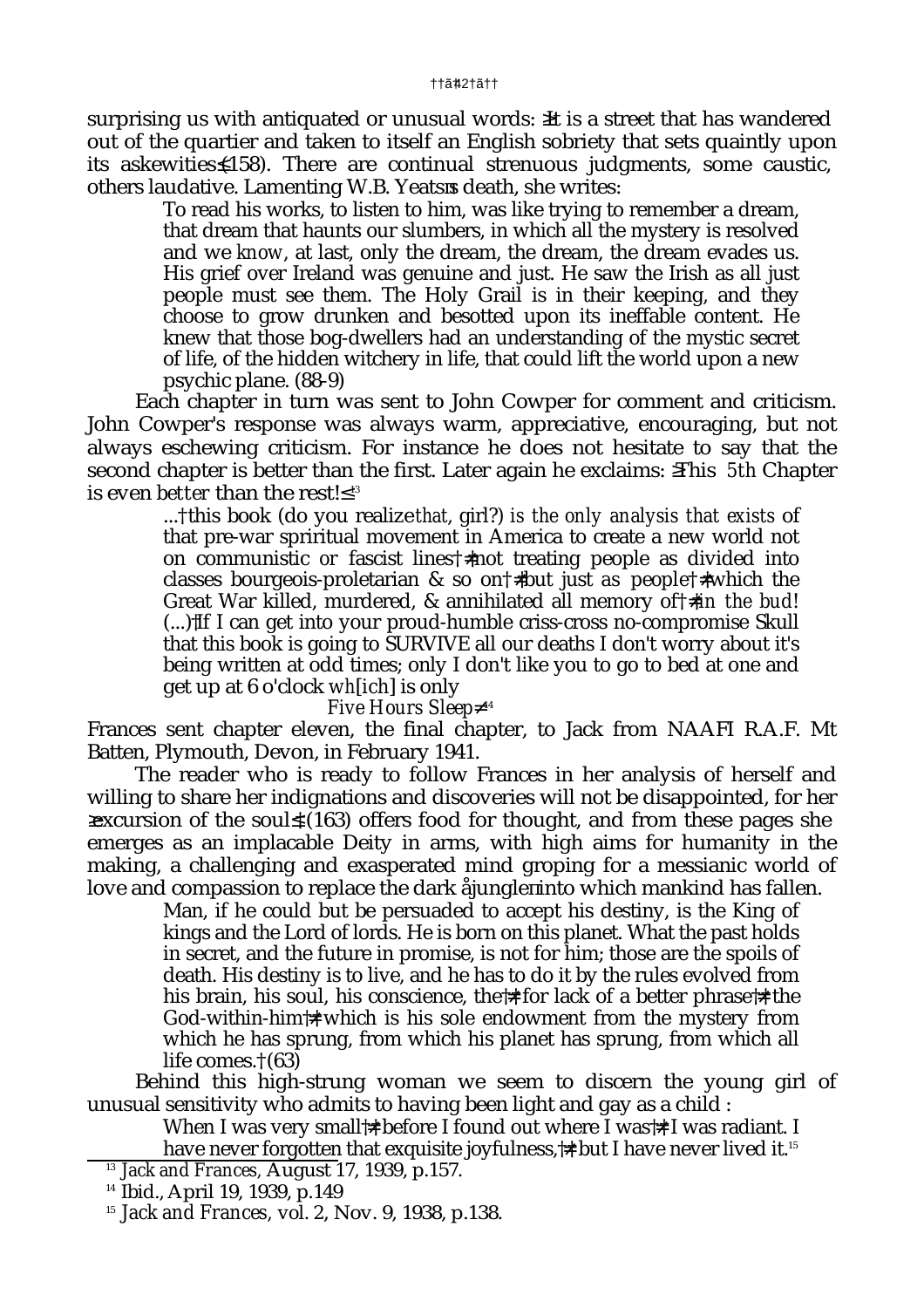### ttã#3tãtt

rive nous Echappe. Sa grande tristesse au sujet de l Irlande Etait sincEre et justifiÈe. Il voyait les Irlandais comme tout honnite homme doit les voir. Ils sont les gardiens du Saint Graal mais prÈfËrent senivrer et s abrutir sur son ineffable contenu. Il savait que ces gens de la tourbe dÈtenaient une certaine comprÈhension du secret mystique de la vie, de la sorcellerie cachEe dans la vie, qui pouvait hisser le monde sur un nouveau plan psychique.

Chaque chapitre Etait envoyE au fur et  $\ddagger$  mesure  $\ddagger$  John Cowper pour ses commentaires et ses critiques. Sa rÈaction Ètait toujours chaleureuse, Elogieuse, encourageante mais pas forcEment exempte de critiques. C est ainsi qu il n hEsite pas  $\ddagger$  lui Ecrire que le second chapitre est meilleur que le premier. Plus tard encore, il s exclame: Ce cinqui $\ddot{E}$ mechapitre est encore mieux que le reste. <sup>14</sup>

...†ce livre (est-ce que tu comprends cela, petite?) est la seule analyse qui existe de ce mouvement spirituel amEricain d avant-guerre qui voulait crÈer un nouveau monde non sur un schÈma communiste ou fasciste† thon en traitant les gens comme divisEs en classes, bourgeoise ou prolEtaire, etc. † mais tout simplement en tant que gens<sup>†</sup> fet dont tout souvenir a EtE tuE, assassinE et annihilE *dans 1 Juf par* la Grande Guerre! (...)

Si je peux faire entrer dans ton fier, humble, compliquÈ et intraitable Cr, ne que ce livre va SURVIVRE  $\ddagger$  notre mort  $\ddagger$  nous tous je ne suis pas inquiet qu il soit Ecrit ‡ des heures impossibles; mais je n aime pas l idEe que tu te couches  $\ddagger$  une heure du matin pour te lever  $\ddagger$  6 heures, ce qui ne fait que

Cing Heures de Sommeilã 15 Frances envoya le chapitre onze, le dernier chapitre,  $\ddagger$  Jack depuis le NAAFI R.A.F. Mt Batten, Plymouth, Devon, en fEvrier 1941.

Si l on veut bien suivre Frances dans son analyse, partager ses indignations et ses dEcouvertes, le livre ne dEcevra pas, car son excursion de l, me offre matiËre ‡ rÈflÈchir, et de ces pages Èmerge une implacable dÈitÈ en armes, nourrissant des buts ElevEs pour l'humanitE en devenir, un esprit provocateur, exaspÈrÈ, ‡ la recherche d'un monde messianique d'amour et de compassion qui se substituerait ‡ cette sombre ajungle o l homme est tombÈ.

Si l Homme pouvait seulement Itre persuadE d accepter son destin, il serait le Roi des rois, le Seigneur des seigneurs. Il est nÈ sur cette planËte. Le secret que le passE recEle, et la promesse de l avenir ne sont pas pour lui; ce sont les dÉpouilles de la mort. Son destin est de vivre, et il doit vivre selon les rEgles crEEes par son cerveau, son me, sa conscience, et††comment dire††par le Dieu-en-lui††qui est tout ce qui lui vient du mystEre dont il est issu, dont sa planEte est issue, dont toute vie est advenue.

DerriËre cette femme d une nervositÈ exacerbÈe, il nous semble deviner la petite fille d une sensibilitÈ exceptionnelle qui avoue avoir ÈtÈ une enfant gaie et  $l$ Eg $E$ re:

Lorsque j Ètais toute petite††avant de dÈcouvrir o j Ètais††j Ètais radieuse. Je n ai jamais oubliÈ cette joie ineffable††mais je ne l ai jamais  $v\tilde{E}$ cue.<sup>16</sup>

<sup>&</sup>lt;sup>14</sup> Jack and Frances, 17 ao<sup>t</sup> 1939

<sup>&</sup>lt;sup>15</sup> Ibid., 19 avril 1939.

<sup>&</sup>lt;sup>16</sup> Jack and Frances. 9 novembre 1938.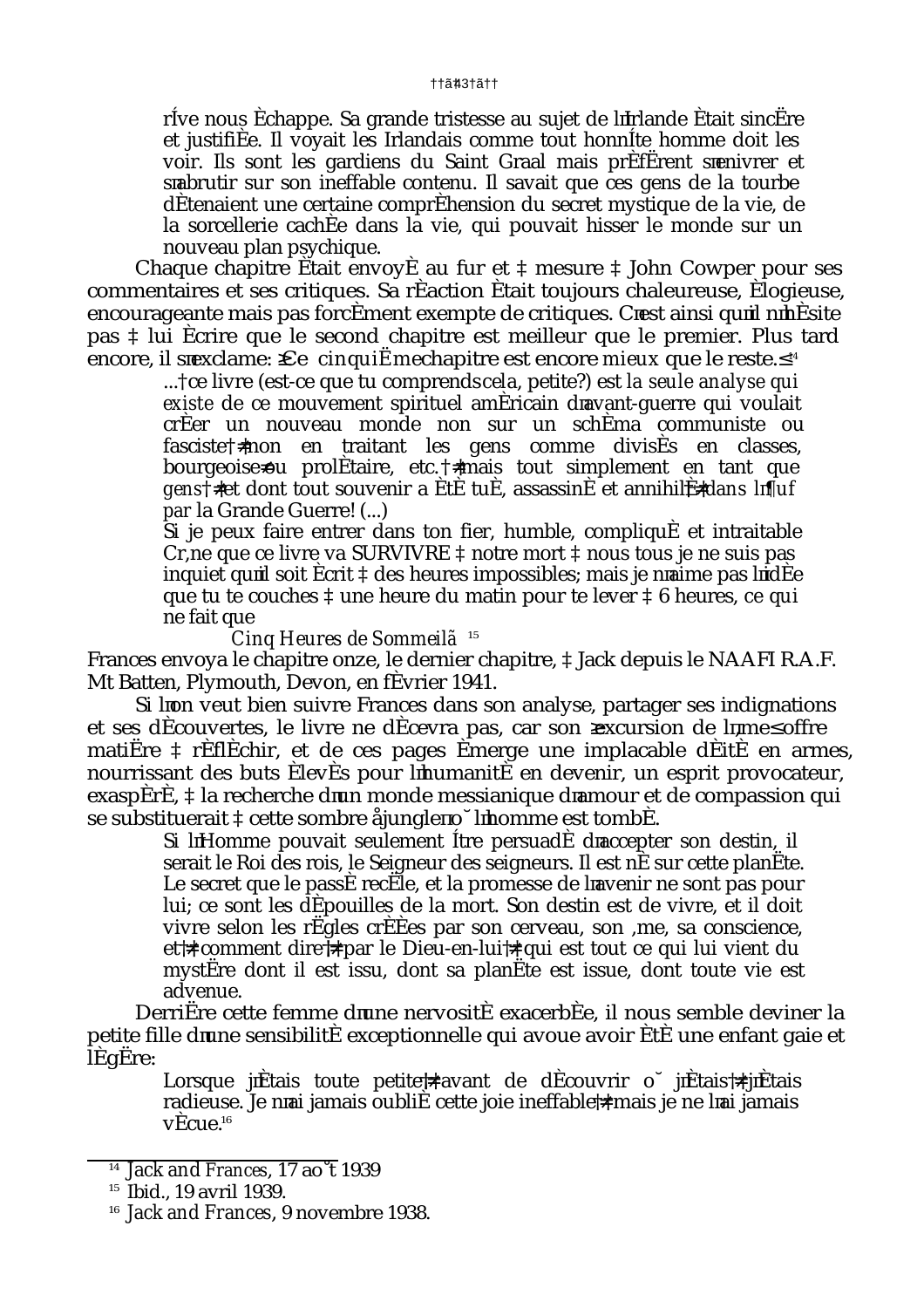The child however was soon wounded, although she does not give any reason. It is an awful thing to be a child. Think back and tell me if this is not so....†speak to me of my childhood and I break down and weep. (137) She was not prone to offering much information about her childhood, but she certainly had to find her own answers to the enigmas of the world around her. We are also struck by the fact that she descended from a long line of pioneer women in a brutal world from which men seemed to quickly disappear. They usually died young in those difficult years during the War of Secession and the conquest of the West. According to Oliver, Julia Vanness had married an adventurous Englishman, Oliver Gregg, who went off prospecting and never returned.  $16$  Being therefore the only child of the ever-present, strong-willed and exasperating Mater must have been quite a trial at times for Frances. Hence possibly the tenderness for and understanding of little children she quite often shows.

In a somewhat similar way, she bravely tried to be mother *and* father for her son Oliver, the only person who really counted in Frances's life, for whom nothing was too good, and to whom at some point she must have addressed herself more or less as she later wrote :

> ≥You are now approaching manhood, a state of consciousness dragged over from the unknown by the sufferings, the passionate enterprise of



Ezra Pound *c* 1922 *from Wikimedia Commons*

millions of forebears. It is a sacred heritage and life's greatest gift. Protect it, young knight, add your own riches to what is already glorious, for well we know, we educationalists, we priests and prelates, how your young spirit aches for high and noble deeds, how your young eyes search the universe for beauty. You are ape, but you are also man. Go in peace. The ape must die in you, just as thousands of lives have already died in your making, from that protoplasm which was your first beginning, through reptile, fish, and eyeless newt, through the stage when you might equally well be cat or dog, or fox or tiger, up to the point in which you are projected upon the universe in the guise of man.  $\dot{\tau}(140)$ 

††††††Although during her life she met a number of distinctive male personalities, not only the two Powys brothers, but artists like Epstein, Walter Rummel (who had been one of Isadora Duncans lovers), Yeats, Ezra Pound, Richard

Aldington to name a few, Frances in *The Mystic Leeway* does not lavish much admiration on any of them. It seems something important in them was, in her eyes, lacking. On the other hand, she never hid her contempt for women in general, except for H.D. and Amy Hoyt, so nobody can ever accuse Frances of being a åfeminist!

<sup>&</sup>lt;sup>16</sup> *Jack and Frances*, vol. 1, Introduction, O. Wilkinson, p.xvi.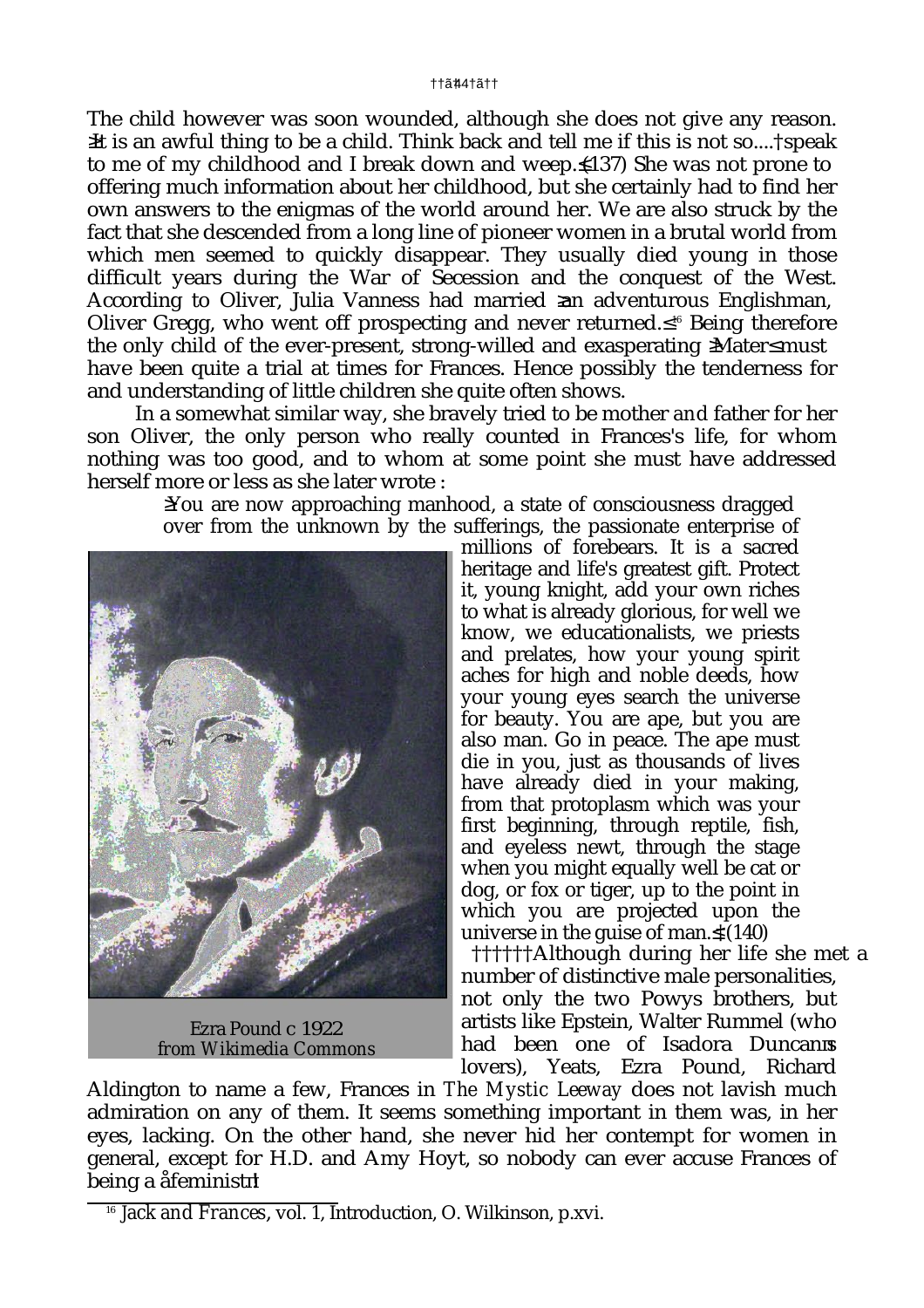Mais cette enfant fut bientÙt blessE, bien qu elle n en donne pas la raison. C est une chose terrible d'Itre un enfant. Souvenez-vous et dites-moi si ce n'est pas vrai.... j' qu'on me parle de mon enfance et j Eclate en sanglots... Elle ne livre que peu de dÈtails sur ses premiËres annÈes, mais elle eut certainement ‡ trouver ses propres rÉponses aux Énigmes du monde qui l'entourait. Elle descendait d'une longue lignEe de pionniEres dans un monde brutal d o les hommes semblaient disparaÓtre vite. En gÈnÈral, ils mouraient jeunes pendant ces dures annÈes de guerre de SEcession et de conquite de l'ouest. Selon Oliver, Julia Vaness avait EpousE Oliver Gregg, un Anglais Epris d'aventure, qui partit faire de la prospection et ne revint jamais. <sup>17</sup> Cela dut Itre une rude Epreuve pour Frances de se trouver fille unique de la Mater, omniprEsente, inflexible, exaspErante. D o peut-tre la tendresse et la comprèhension vis-t-vis des enfants quelle montre parfois au long des pages.

De faÁon un peu semblable, elle tenta courageusement d Ítre ‡ la fois mÊre et përe pour son fils Oliver, le seul Itre qui ait vraiment comptet dans sa vie, pour qui rien n Ètait trop beau, et  $\ddagger$  qui elle eut certainement l occasion de dire ce qu elle Ecrivit plus tard :

Tu approches maintenant de l, ge adulte, un Ètat de conscience arrachÈ # l inconnu par les souffrances, les actions exaltEes de millions d aÔeux. C est un hÉritage sacrÈ et le plus grand don offert par la vie. ProtËge-le, jeune chevalier, ajoute tes propres richesses  $\ddagger$  ce qui est dÈj $\ddagger$  glorieux, car nous savons bien, nous autres Educateurs, pritres et prElats, combien ton jeune esprit aspire  $\ddagger$  de nobles et ElevEs exploits, combien tes jeunes yeux scrutent la beautE dans l univers. Tu es singe, mais aussi homme. Va en paix. Le singe en toi doit mourir, tout comme des milliers de vies sont dÈj‡ mortes pour te crÈer, depuis ce protoplasme que tu fus au tout dÈbut puis passant par le reptile, le poisson, le triton aveugle, et par la phase o tu aurais pu tout aussi bien Itre chat ou chien, renard ou tigre, avant d Itre projetE dans l univers sous forme d homme.

Bien que Frances ait rencontrÈ un certain nombre d'hommes cElEbres durant sa vie, des artistes tels le sculpteur Jacob Epstein, le pianiste Walter Rummel (qui fut un des amants d Isadora Duncan), des Ecrivains comme Ezra Pound, Yeats, Richard Aldington, pour n en citer que quelques-uns, Frances dans aLa DErive Mystique ne montre guEre d admiration pour eux. Il semble que quelque chose d important leur faisait dÈfaut ‡ ses yeux. Mais par ailleurs elle ne cache pas non plus son mEpris des femmes, exception faite de H.D. et de Amy Hoyt. On ne peut guEre l accuser de fEminisme!

Je n ai jamais choisi le jeu de la femme, sinon pour le trahir. Je hais, metal prise, exfected a femme et toute son fluvre. Je ne peux souffrir les femmes, mentalement, spirituellement, physiquement.

Il est ainsi d autant plus curieux de la voir prendre fait et cause pour les femmes. On ne peut que s Étonner lorsqu elle Écrit:

> Un jour une femme se dressera pour ridiculiser avec mÉpris toute cette activitÈ d analyse et d invention de l homme. Mais l heure n est pas venue encore. Nous, les femmes, continuons  $\ddagger$  singer l homme, cet Echec, et sommes encore sous la coupe de son Enorme bluff ‡ prEtendre nous connaÔtre nous, alors que nous ne nous connaissons mime pas nous-m<sup>I</sup>mes.

Lorsque Frances s est si rapidement rangÈe au conseil de Jack d Ècrire un

<sup>&</sup>lt;sup>17</sup> Jack and Frances, vol. 1, Introduction, O. Wilkinson.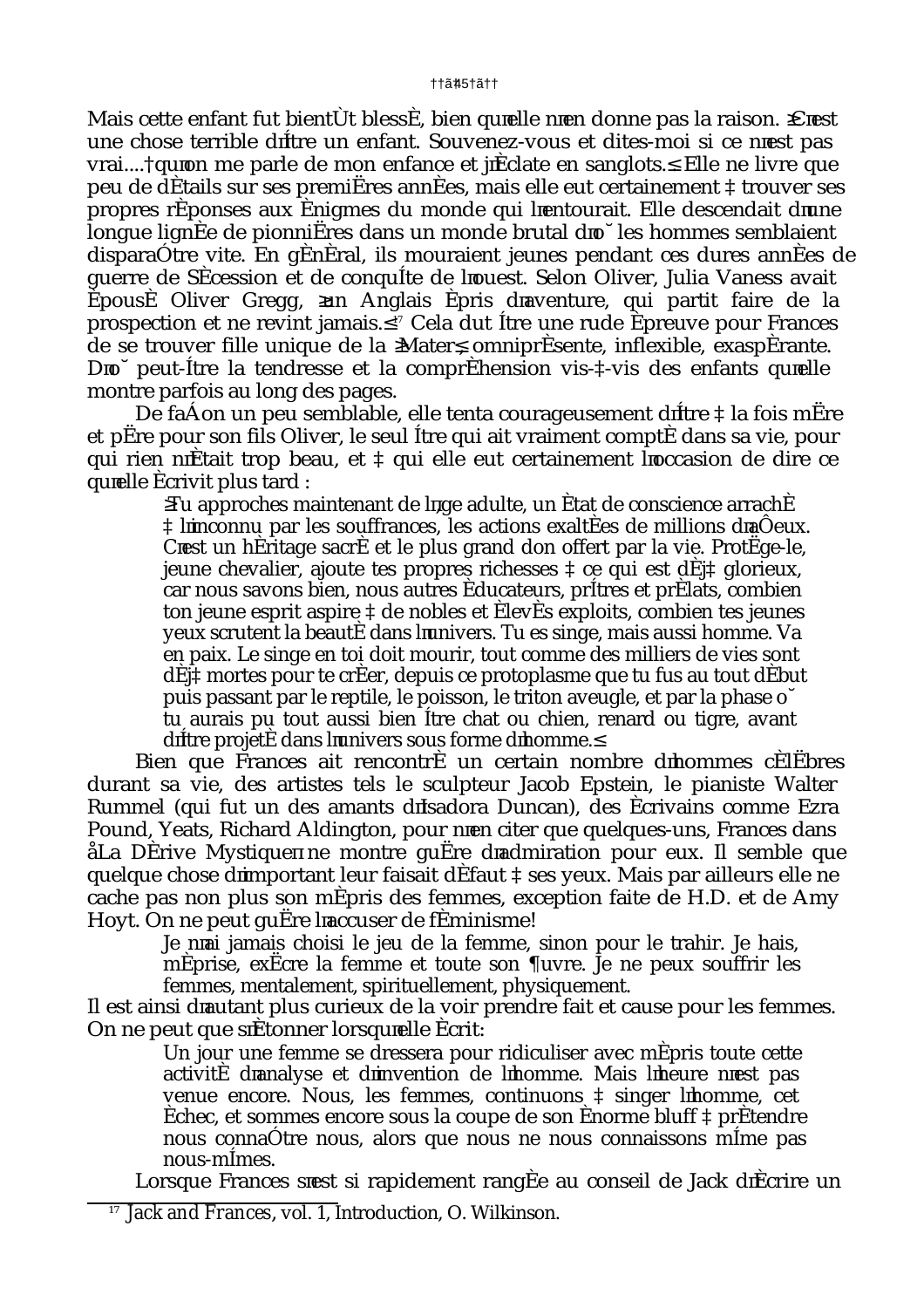I never played the woman s game except to betray it. I loathe, despise, abhor, woman and all her works. I have a horror of women, mentally, spiritually, and physically. (172)

It is therefore somewhat puzzling to consider her championship of women. One can only wonder at the affirmation:

> One day a woman will rise up and laugh to scorn all man s analyzing and invention. But the time has not come yet. We women still ape that failure, man, and are still dominated by his colossal bluff of knowing us, we, who do not know ourselves. (78)

If Frances so readily endeavoured to follow Jack s advice and write a book for him it was probably mostly for her own usage, to try and understand her own complicated motives. She is fascinating precisely because she is not afraid of contradictions nor of stating them. Like Walt Whitman, she could exclaim: Do I contradict myself? Very well, then I contradict myself, I am large, I contain multitudes.

As Frances s personality unfolds before our eyes, we realise we are dealing with a woman devoid of an aorthodox Christian mind. Her mind is distinctly amystic, the mind of someone desperately groping for a way out of darkness, towards the Light. As Michel de Certeau<sup>17</sup> remarks

> He or she is mystic who cannot stop walking and, with the certainty of what is lacking, knows of every place and object that it is *not that*; and cannot stay *there* nor be content with *that*. 18

> Such passion for the other is not of a primitive nature to be rediscovered, it does not, further strength, or vestment, increase our competence, our possessions; it is a weakness which deprives our sturdiness and introduces into our necessary strengths the fragility of belief.<sup>19</sup>

Brought up by an idealistic mother who strove to hide from her the facts of life out of a desire to preserve her innocence, Frances when brutally confronted by sexual relationships, loathed the flesh, rejected the senses and put all her hopes in the spirit.

My own idea††if such an incoherent, formless state of mind can be called an idea†≠†was that in the spirit lay the mysteries of wisdom and that love of the saints of which we know nothing, and that in that wisdom, or love, there was an ecstasy that would transcend anything that the senses could offer. (116)

The last chapter of *The Mystic Leeway* is startling, disturbing, strange and daring. How are we to account for this inspired peroration of a priestess delivering her vision of the world to come? What does Frances prophesy in these terrible early months of 1941? No less than the advent of a new religion, which will save the world from madness, murder and chaos. After having examined the failures of America, Europe and Asia, she predicts that such a religion is bound to come from the Middle East and, more specifically from the Jewish people. She can bluntly declare I do not like Jews and in the next sentence proclaim that the Messiah who will come will be Jewish *and* a woman. She also makes a curious remark:

<sup>17</sup> Michel de Certeau, 1925-1986, French Jesuit philosopher.

<sup>18</sup> †M. de Certeau, *The Mystic Fable*, translation Michael B. Smith, vol. 1, U of Chicago Press, 1992, p.299.

<sup>19</sup> †M. de Certeau, *La faiblesse de croire* (The Weakness of Belief) no translation*,* Seuil, Paris 1987.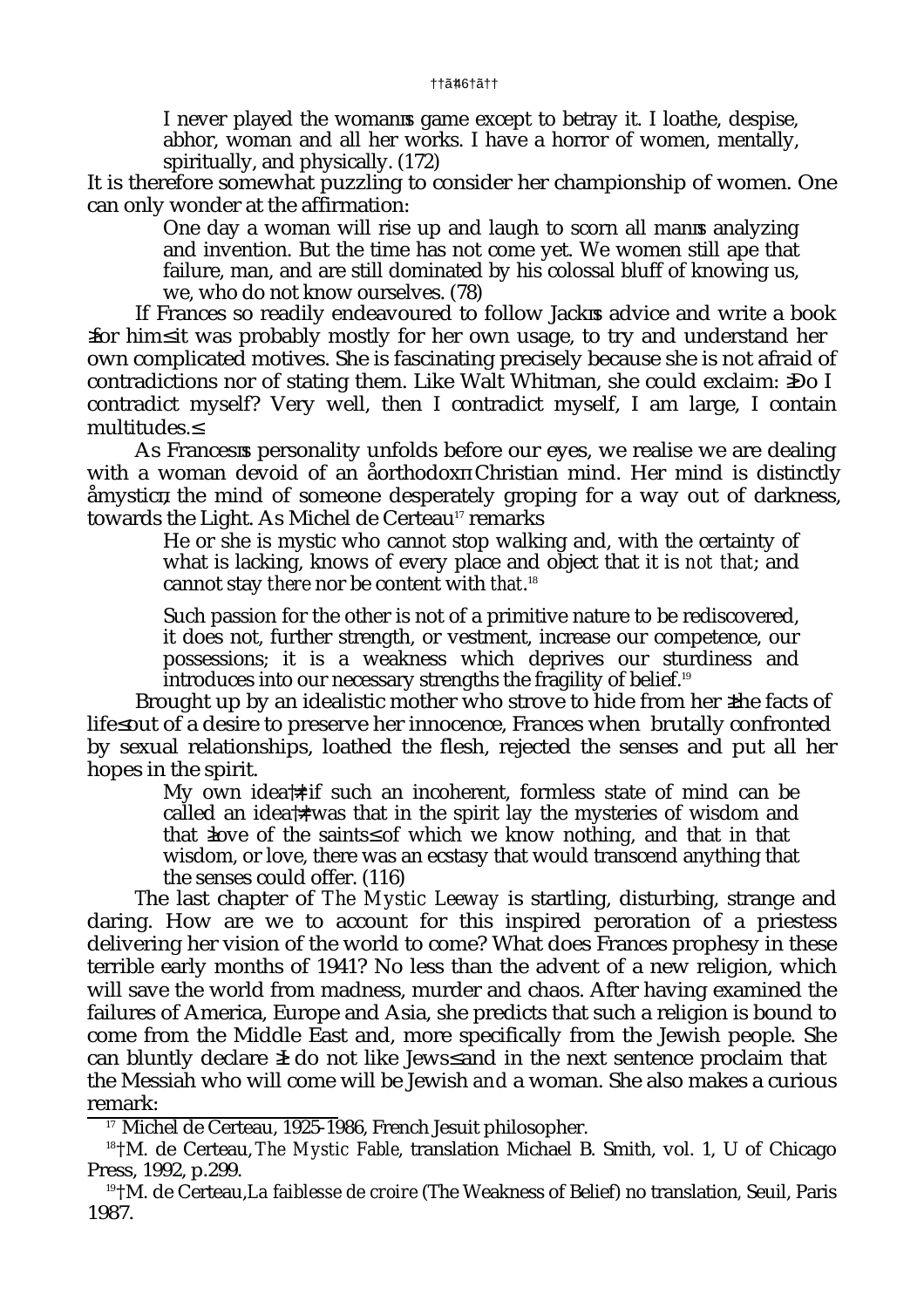livre pour lui, c Etait, semble-t-il, surtout pour son usage  $\ddagger$  elle, afin de tenter d Elucider la complexitE de ses propres motivations. La fascination quelle exerce provient prÈcisÈment de ce quelle ne craint ni ses contradictions ni d en faire Etat. Elle aurait pu s exclamer comme Walt Whitman: Est-ce que je me contredis? TrÊs bien, eh bien je me contredis, je suis vaste et je contiens des multitudes.

Tandis que la personnalitE de Frances se dEvoile peu ‡ peu sous nos yeux, nous prenons conscience que son esprit chrÈtien n'est absolument pas aorthodoxe. Son esprit, nettement amystique, est celui de quelqu un qui plongÈ dans l'obscuritÈ cherche dÈsespÈrÈment une issue vers la LumiËreComme le remarque Michel de Certeau<sup>18</sup> :

Est mystique celui ou celle qui ne peut s arriter de marcher et qui, avec la certitude de ce qui lui manque, sait de chaque lieu et de chaque objet que ce n est pas Áa qu on ne peut rÉsider ici ni se contenter de cela.<sup>19</sup>

Cette passion de l autre n est pas une nature primitive  $\ddagger$  retrouver, elle ne s ajoute pas non plus comme une force de plus, ou un vitement,  $\ddagger$  nos comp $\hat{E}$ tences,  $\ddagger$  nos acquisitions; c est une fragilit $\hat{E}$  qui d $\hat{E}$ pouille nos soliditEs et introduit dans nos forces nEcessaires la faiblesse de croire?<sup>0</sup>

ElevÈe par une mÊre idÈaliste qui, pour prÈserver son innocence, lui cacha tout de la sexualitE, Frances, confrontEe brutalement sans aucune explication aux relations sexuelles, prit la chair en horreur, rejeta la vie des sens et mit tout son espoir dans la spiritualitÈ.

Mon id Ee ‡ moi† † is un tel Etat d esprit incoh Erent et informe peut Itre appelÈ une idÈe † Ètait que c Ètait dans l'esprit que rÈsidaient les mystEres de la sagesse et de cet amour des saints dont nous ne savons rien, et que dans cette sagesse ou cet amour rÉsidait une extase qui saurait transcender tout ce que les sens pouvaient apporter.

Le dernier chapitre de aLa DErive Mystique est surprenant, dErangeant. Ètrange et audacieux. Comment pouvons-nous interprÈter cette exhortation inspirte de pritresse de disireuse d'exposer sa vision du monde  $\ddagger$  venir? Que prophètise donc Frances, en ces terribles mois dèbut 1941? Rien moins que la venue d'une nouvelle religion, qui sauvera le monde de la folie, du meurtre et du chaos. AprËs avoir EvoquE les Echecs tant de l AmErique que de l Europe et de l Asie, elle prÈdit que cette religion viendra inÈluctablement du Moyen Orient, et plus prÈcisEment du peuple juif. Elle peut dÈclarer tout de go Je n aime pas les juifs et dans la phrase suivante proclamer que le Messie sera une femme juive. Elle fait aussi une curieuse remarque:

Nous, les juifs, et nous les femmes, savons ces choses. TraÓtres nous le sommes, mais ce n est qu‡ travers nous que peut Itre trouvEe la voie du salut.

Comment interprÈter de tels propos? Comme souvent chez elle, le message est obscur, prÈsentant des difficultEs d interprÈtation. Ainsi elle profËre des mots durs  $\ddagger$  l encontre de Paul et proclame avec audace:

Les premiers chrÈtiens disciples de Paul Ètaient juifs et demeurErent juifs, et l Eglise chrEtienne actuelle est l incarnation vivante de la malEdiction juive.

<sup>&</sup>lt;sup>18</sup> Michel de Certeau, 1925-1986, jEsuite et philosophe, directeur d Etudes  $\ddagger$  l Ecole pratique des hautes Etudes.

<sup>&</sup>lt;sup>19</sup> M. de Certeau, *La Fable Mystique*, tome 1, Gallimard, rÈÈdition 2002, p.411.

<sup>&</sup>lt;sup>20</sup> M. de Certeau, *La faiblesse de croire*, Seuil, Paris 1987, pp.313-4.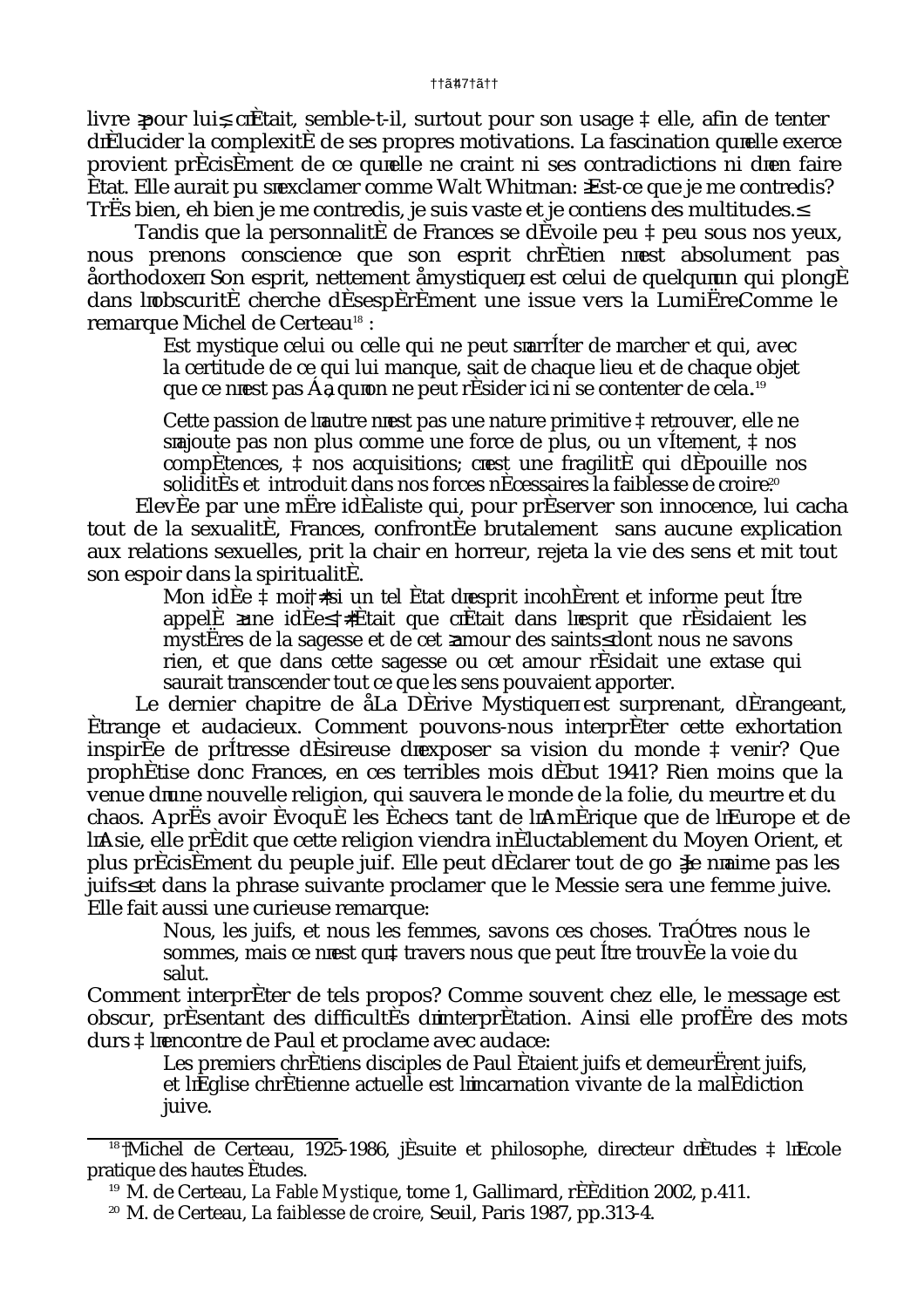We Jews, and we women, know these things. We are the betrayers, but through us alone will the way of salvation be found. (173)

What are we to make of such utterances? As often with her, the message is obscure, difficult to interpret. She has hard words for Paul and boldly asserts:

The early Pauline Christians were Jews and remained Jews, and the present Christian Church is the living embodiment of the Jewish curse.(171)

Paul of course was the subject on which Frances and Jack disagreed most, as he recalls, in his long letter to Oliver, on May 3rd, 1941, after her death :

She and I had exchanged letters about the Chapter of her book which she sent me from that åNaa place at the R.A.F. Plymouth#and I might have my remorse now††but I *don t* have††for we quarrelled on the old old old subject of Christ & St Paul.<sup>20</sup>

There is, deep in her, an ambivalence which Ben Jones who seems as baffled as we are, names her philo/anti-semitism. According to Frances, our hopes reside in the advent of a new religion, in a mysterious future which Frances envisions thousands of years hence: These will be the years of Jewish matriarchy, the years of the Christian era, when men will seek God anew.  $\uparrow$  (172) In his introduction, Ben Jones offers the following interpretation:

The history of Judaism and the history of woman are parallel††both have been betrayed by the master lover. Betrayal has been accepted, but it must be overcome. The Jew and the Woman, released from mutual bondage in history, will relieve the world of its insanity. (14)

In these troubled times at the start of the 21st century, when all over the world men are ferociously fighting to impose the tenets of *their* particular religious faith, I am not however sure we really need a new religion, now or in the mysterious future.

But we should not underestimate this disturbing book nor think that John Cowper was mistaken when in his letter to Oliver after the death of Frances Gregg he wrote:

But who could really understand her? She was the greatest woman of genius I can imagine or have ever supposed possible; and the strangest.

Let us leave the last word to Frances. In her letter to Jack, 18 May 1937, she wrote: Now, Christ to my mind, while no doubt, a great poet, was primarily a realist, a man of common sense and very practical. It made him sad to see the sufferings of children, of animals, of all that vast army of insulted and degraded people whom we see pass every day of our lives from our first infancy to the grave.†(...)†I cannot find words in which to express the deep and moving emotion that I feel when I think of him. It seems so little short of a miracle that anybody could have lived who completely fills the ideals of our childhood.†(...)†[It] made the child Frances, who was solitary, racked with pity, sick with terror, take up her cross and, putting one foot before the other, descend into the Valley of the Shadow of Death, that is life.

Jacqueline Peltier

<sup>20</sup> *Jack and Frances,* vol. 2, letter to Oliver Wilkinson, 3 May 1941, p.195.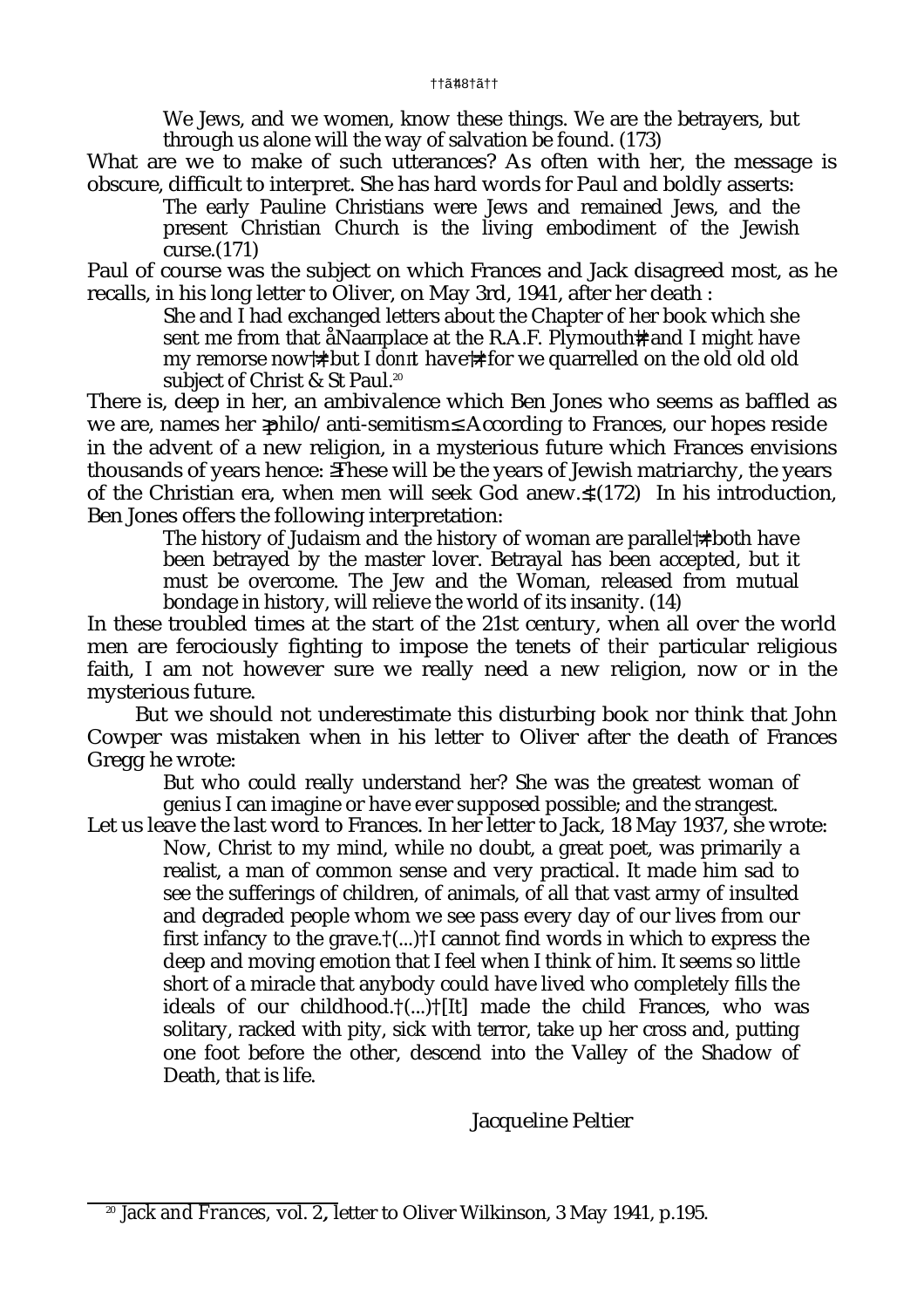### ttã#9tãtt

Paul Ètait bien s'r le sujet sur lequel Frances et Jack Ètaient le plus en dÈsaccord, comme il le rappelle dans sa longue lettre  $\ddagger$  Oliver, le 3 mai 1941, apr $\ddot{E}$ s la mort de Frances:

Elle et moi avions EchangE des lettres sur le Chapitre de son livre quelle m envoya depuis ce aNaa de la R.A.F. ‡ Plymouth† †et j aurais pu Ítre maintenant bourrÈ de remords<sup>†</sup> mais je *n* en ai pas† tar nous nous sommes disputEs sur ce vieux trEs vieux suiet du Christ et de St Paul.

Il y a, enfouie en elle, une ambivalence que Ben Jones, qui semble aussi dEconcertE que nous, appelle son philo/anti-sEmitisme. Selon Frances notre espoir rÈside donc en l'Emergence d'une nouvelle religion, dans un futur mystÈrieux, que la visionnaire Frances estime en milliers d'annÈes: ce seront les annet des d'un matriarcat juif, les annets d'une Ere chrétienne o<sup>r</sup> les hommes de nouveau rechercheront Dieu. Dans son introduction Ben Jones propose cette interprEtation:

L histoire du judaÔsme et l histoire des femmes sont parallEles tous deux ont ÈtÈ trahis par le maÓtre amant. La trahison a ÈtÈ acceptÈe, mais elle doit Itre vaincue. Le juif comme la Femme, libErEs historiquement d un mutuel esclavage, dElivreront le monde de sa dEmence.

Dans ces temps particuliErement troublEs du dEbut du 21Eme siEcle quand, partout dans le monde, des hommes se battent fErocement et s entre-tuent pour imposer les principes de *leur* foi religieuse, je ne suis pas convaincue cependant que nous ayons vraiment besoin d'une nouvelle religion, maintenant ou dans l avenir mystÈrieux.

Mais gardons-nous de sous-estimer ce livre dÉrangeant et de penser que John Cowper se trompait quand, ‡ la mort de Frances Gregg, il Écrivit ‡ Oliver dans cette mime lettre:

Mais qui pouvait vraiment la comprendre? Elle fut la femme de gÈnie la plus grande que je puisse imaginer ou que j aie jamais pensE pouvoir exister; et la plus Etrange.

Laissons ‡ Frances le dernier mot. Dans sa lettre ‡ Jack du 18 mai 1937 elle dEclare<sup>.</sup>

Eh bien, pour moi le Christ,  $\ddagger$  coup s'r un grand po  $\ddot{E}$ te, fut surtout un rÈaliste, un homme de bon sens et ‡ l esprit pratique. Cela l attristait de voir la souffrance des enfants, des animaux, de toute cette multitude insultEe et diminuEe que nous voyons passer chaque jour de notre vie, de notre petite enfance jusqu  $\ddagger$  la tombe. (...) Je n arrive pas  $\ddagger$  trouver de mots pour exprimer l'Emotion profonde et Emouvante que je ressens quand je pense ‡ lui. Cela semble presqu un miracle que quelqu un ait vEcu qui correspondait tout ‡ fait aux idEaux de notre enfance.†(…)†Cela a fait que l'enfant Frances, solitaire, ravagÈe de pitiÈ, p, le d'effroi, a pris sa croix et, mettant un pied devant l autre, est descendue dans la VallEe de l Ombre de la Mort, qui est la vie.

Jacqueline Peltier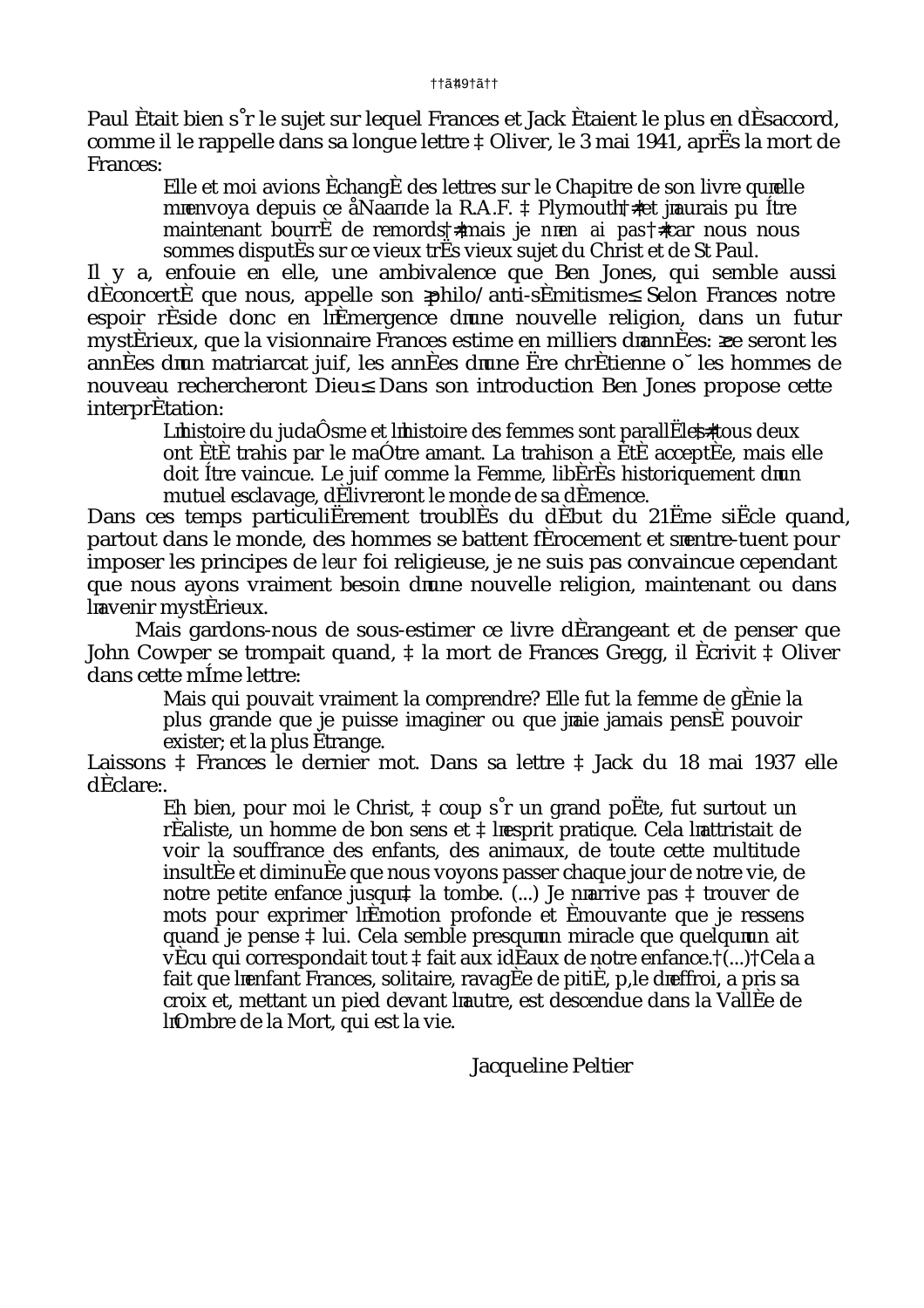### ††ã†50†ã††

# **PÍle-MÍle**

ã† These two last years seem to have been particularly fruitful in France for Powysians. Last year saw the publication of Nicole Berry s poetical meditation, *John Cowper Powys Au-dessus de la terre l oiseau*, preceded by Goulven Le Brech and Patrick Hamelin s *John Cowper Powys Une Philosophie de la vie*. A new little magazine, *Patchwork*, carried extracts from his 1929 Diary, and its next issue will publish two letters from JCP, one to Ichiro Hara, and one to Iorwerth Peate, plus some poems and texts by French authors. This year JCP was again honoured with a translation of his article, *James Joyce s Ulysses*†ã†*An Appreciation*, (1923) under the title *Ulysse de James Joyce, Une ApprÈciation*, preface and translation by Philippe Blanchon, published by La Nerthe. As Blanchon reminds us, Powys the visionary calls here for an accessible edition of *Ulysses* so that this book which he immediately saw as a classic could be available for as large a readership as possible, rather than owned by some so-called elite.

ã† In the October 24 issue of the åLondon Review of Booksπ Laura Jacobs writes an appreciative review of an uncut version of Isadora Duncan s autobiography, *My Life,* published recently by Norton. When it was first published in 1927, the scholar Alfred Longueil declared that *My Life* was the first statement in our literature of woman as an artist. Composer Percy Grainger called Isadora's autobiography a life-enriching masterpiece. Isadora said of herself: I was once the timid prey, then the aggressive bacchante, but now I close over my lover as the sea over a bold swimmer.

ã† David Stimpson (see his essay on Isadora Duncan in this issue) found an article on the Internet in The National †ã†a newspaper from Abu Dhabi*†ã* praising a most Powysian and out of the ordinary amedical book, *The Novel Cure*, *751 books to Cure what Ails You*, by Ella Berthoud and Susan Elderkin, published by Penguin. Its authors write in their introduction:

Bibliotherapy has been popular in the form of the non-fiction self-help book for several decades now. But lovers of literature have been using novels as salves††either consciously or subconsciously††for centuries. Next time you re feeling in need of a pick-me-up††or require assistance with an emotional tangle†≠†reach for a novel.

and then as a therapy for a internet addiction

Like moths drawn to brightness and warmth, we seem unable to resist †even though our eyes are strained, our backs are sore (see: abad back), and our ability to focus is shorn (see: aconcentrate, inability to ). Sometimes it can seem as if life is more compelling on our screens than off them.

Our cure for this most deplorable of modern ailments is one which will require you to turn your back on life for a few hours more†≠†the delightfully eccentric John Cowper Powys s mystical 1929 novel, *Wolf Solent....*†It is a densely written tome††but it s worth it. Because once you discover JCP, as we shall call him, you ll chuck your monitor into the nearest skip and go and live out the rest of your days among the birds and the bees....†And perhaps, like Wolf, being surrounded by all that vegetable efflorescence will<sup>†</sup>... †eturn your fractured brain to full capacity.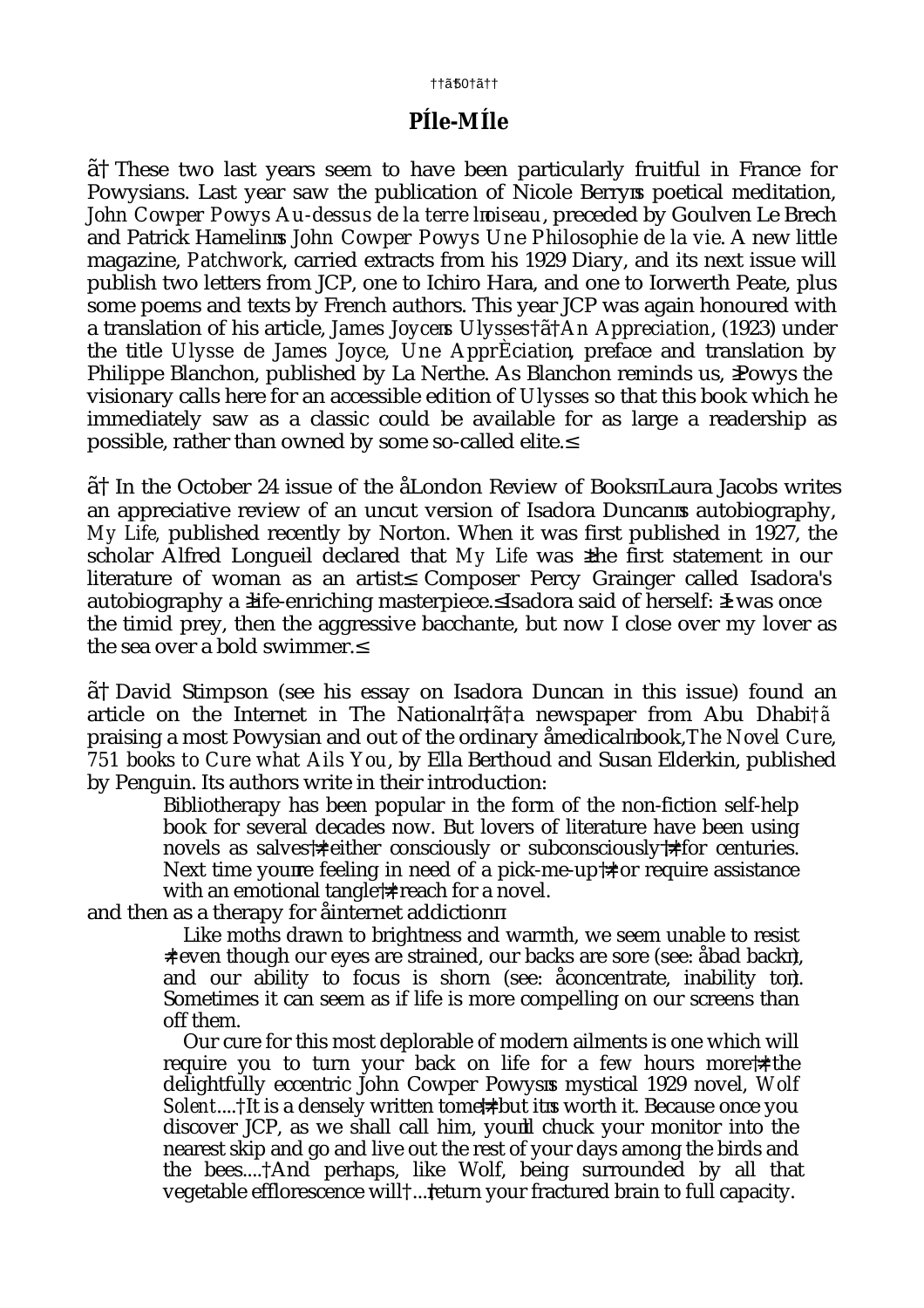### ttã51tãtt

# PÍle-MÍle

ㆠSignalons ‡ nos lecteurs francophones la parution d'une nouvelle et sympathique revue littEraire, Patchwork, proposEe par Anthony Dufraisse, dont un premier numEro est paru en juin 2013, avec des textes et des poEmes de diffÈrents auteurs, et qui s'ouvre avec des extraits du Journal de 1929, de John Cowper Powys. Le prochain numEro offrira deux lettres de JCP,  $\ddagger$  Ichiro Hara et  $\ddagger$ Iorwerth Peate, ainsi que poËmes, nouvelles et chroniques diverses. Patchwork paraÓt deux fois l an. Pour s abonner Ecrire ‡ : revuepatchwork@free.fr

 $\tilde{a}^{\dagger}$  Le livre de Nicole Berry, John Cowper Powys Au-dessus de la terre l'oiseau paru chez l Harmattan nous offre une vision psycho-poÈtique de la vie et de I Juvre de JCP. Les oiseaux, si nombreux dans les romans, symbolisent l ascension spirituelle recherchEe par Powys, 1 me suggErant ‡ l homme un dEtachement spirituel du corps.

 $\tilde{a}^{\dagger}$  Autre publication rEcente: *Ulysse de James Joyce*, *Une ApprEciation* de John Cowper Powys, aux Editions La Nerthe, traduction et prEface de Philippe Blanchon. Le texte original, James Joyce s Ulysses<sup>†</sup> an Appreciation avait EtE publie en 1923, soit l année suivant la parution dUlysses que JCP considera immEdiatement comme un chef-d ¶uvre et qu il voulait rendre accessible au plus grand nombre.

 $\tilde{a}^{\dagger}$  Dans le aLondon Review of Books du 24 octobre 2013, un article Elogieux de Laura Jacobs est consacrÈ ‡ My Life, l autobiographie d Isadora Duncan, qui vient d Itre rÈÈditÈe dans la version intÈgrale par Norton, Londres. A sa publication originale en 1927, Alfred Longueil, professeur d'universitE, dEclara que My Life [Ma Vie] Etait dans notre littErature la toute premiEre dEclaration d une femme en tant qu artiste. Le compositeur Percy Grainger appelait cette autobiographie un chef-d Juvre qui enrichit la vie. Isadora disait delle-mime: Jai EtE autrefois la proie timore e, puis la bacchante agressive, mais aujourd hui j enserre mon amant comme la mer un nageur aventureux.

 $\tilde{a}^{\dagger}$  David Stimpson, (voir son article sur Isadora Duncan dans ce numEro) signale qu il a trouvE sur Internet dans les pages d'un journal d'Abou Dhabi, aThe National, un article faisant l Eloge d un livre tout  $\ddagger$  fait apowysien en quelque sorte amEdical, The Novel Cure, 751 books to Cure what Ails You, (Se soigner par les romans, 751 livres qui vous apporteront la guErison) par Ella Berthoud et Susan Elderkin, publiÈ en anglais chez Penguin. Les auteurs Ecrivent:

La bibliothErapie a EtE populaire sous forme de livres d autotraitement depuis des dizaines d'annÈes. Mais les amateurs de littÈrature utilisent les romans comme remEdest t consciemment ou past t depuis des siEcles. et plus loin,  $\ddagger$  propos de thErapie de la adEpendance  $\ddagger$  l Internet :

Notre thermapie pour cette tres deplorable maladie moderne vous demandera de tourner le dos  $\ddagger$  la vie encore quelques heures. Il s agit de Wolf Solent, 1929, le roman mystique du délicieus ement excentrique John Cowper Powys....†Car quand vous aurez dEcouvert JCP, vous jetterez votre Ecran dans la plus proche poubelle et vivrez le restant de vos jours parmi les oiseaux et les abeilles....† Et peut-Itre, comme pour Wolf, Itre entourE par toute cette efflorescence vEgEtale ... vous rendra la pleine capacitE de votre cerveau en miettes.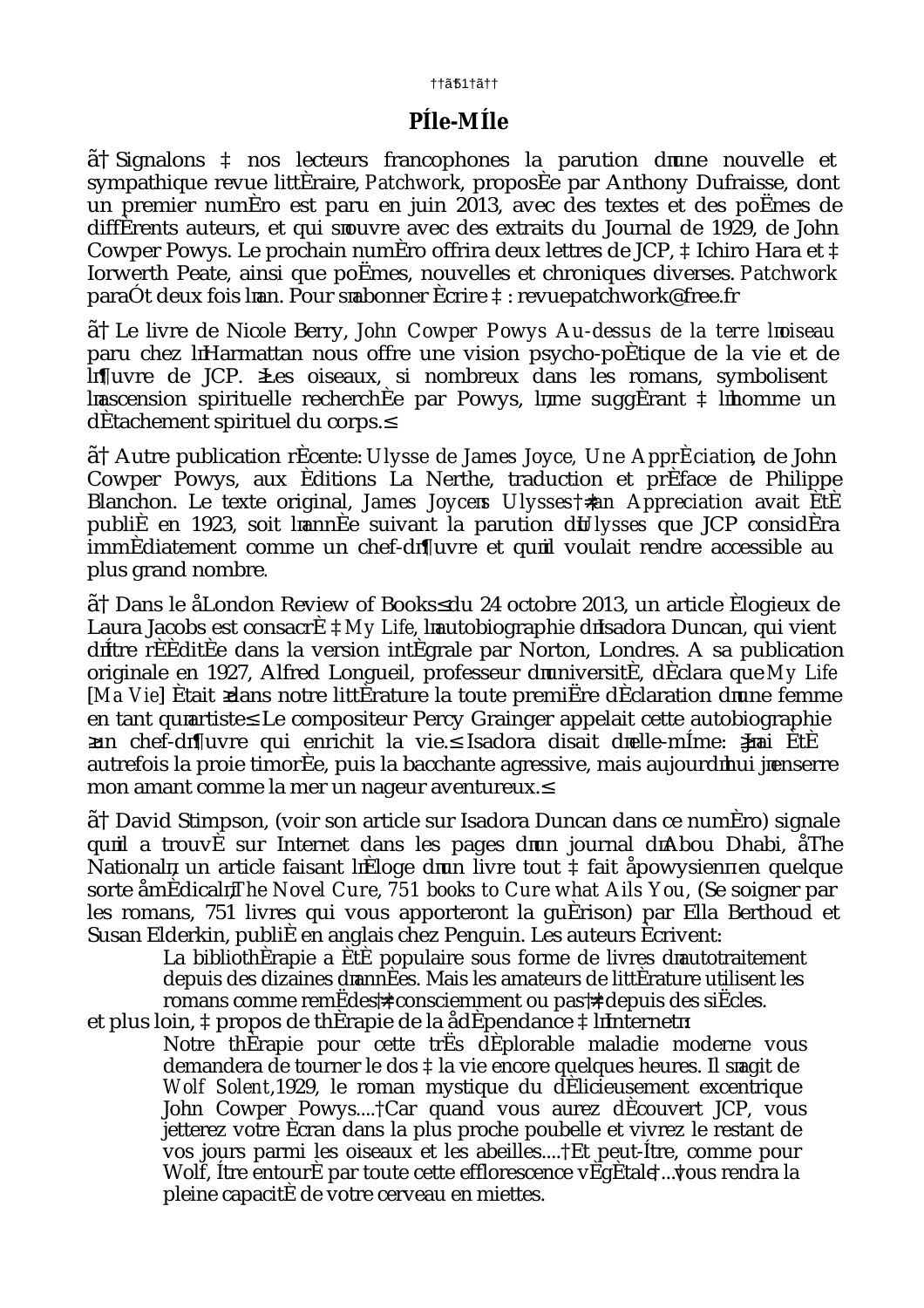#### ††ã†52†ã††

# **A point of view**<sup>1</sup>

Women s natures are not, as various masculine philosophers have erroneously argued, composed entirely of maternal psychology and courtesan psychology. There is still in all of them an indestructible element of brooding romance, or rather of unconscious passivity....†There is something...that†...partakes of the mystery of that strange brooding expectancy that we are aware of sometimes in Nature, when we seem to catch certain aspects of her life unawares and offguard....†This mystic passivity, which is the cause of all sexual romance, and which, for a man with any willpower in his imagination, can never lose its appeal, is not the only quality in women that belongs neither to the courtesan nor the mother. There is also a woman s psychic sympathy. This is that large, calm, soothing restorative power, like the cool stone rim of a fairy fountain, for the sake of which men in all times have come to a certain type of woman....†They have found the woman who can be a companion. A man is aware of this mystery, this sympathy as deep as Nature herself, in the most unlikely quarters....

It is not the response of the courtesan, nor is it the response of the mother. It is something deeper, more organically feminine than either of these....†It is the sympathy of the eternal Companion, of the undying Helper, of the everlasting *Hetaira*....†She is devoid of his pompous logical morality but she has something deeper, more flexible, more instinctive and far more precious....†Happy are the men who have the wisdom to put themselves to school in this informal sibyllic áacademia.

La nature fÈminine n est pas,  $\ddagger$  l encontre de ce que divers philosophes hommes ont prÈtendu, un mÈlange de psychologie maternelle et de psychologie de courtisane. On trouve toujours chez la femme un ÈlÈment indestructible de romantisme mÈditatif, un ÈlÈment de cette passivitÈ inconsciente $\mathbf{L}$ ...the rÈalitÈ qui participe du mystËre de cette Ètrange attente mÈditative dont nous sommes parfois conscients dans la Nature, lorsque nous saisissons certains aspects de sa vie sans qu elle s en rende compte  $\ddagger$  l improviste....†Mais cette passivitÈ mystique, cause du romantisme mystique, et qui, pour tout homme  $\ddagger$  l imagination quelque peu volontaire, ne perd jamais son attrait, n est pas la seule qualitÈ de la femme qui n appartient ni  $\ddagger$  la courtisane ni  $\ddagger$  la mÊre. Il y a aussi la compassion psychique de la femme, cette merveilleuse facultÈ, immense, de vous apaiser, de vous restaurer, telle la fraÓche margelle d une fontaine aux vertus magiques, ‡ laquelle de tout temps sont venus des hommes en quite d un certain type de femme....†Ils ont trouvÈ la femme qui sait Ítre une compagne. L homme est conscient de ce mystËre. Il est conscient de cette compassion aussi profonde que la Nature, prÈsente elle aussi dans les lieux les plus improbables....

Ce n est ni la rÈaction d une courtisane, ni celle d une mËre. C est une rÈalitÈ plus profonde, plus organiquement fÈminine ....†C est la Compassion de l Èternelle Compagne, de l'Aide qui ne faiblira jamais, de l'*HÈtaire* de toujours.... Elle n a pas sa moralitE pompeuse et logique ‡ lui, mais elle a quelque chose de plus profond, de plus flexible, de plus instinctif et de beaucoup plus prÈcieux et unique....†Oh! bienheureux l homme qui a la sagesse de se mettre  $\ddagger$ cette acadÈmie àsibylline non-conformiste!

<sup>1</sup> †John Cowper Powys, *The Art of Happiness*, John Lane, 1935, p.149-152; *LArt du Bonheur*, tr. M.-O. Masek, l Age d Homme, Lausanne, 1984, pp.111-113.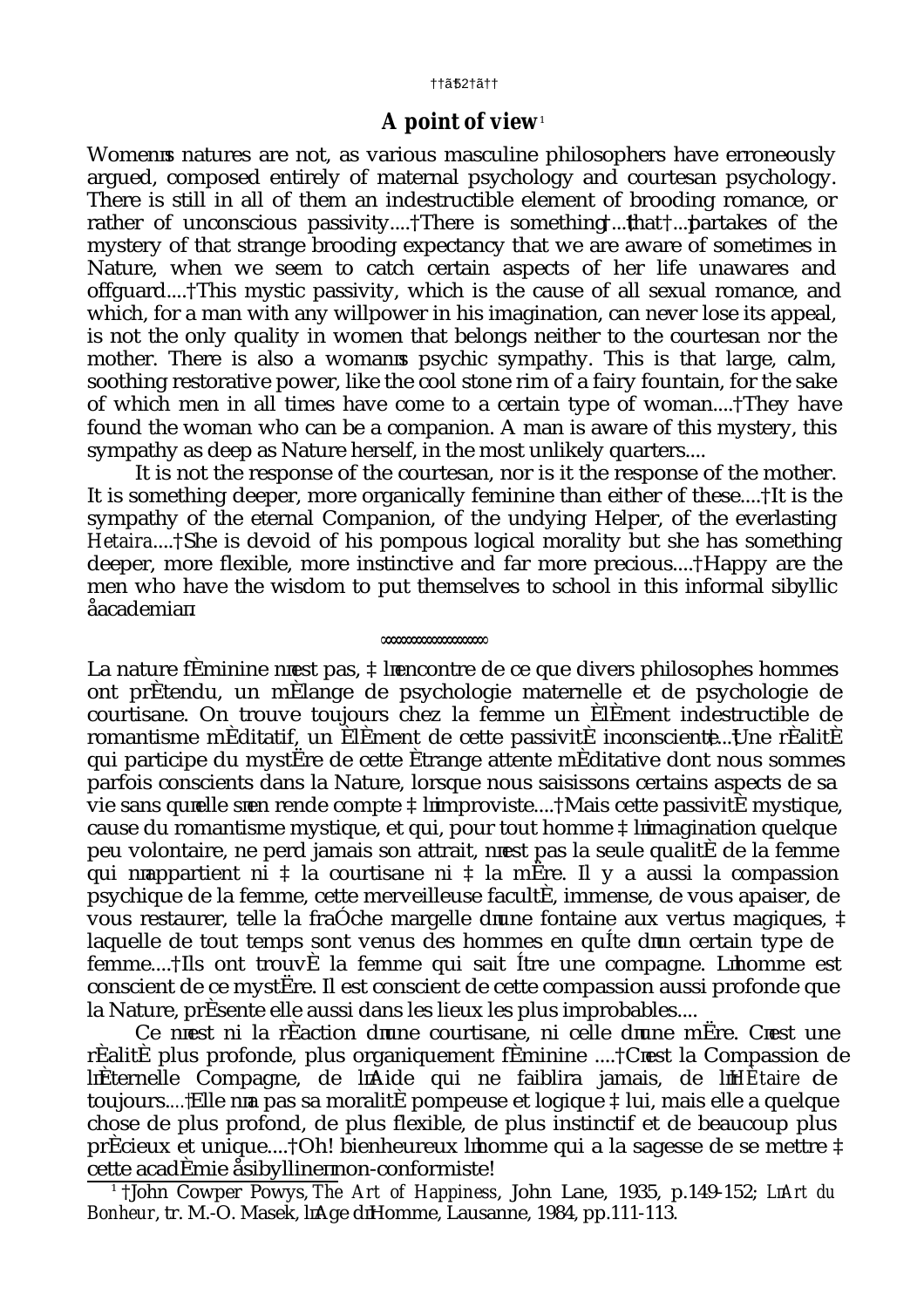## **Sea Rose**

Rose, harsh rose, marred and with stint of petals, meagre flower, thin, sparse of leaf,

more precious than a wet rose single on a stemã you are caught in the drift.

Stunted, with small leaf, you are flung on the sand, you are lifted in the crisp sand that drives in the wind.

Can the spice-rose drip such acrid fragrance hardened in a leaf?

Hilda Doolittle, *Sea Garden*, Collected Poems, 1912-1944.

## **Rose de Mer**

Rose, rude rose, abÓmÈe et avare de pÈtales, pauvre fleur, tÈnue, la feuille rare,

plus prÈcieuse que la rose embuÈe unique sur sa tigeã tu es prise dans les dÈbris.

ChÈtive, aux feuilles menues, tu es jetÈe sur le sable, tu es soulevÈe dans le sable crissant qui s envole dans le vent.

La rose ÈpicÈe peut-elle distiller parfum si, cre durci dans une feuille?

Hilda Doolittle, *Sea Garden* (Jardin Maritime) non tr., Collected Poems, 1912-1944